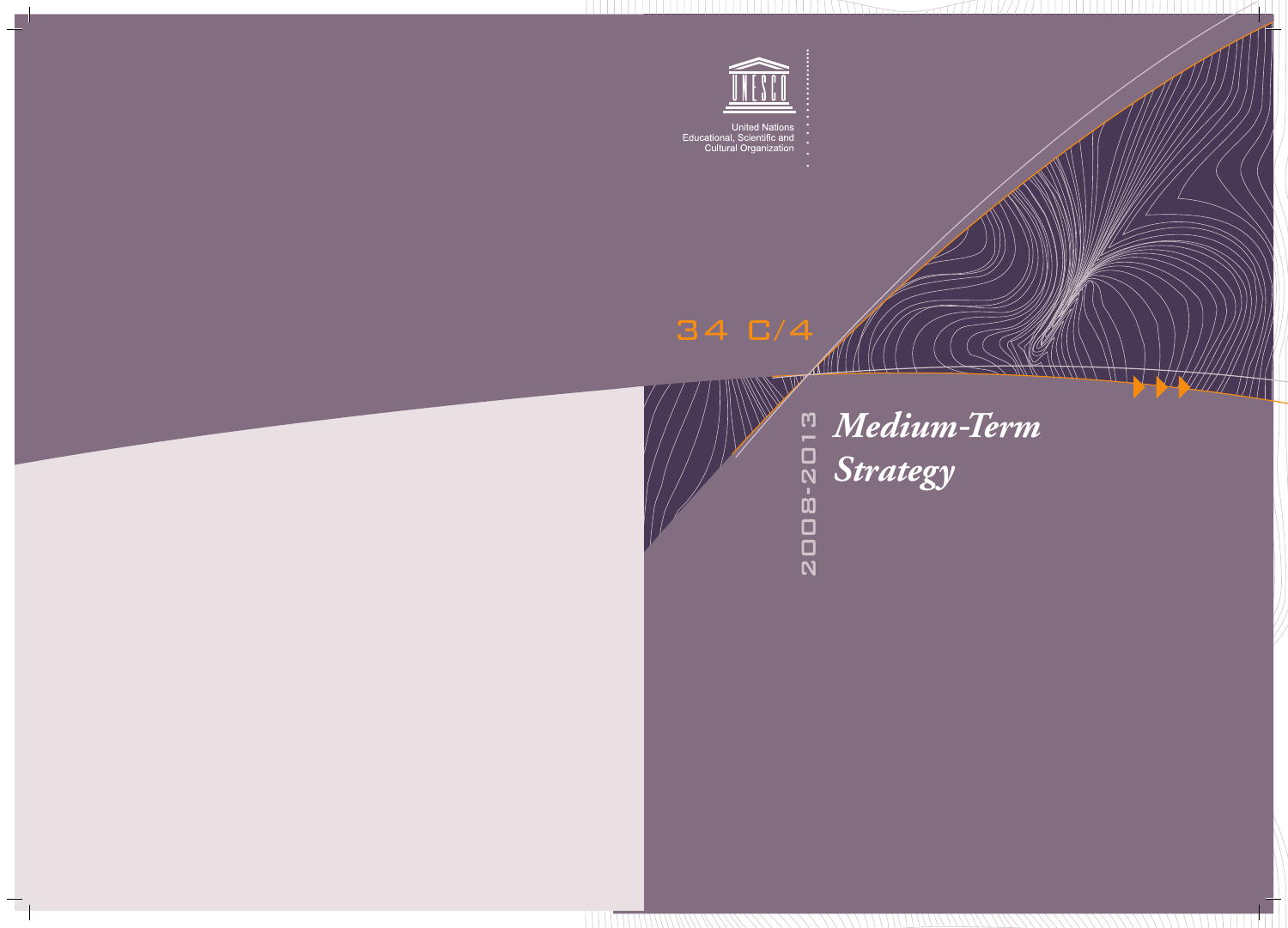34 C/4

## *Medium-Term Strategy for 2008-2013*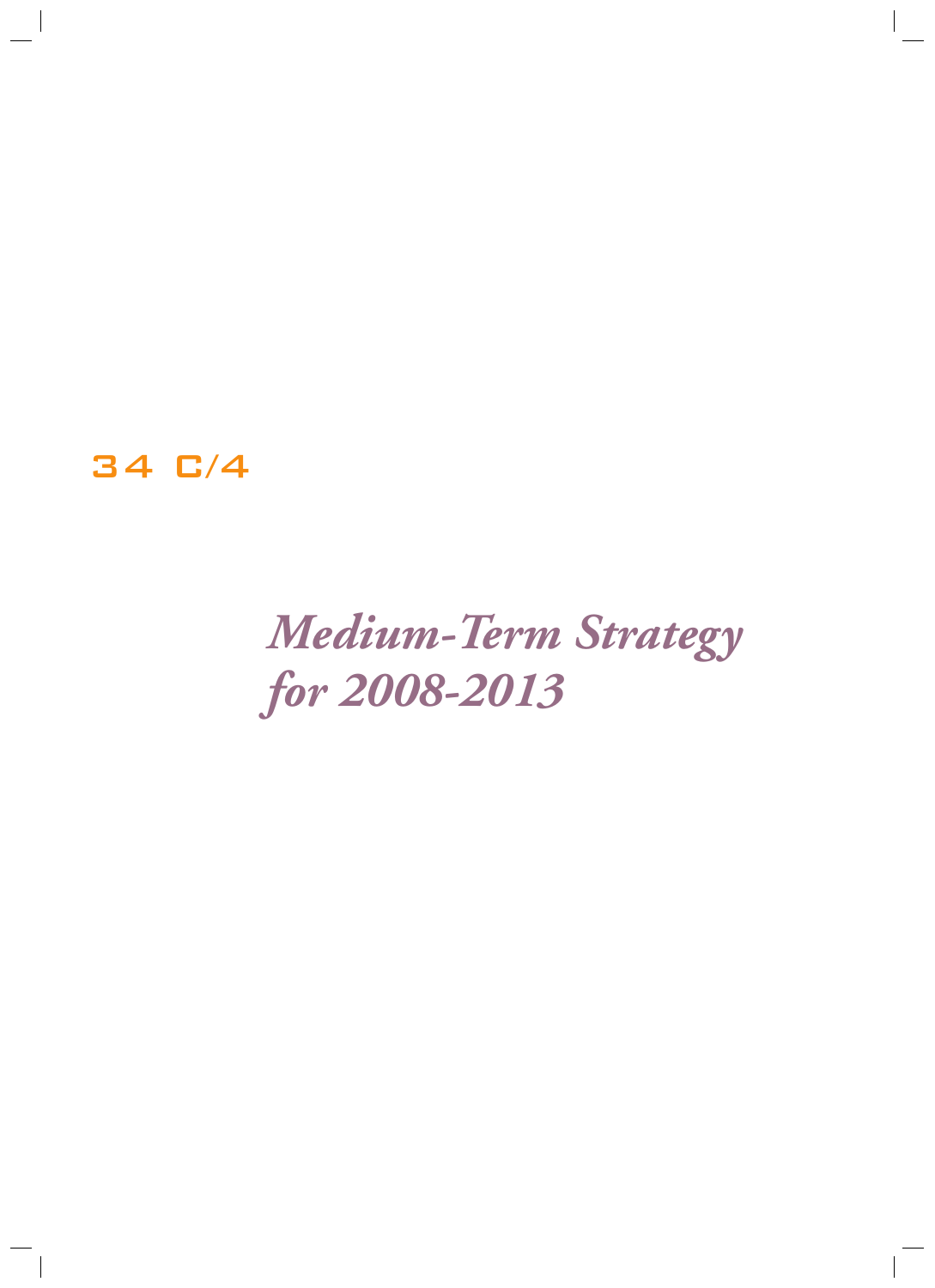*published in 2008 by the United Nations Educational, Scientific and Cultural Organization 7 place de Fontenoy, 75352 Paris 07 SP*

*Composed and printed in the workshops of UNESCO – 34 C/4 (CLD-8.8)*

*© UNESCO 2008*

*Printed in France*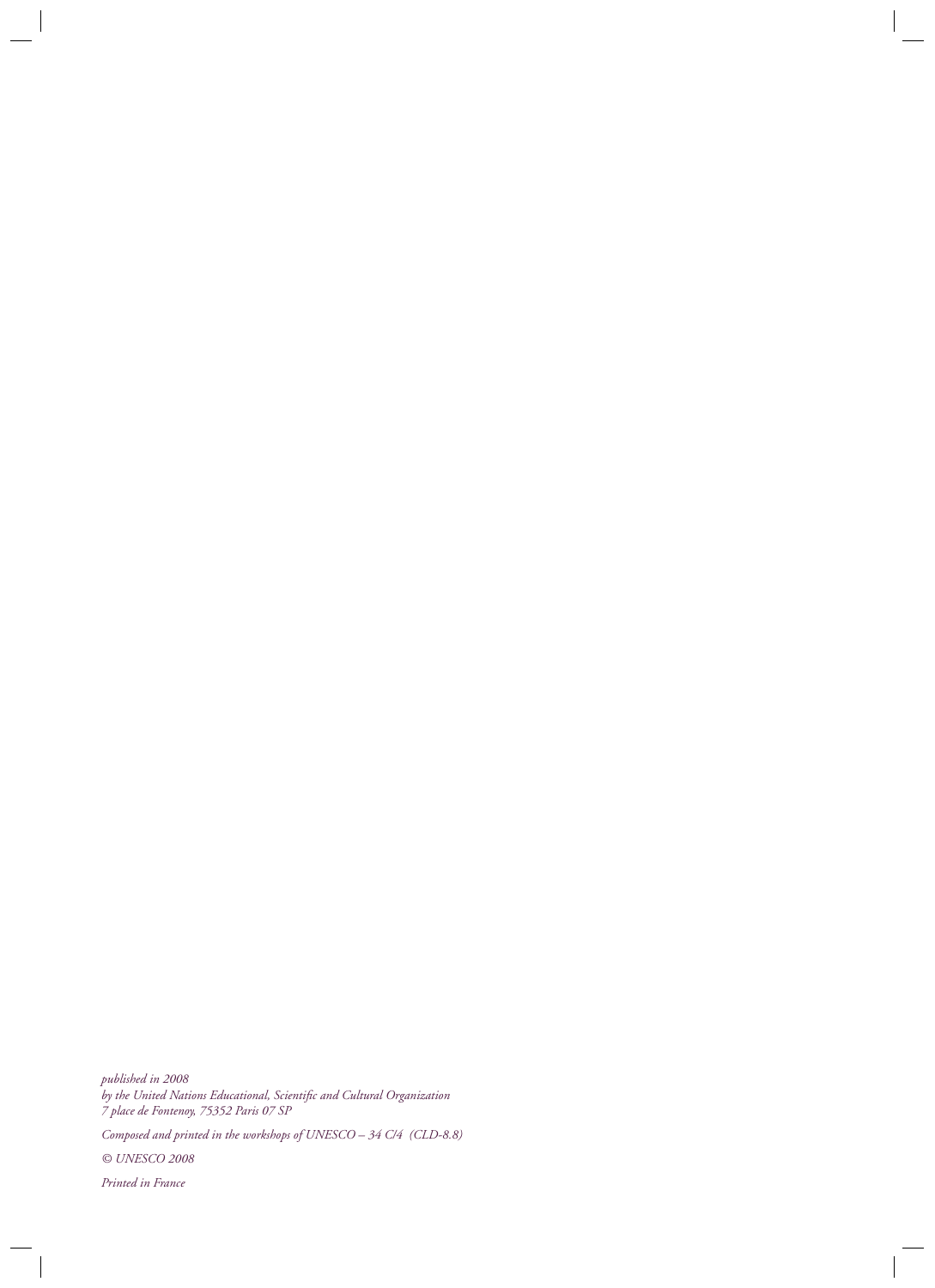## **TABLE OF CONTENTS**

| <b>INTRODUCTION BY THE DIRECTOR-GENERAL</b> |                                                                                                                                                                                                 |                |
|---------------------------------------------|-------------------------------------------------------------------------------------------------------------------------------------------------------------------------------------------------|----------------|
| A.I                                         | <b>UNESCO'S MISSION</b>                                                                                                                                                                         | $\overline{7}$ |
| A.II                                        | <b>PRIORITIES</b>                                                                                                                                                                               | 8              |
| A.III                                       | <b>GLOBAL CHALLENGES</b><br>AND OPPORTUNITIES FOR UNESCO'S ACTION                                                                                                                               | 11             |
| B.I                                         | THE MAIN PROGRAMMATIC FEATURES OF THE MEDIUM-TERM<br><b>STRATEGY FOR 2008-2013</b>                                                                                                              | 15             |
| <b>B.II</b>                                 | THE OVERARCHING OBJECTIVES AND<br>THE STRATEGIC PROGRAMME OBJECTIVES                                                                                                                            | 16             |
|                                             | <b>Overarching objective 1:</b><br>Attaining quality education for all and lifelong learning                                                                                                    | 16             |
|                                             | Strategic programme objective 1:<br>Strengthening UNESCO's global lead and coordination role for EFA<br>and providing support to national leadership in favour of EFA                           | 17             |
|                                             | Strategic programme objective 2:<br>Developing policies, capacities and tools for quality education for all and lifelong learning<br>as well as promoting education for sustainable development | 18             |
|                                             | <b>Overarching objective 2:</b><br>Mobilizing science knowledge and policy for sustainable development                                                                                          | 19             |
|                                             | Strategic programme objective 3:<br>Leveraging scientific knowledge for the benefit of the environment and the management of natural resources                                                  | 20             |
|                                             | Strategic programme objective 4:<br>Fostering policies and capacity-building in science, technology and innovation                                                                              | 21             |
|                                             | Strategic programme objective 5:<br>Contributing to disaster preparedness and mitigation                                                                                                        | 21             |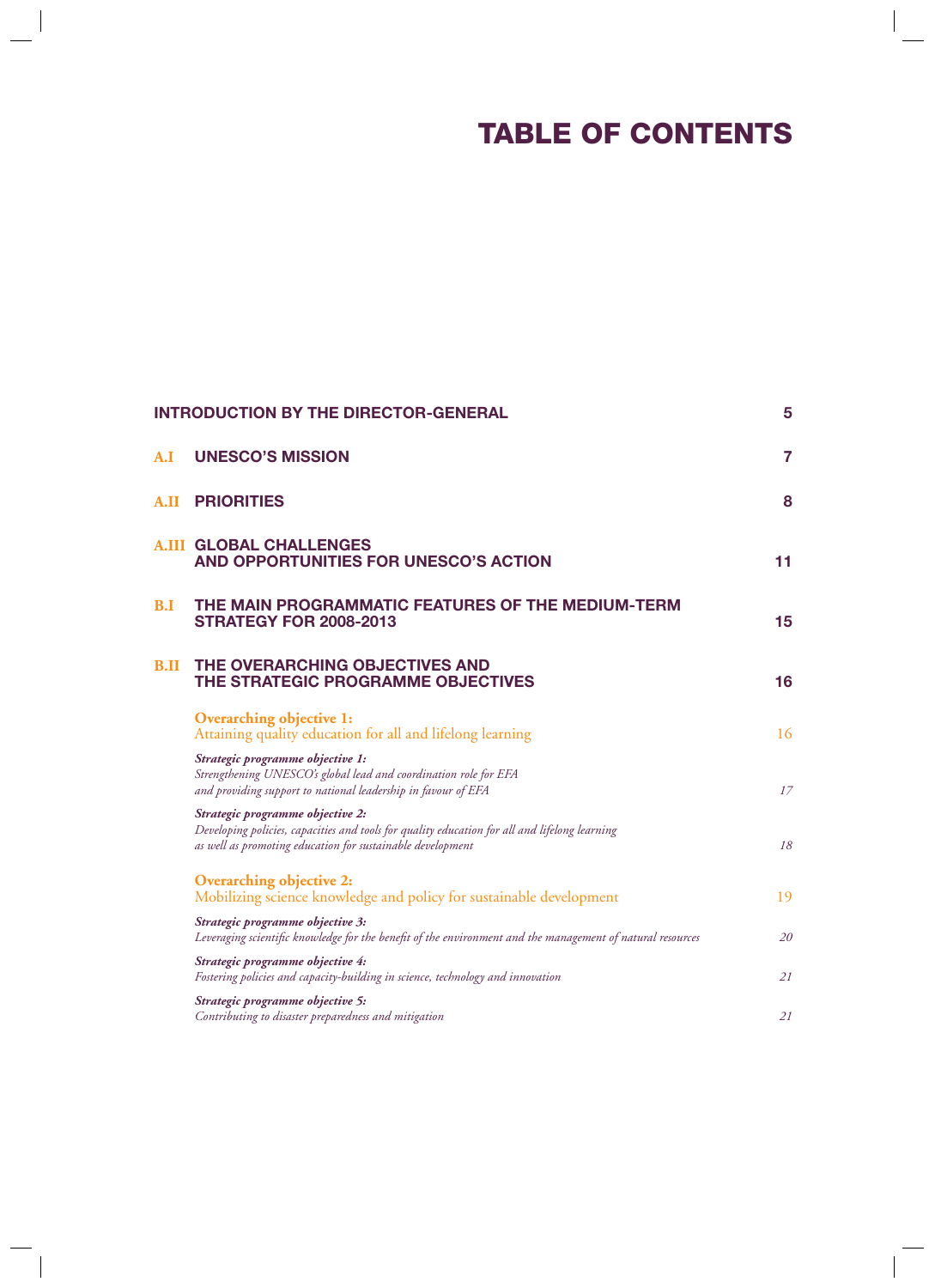|                         | <b>Overarching objective 3:</b><br>Addressing emerging social and ethical challenges                                                                                                      | 22 |
|-------------------------|-------------------------------------------------------------------------------------------------------------------------------------------------------------------------------------------|----|
|                         | Strategic programme objective 6:<br>Promoting principles, practices and ethical norms relevant to scientific and technological development                                                | 23 |
|                         | Strategic programme objective 7:<br>Enhancing research-policy linkages on social transformations                                                                                          | 24 |
|                         | Strategic programme objective 8:<br>Fostering research on critical emerging ethical and social issues                                                                                     | 24 |
|                         | <b>Overarching objective 4:</b><br>Fostering cultural diversity, intercultural dialogue and a culture of peace                                                                            | 25 |
|                         | Strategic programme objective 9:<br>Strengthening the contribution of culture to sustainable development                                                                                  | 25 |
|                         | Strategic programme objective 10:<br>Demonstrating the importance of exchange and dialogue<br>among cultures to social cohesion and reconciliation in order to develop a culture of peace | 26 |
|                         | Strategic programme objective 11:<br>Sustainably protecting and enhancing cultural heritage                                                                                               | 28 |
|                         | <b>Overarching objective 5:</b><br>Building inclusive knowledge societies through information and communication                                                                           | 29 |
|                         | Strategic programme objective 12:<br>Enhancing universal access to information and knowledge                                                                                              | 30 |
|                         | Strategic programme objective 13:<br>Fostering pluralistic, free and independent media and infostructures                                                                                 | 30 |
|                         | Strategic programme objective 14:<br>Support through UNESCO's domains to countries in post-conflict situations and post-disaster situations                                               | 31 |
| $\mathbf{C}.\mathbf{I}$ | <b>MANAGING FOR IMPACT</b>                                                                                                                                                                | 33 |
| C.II                    | <b>CONSTITUENCIES, PARTNERS AND PARTNERSHIPS</b>                                                                                                                                          | 35 |
|                         | <b>C.III VISIBILITY OF UNESCO AND PUBLIC INFORMATION</b>                                                                                                                                  | 37 |

|  | <b>Box 1:</b> Mission statement                                                                              | 7               |
|--|--------------------------------------------------------------------------------------------------------------|-----------------|
|  | <b>Box 2: Priority Africa</b>                                                                                | 9               |
|  | <b>Box 3:</b> Priority gender equality                                                                       | 10              |
|  | <b>Box 4:</b> Challenges for UNESCO in an era of globalization                                               | $\overline{11}$ |
|  | <b>Box 5:</b> UNESCO's global lead responsibilities                                                          | 12              |
|  | <b>Box 6:</b> Benchmarking and monitoring publications during 2002-2007<br>(31 C/4) and earlier publications | 12              |
|  | <b>Box 7:</b> Collecting credible information $-$ a foundation for evidence-based policies                   | 13              |
|  | <b>Box 8:</b> Perspectives of United Nations reform                                                          | 13              |
|  | <b>Box 9:</b> Languages and multilingualism                                                                  | 28              |
|  | <b>Box 10:</b> International Public Sector Accounting Standards (IPSAS)                                      | 34              |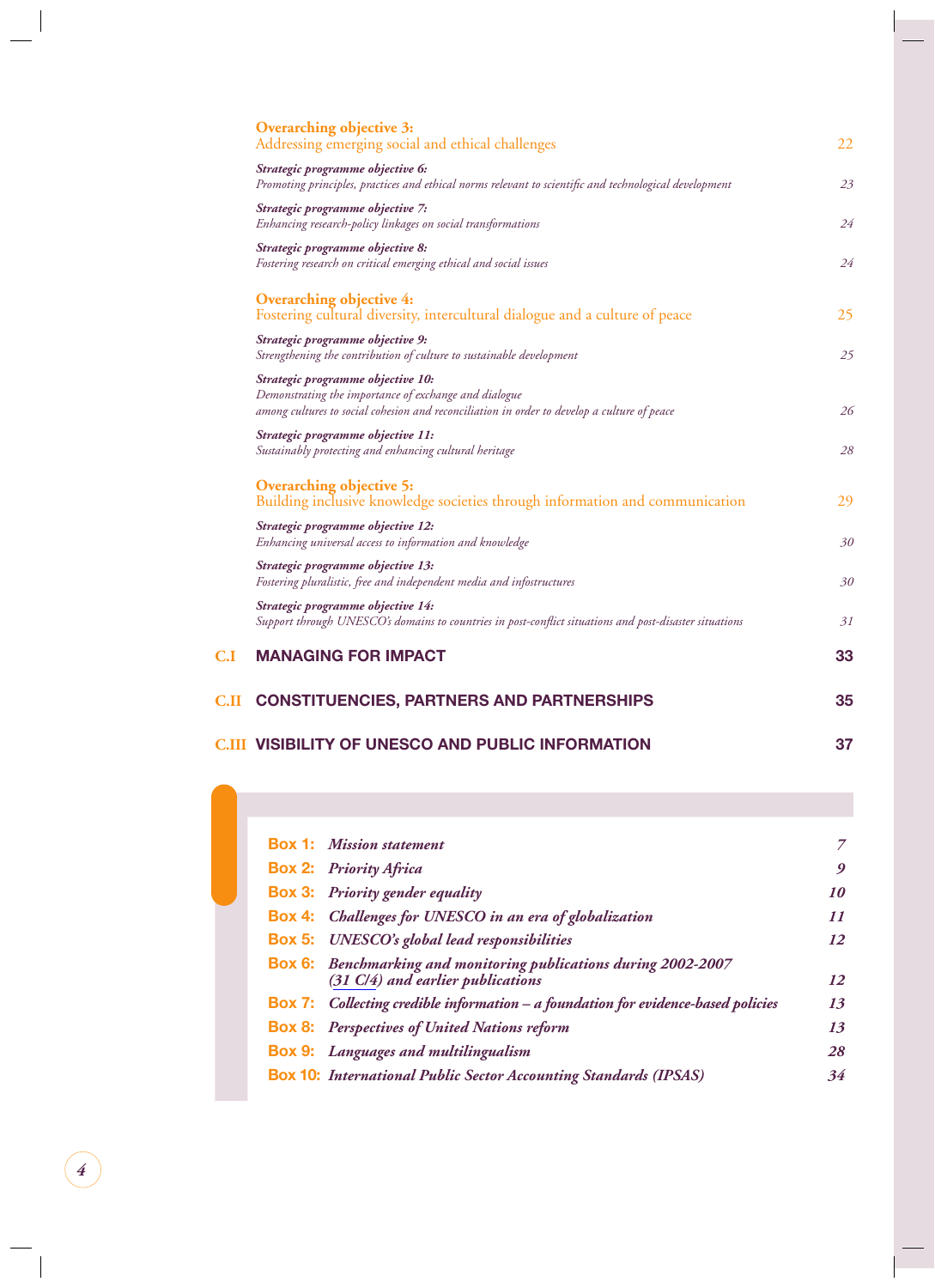## **INTRODUCTION BY THE DIRECTOR-GENERAL**

<span id="page-5-0"></span>The unanimous adoption of the Medium-Term Strategy for 2008-2013 (34 C/4) through 34 C/Resolution 1 was one of the highlights of the 34th session of the General Conference.

l have the honour to present to Member States this Medium-Term Strategy which sets out the strategic vision and programmatic framework for UNESCO's action over the next six years in all its domains at the global, regional and country levels. I am pleased to note that Member States have widely recognized the quality, readability, simplified structure and succinctness of the Strategy.

The new Medium-Term Strategy is built around the following mission statement for UNESCO, focusing on themes and areas where UNESCO will and can make a difference through purposeful, strategic action: *"As a specialized agency of the United Nations, UNESCO contributes to the building of peace, the eradication of poverty, sustainable development and intercultural dialogue through education, the sciences, culture, communication and information".*

The Strategy accords global priority to Africa and gender equality. Action in favour of Africa will respect the priorities decided by Africa itself through the African Union and its NEPAD programme. The emphasis on gender equality reflects the strong commitment by world leaders at the 2005 World Summit as well as the subsequent proposals that have arisen throughout the United Nations system in the context of the United Nations reform process.

Throughout the 34 C/4 period, the Organization will focus on its core competencies to contribute to the attainment of the internationally agreed development goals, including the Millennium Development Goals (MDGs).

UNESCO's comparative advantage within the United Nations system is its ability to respond to complex contemporary problems in a comprehensive and relevant manner through intersectoral and interdisciplinary action.

The Medium-Term Strategy is therefore structured around five programme-driven overarching objectives for the entire Organization designed to respond to specific global challenges, and representing UNESCO's core competencies in the multilateral system:

- Attaining quality education for all and lifelong learning;
- Mobilizing scientific knowledge and policy for sustainable development;
- Addressing emerging social and ethical challenges;
- Promoting cultural diversity, intercultural dialogue and a culture of peace;
- Building inclusive knowledge societies through information and communication.

Fourteen strategic programme objectives then translate how the overarching objectives will be pursued in a thematic manner and through sectoral and/or intersectoral action.

Each of these overarching and strategic programme objectives is accompanied by a specific number of measurable and strategically chosen real-world expected outcomes. They provide the entry point for UNESCO's results-based management (RBM) approach, which flows from document 34 C/4 into the Programme and Budget for 2008-2009 (34 C/5), which contains expected results, performance indicators and benchmarks.

Focus on RBM is just one aspect of a special chapter devoted to "Managing for Impact". This chapter also addresses other key aspects of efficient modern management, such as evaluation, human resource policy, accountability and transparency, and the relationship between regular budget and extrabudgetary resources. This underscores the importance of making our Organization even more effective and accountable, which I have made and will continue to make a priority of my mandate as Director-General of UNESCO.

The roadmap laid out in the present document will be translated into three consecutive programme and budget documents, beginning with document 34 C/5. The linkage between both documents is critical, as a C/5 without a C/4 would be like a ship without navigation charts and a compass.

I should also like to highlight that this Medium-Term Strategy responds through all its overarching objectives and strategic programme objectives to the exigencies of a reforming United Nations system, and contributes in concrete terms to a United Nations system "delivering as one" through joint country programming exercises. UNESCO is committed to contributing constructively to these efforts, both globally and at the country level. This is explicitly reflected in the various overarching objectives and the strategic programme objectives.

The country level will be a principal arena for demonstrating effectiveness of interventions and results, alignment with country priorities and harmonization with United Nations system organizations and other donors. In its areas of competence, UNESCO will need to assume leadership roles globally, regionally and at the country level in the framework of United Nations country teams. It will also need to contribute to common country programming exercises of the United Nations system and to broader joint assistance strategies of external donors. The review of UNESCO's decentralization strategy, which l recently launched, is expected to further strengthen UNESCO's role in and input to the United Nations reform processes at the country level.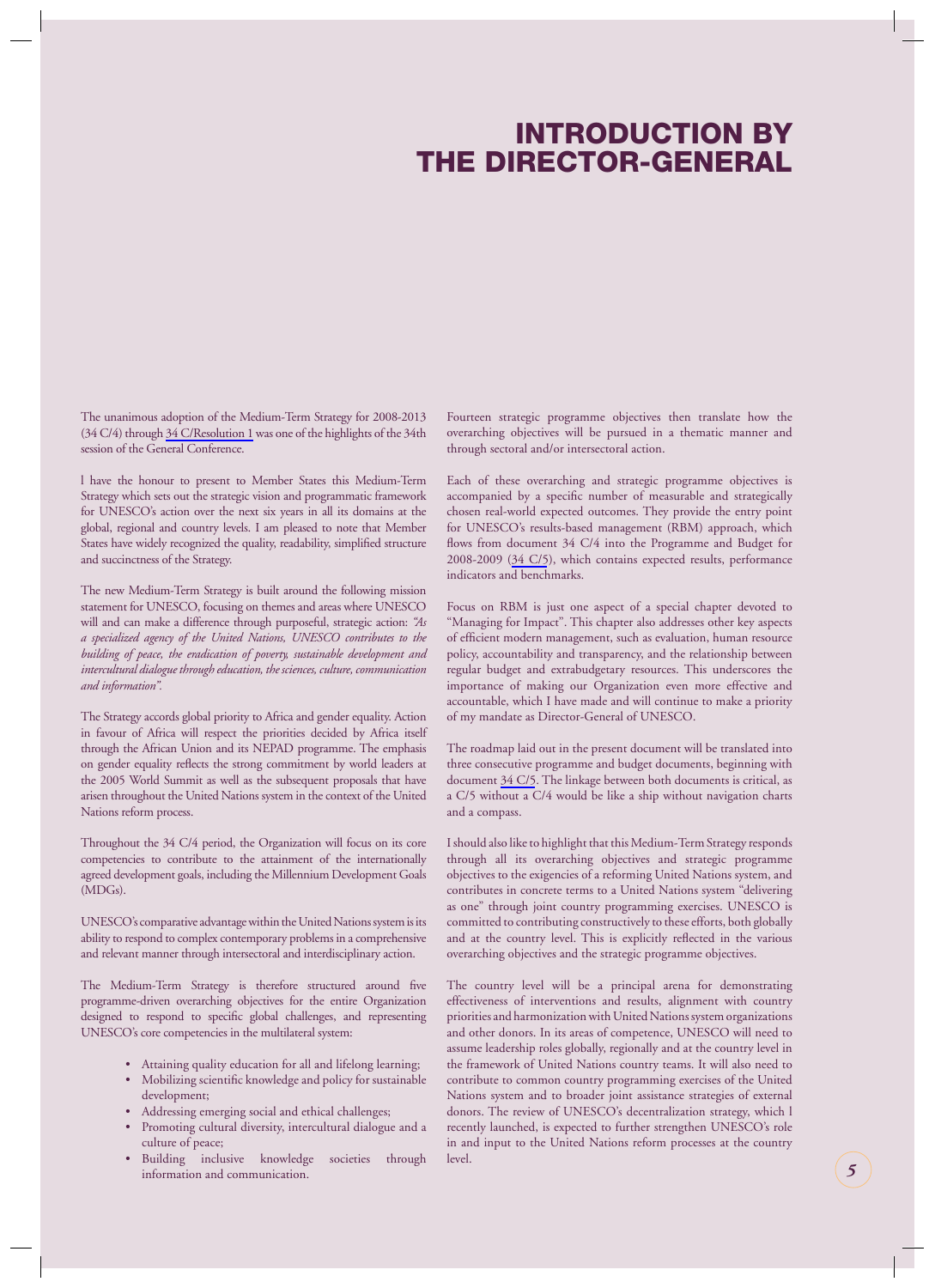For the effective translation of the Strategy into action, including the new obligations to be fulfilled at the country level in the context of the United Nations reform, resources are key. If UNESCO is to succeed in its mission, governments will have to endow the Organization in the three programme and budget cycles of the medium-term period with resource levels commensurate to the tasks before us. The implementation of the medium-term objectives will be an evolving process and will include continuous monitoring and review. Indeed, it will usher in an entirely new phase of the Organization's reform process. I am pleased that the General Conference has accepted my proposal that this Medium-Term Strategy shall be a rolling strategy, allowing for a revision every two years by the General Conference so as to reflect:

- developments in the international and regional contexts pertaining to the Organization's fields of competence;
- exigencies of United Nations reform, especially at the country level in the context of the "delivering as one" agenda; the results and outcomes of programme activities, also drawing on the findings of evaluations and regular monitoring;
- internal restructuring and sectoral reforms and reorientations, and
- other critical factors that could put at risk the attainment of the expected outcomes.

In conclusion, l am pleased to note that the preparation of UNESCO's Medium-Term Strategy document has been an inclusive exercise to which countries, regions, national commissions and other partners greatly contributed. Outreach, involvement and ownership of the strategy by all UNESCO stakeholders, indeed the entire UNESCO "family", are vital for the Organization's future. It will be essential for UNESCO to sustain and nurture this participatory process throughout the implementation phase of document 34 C/4.

The challenges UNESCO confronts today are both external and internal. They include the pressing need for reform of the multilateral system, as well as the steps that this Organization must take to affirm its credibility and effectiveness. The convergence of these challenges may seem formidable. However, I am confident that by acting together we can succeed not only in meeting them, but in forging a UNESCO that is much better equipped to respond to the needs of the twentyfirst century.

L. matom

Paris, December 2007 **Koïchiro Matsuura**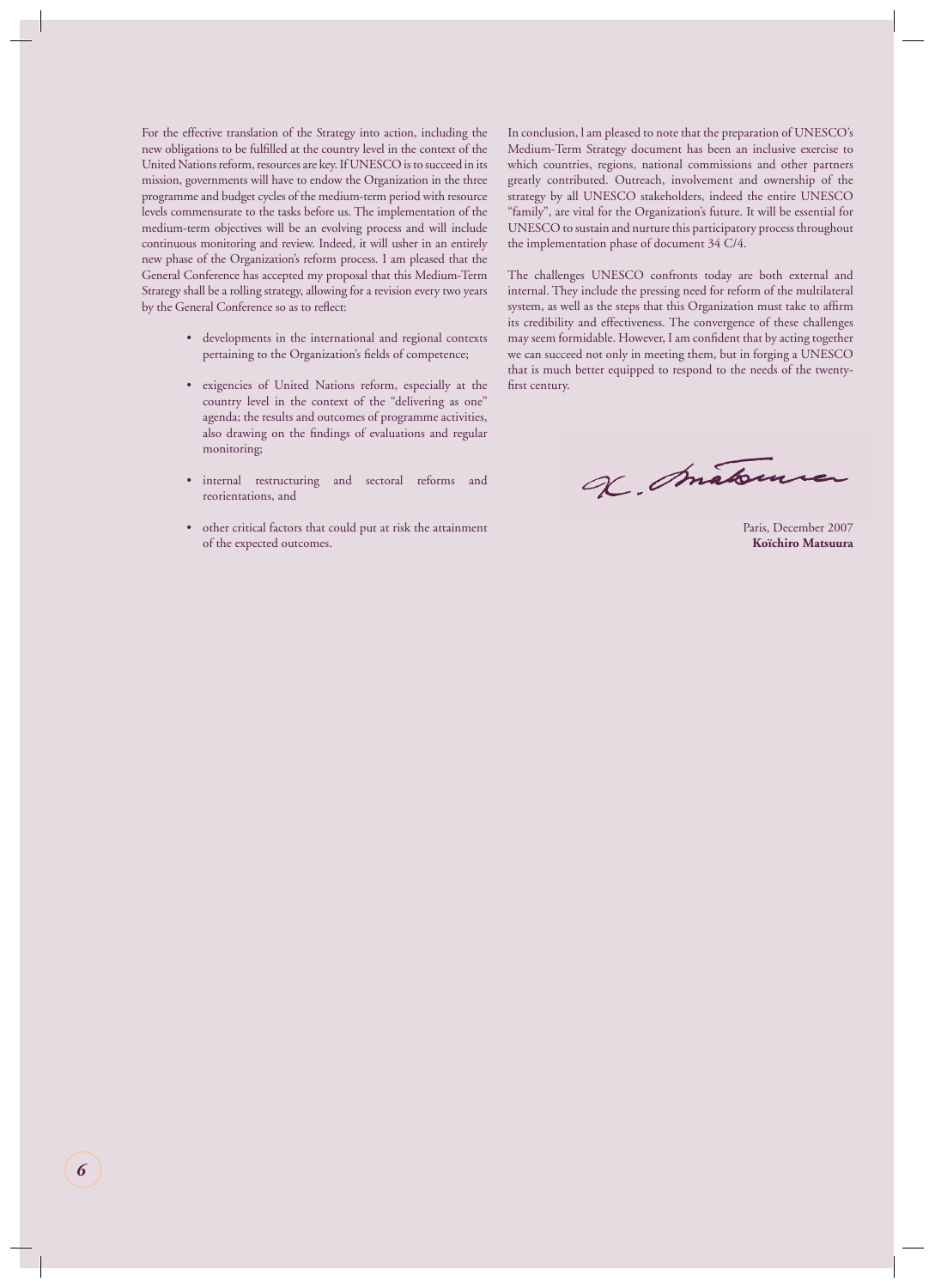# **A. I**

## **UNESCO'S MISSION**

- <span id="page-7-1"></span><span id="page-7-0"></span>**1.** Sixty years after its adoption, **UNESCO's Constitution is of enduring relevance**, from the perspective of the core responsibilities to be pursued through international cooperation and the growing demand for the Organization's services in its fields of competence – education, natural science, the social and human sciences, culture and communication and information. The goals for which UNESCO was established remain valid, even though the context within which the constitutional mission is being carried out, and consequently the priorities for action continue to evolve. Certain trends that were only emerging at the time of the Organization's creation have since become more marked, while others have undergone a shift. The vision articulated in the preamble of the Constitution to **construct the defences of peace in the minds of men** remains a paramount endeavour of the Organization. In its strategic direction, UNESCO shall remain unstinting in seeking to bring about a **culture of peace** and to develop and deepen **mutual understanding**, **reconciliation and dialogue**.
- **2. Principles and values**: UNESCO provides a platform where global challenges for humanity can be addressed on the basis of equality among Member States. Founded on the **principles**  of universality, diversity and dignity, UNESCO's actions continue to be guided and shaped by a set of **commonly shared values** that include justice, solidarity, tolerance, sharing, equity, respect for human rights, including women's rights, and cultural diversity, pluralism and democratic principles.

**3. Mission statement**: In carrying out its mandate, UNESCO will persistently seek to strengthen the mutually supporting pillars of peace, sustainable development and human rights, contributing to poverty eradication and promoting the dialogue among civilizations and cultures. The following **mission statement** captures this **strategic orientation** of UNESCO:

#### *Mission Statement*

**Box 1**

As a specialized agency of the United Nations, UNESCO contributes to the building of peace, the eradication of poverty, sustainable development and intercultural dialogue through education, the sciences, culture, communication and information.

**4. Functions:** In fulfilling its mission, UNESCO will carry out for the international community its five established **functions**: (i) laboratory of ideas; (ii) standard-setter; (iii) clearing house; (iv) capacity-builder in Member States in UNESCO's fields of competence; (v) catalyst for international cooperation. These core functions and the ways in which they are pursued can and will evolve to respond to changing circumstances, including an increasing resort to South-South cooperation in all domains.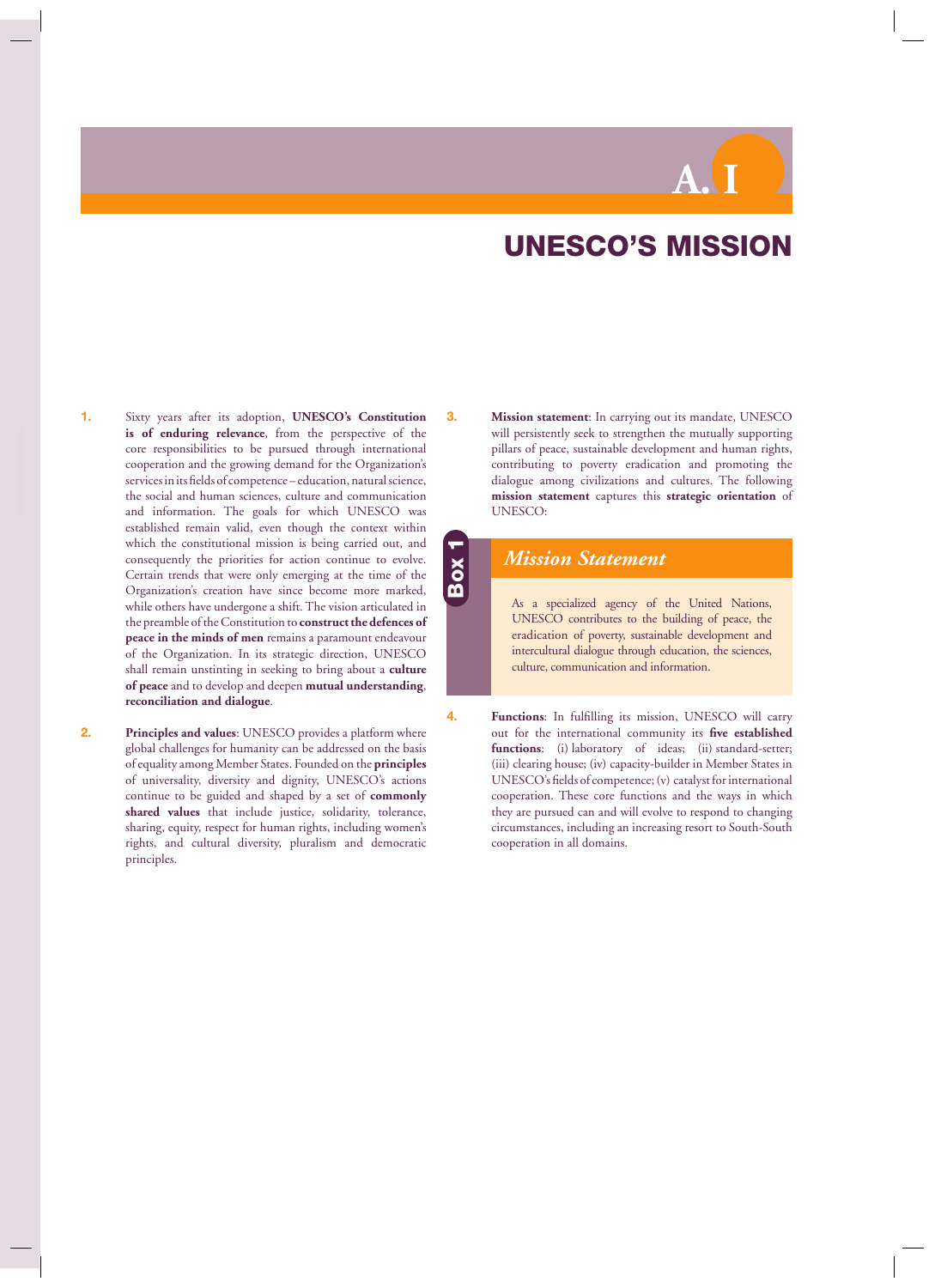## <span id="page-8-0"></span>**A. II**

## **PRIORITIES**

- **5.** UNESCO shall accord **priority to Africa** and to **gender**  equality in all its fields of competence throughout the duration of the Medium-Term Strategy. Moreover, specific **interventions** will be envisaged for the following priority groups and groups of countries:
	- **youth**, in particular addressing youth violence and other issues affecting the welfare of youth around the world, especially the needs of youth in rural areas and marginalized groups as well as of unemployed youth;
	- **the least developed countries (LDCs)**, in line with the results of the September 2006 High-Level Meeting on Review of the Brussels Programme of Action; and
	- the **small island developing States (SIDS)** in line with the Mauritius Declaration and the Mauritius Strategy, developing a holistic and interdisciplinary approach and bearing in mind the latest report of the Intergovernmental Panel on Climate Change "Climate Change 2007: Impacts, Adaptation and Vulnerability" (13 April 2007).

Inspired by its ethical mandate, the Organization will further respond with priority to the needs of disadvantaged and excluded groups, as well as the most vulnerable segments of society, including indigenous peoples. UNESCO shall concentrate its activities and action, especially at the regional and country levels, on groups that are most in need.

- **6.** Overall, the Organization will pursue in all its fields of competence a **human rights-based approach** to programming.
- **7. Priority Africa**: The priority accorded to **Africa** and its development shall be translated into action in all of UNESCO's fields of competence through a coordinating and monitoring mechanism. It should be presented as a distinct intersectoral platform in the C/5 documents during the medium-term

period, with specific and measurable expected results and performance indicators. The Organization will further respond to the exigencies of regional integration articulated by African countries, the African Union (AU), including through its New Partnership for Africa's Development (NEPAD) programme, and subregional organizations. UNESCO will also continue to assist Africa in post-conflict and disaster situations, concentrating its efforts to help avoid the recurrence of conflicts, and to ensure recovery and reconstruction.

- **8 .** UNESCO intends to give priority and fresh impetus to its support for development efforts in Africa, which remains the main beneficiary of its action. Such action will be aimed principally at meeting the major goals and international commitments, such as education for all (EFA), the Millennium Development Goals (MDGs) and those of the African Union (AU), including NEPAD, that provide a common framework for concrete international action in support of Africa's development.
- **9 .** Special emphasis will be placed on strengthening the ties between education and culture, as urged by the Heads of State and Government of the African Union (AU), on the mobilization of science, technology and innovation for sustainable development that accords top priority to poverty eradication, in conformity with the guidelines established by the African Union (AU) Summit in Addis Ababa in January 2007, and on the crucial role of higher education institutions in the revitalization of education systems as well as in Africa's overall development. Other significant actions will also be taken: support for national strategies to improve water resource management and access to water; the promotion of sustainable management of natural resources and protection of the environment; the use of digital technologies and the sharing of knowledge ; and the promotion of peace, as an essential condition for development.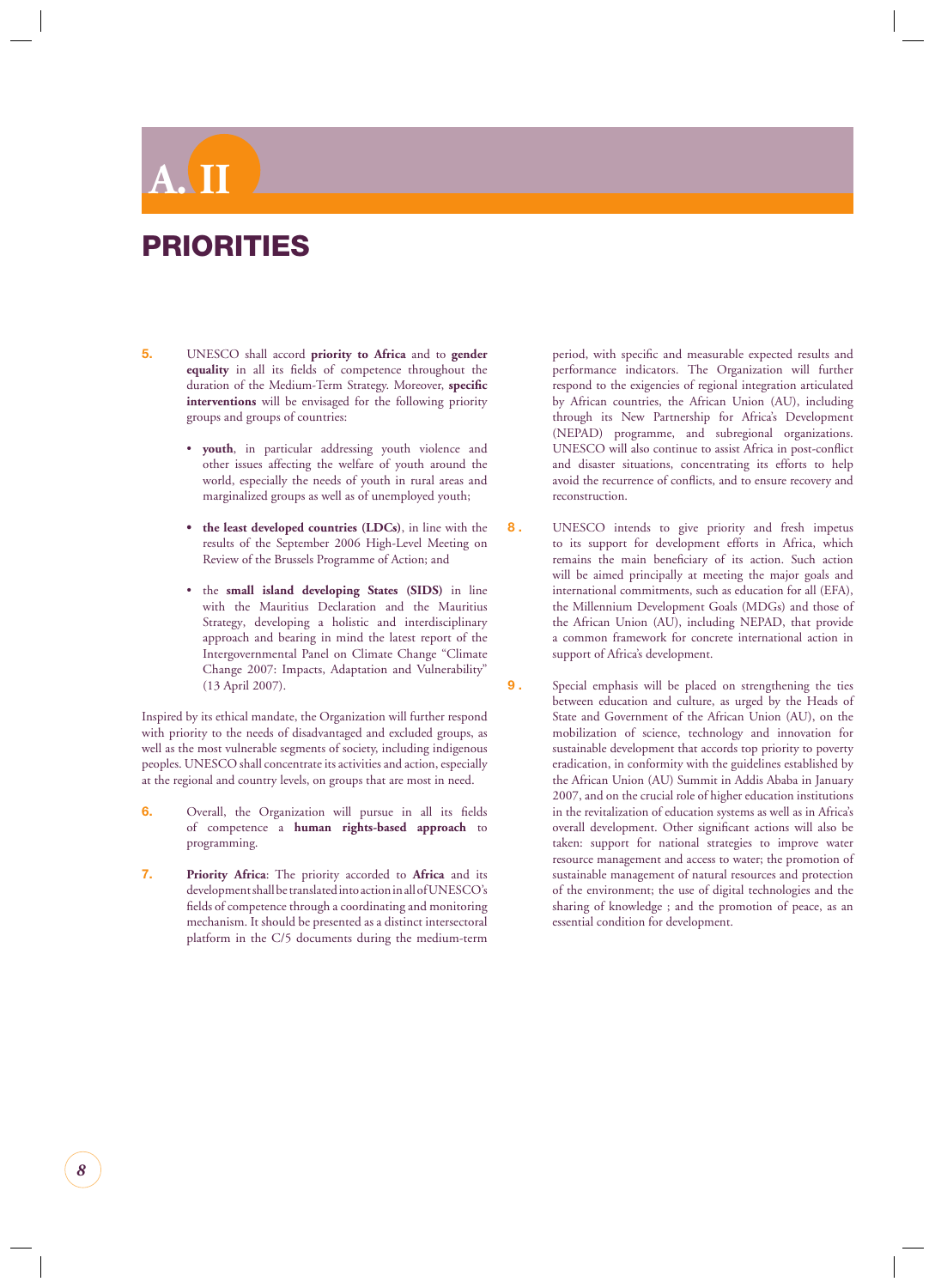## <span id="page-9-0"></span>*Priority Africa*

**Contributing to development and regional integration through education, science, culture and communication**

Africa's major challenges today are to achieve the eradication of poverty and to accelerate the achievement of the EFA goals. The mid-term review conducted in 2005 demonstrated that, if the present trend were to continue, sub-Saharan Africa would be the only region not to achieve the Millennium Development Goals (MDGs) by 2015, the date set for their achievement. The same applies to the EFA goals. Mindful of this, the international community, in the 2005 World Summit Outcome document, reaffirmed the special needs of Africa and renewed its commitment to bolstering its support for the continent.

The Organization will include special provisions in all the biennial programmes of the next sexennial cycle with a view to implementing the recommendations contained in the World Summit Outcome document, and will found its action on the common priorities and frameworks established by the African leaders in the context of the African Union, in particular the Second Decade of Education for Africa (2006-2015) proclaimed by the Khartoum Summit and the Plan of Action for the Decade, Africa's Science and Technology Consolidated Plan of Action, aimed at compensating for the lack of attention to these sectors, the outcomes of the African Union Summit on Science, Technology and Scientific Research for Development held in Addis Ababa in January 2007 and the major goals for culture identified in the Language Plan of Action for Africa, the Nairobi Action Plan for the Promotion of Cultural Industries for Africa's Development, and the Revised Charter for the Cultural Renaissance of Africa. This shall also comprise support for the management of African heritage sites, including through the African World Heritage Fund, for the Slave Route project, the African Liberation Heritage project and for the culture of maintenance.

The Medium-Term Strategy for 2008-2013 presents the specifi c contribution of UNESCO to the implementation of the AU/ NEPAD sectoral action plans and specifies the form of action envisaged for each area of intervention. In order to increase the impact of its activities in the region, special emphasis will be placed on capacity-building, also considered by AU/NEPAD to be an essential function, and on providing assistance in the formulation of policies based on factual data. Policy advice will also be a vital part of UNESCO's function as a catalyst for international cooperation. In all its interventions, the Organization will support networks of excellence; the transfer of experience, knowledge and best practices; cooperation and the free flow of ideas and knowledge; and practical applications of research, systematically ensuring the link between its global standard-setting tasks and its local operational responsibilities. Particular emphasis will be placed on women's empowerment and gender equality. Priority will also be given to addressing the specific needs of youth and populations living in rural areas.

UNESCO will focus its action on the following areas, with NEPAD serving as an overall framework:

- **•** pursuing the EFA and Millennium Development Goals;
- **•** strengthening quality education, TVET, higher education and teacher training, curricula development and multilingualism;
- **•** strengthening cooperation with African Member States in follow-up to the Addis Ababa Declaration on Science, Technology and Scientific Research for Development adopted by the Heads of State and Government of the African Union in January 2007;
- **•** supporting strategies to strengthen national, subregional and regional capacities and develop human resources;
- contributing to the regional integration process in the Organization's fields of competence;
- **•** promoting cooperation and partnership with multilateral, bilateral and private stakeholders, and broader participation of civil society representatives and NGOs in existing mechanisms;
- assisting countries in post-conflict or post-disaster reconstruction situations.
- **10. Priority gender equality**: As called for by the 2005 World Summit Outcome document, priority will also be given to the pursuit of **gender equality** through action in all of UNESCO's fields of competence supported by a twopronged approach pursuing both **women's empowerment**  and **gender mainstreaming** in Member States and within the Organization.
- **11.** UNESCO is committed to a series of actions supportive of women's empowerment, women's rights and gender equality in Member States by:
	- mainstreaming gender equality issues throughout the programming cycle at all programme levels; preparing a results-based action plan to define the action envisaged by UNESCO in its fields of competence as provided

for in the C/5 documents, and reporting results against specific gender-relevant indicators;

• building commitment, competence and capacity for gender mainstreaming through dedicated capacity development and resources for these purposes;

Internally, UNESCO will:

- supportequal career opportunities for staff and appropriate working arrangements to balance work and life; and
- progressively increase the representation of women in decision-making levels within the Secretariat to reach 50% by 2015.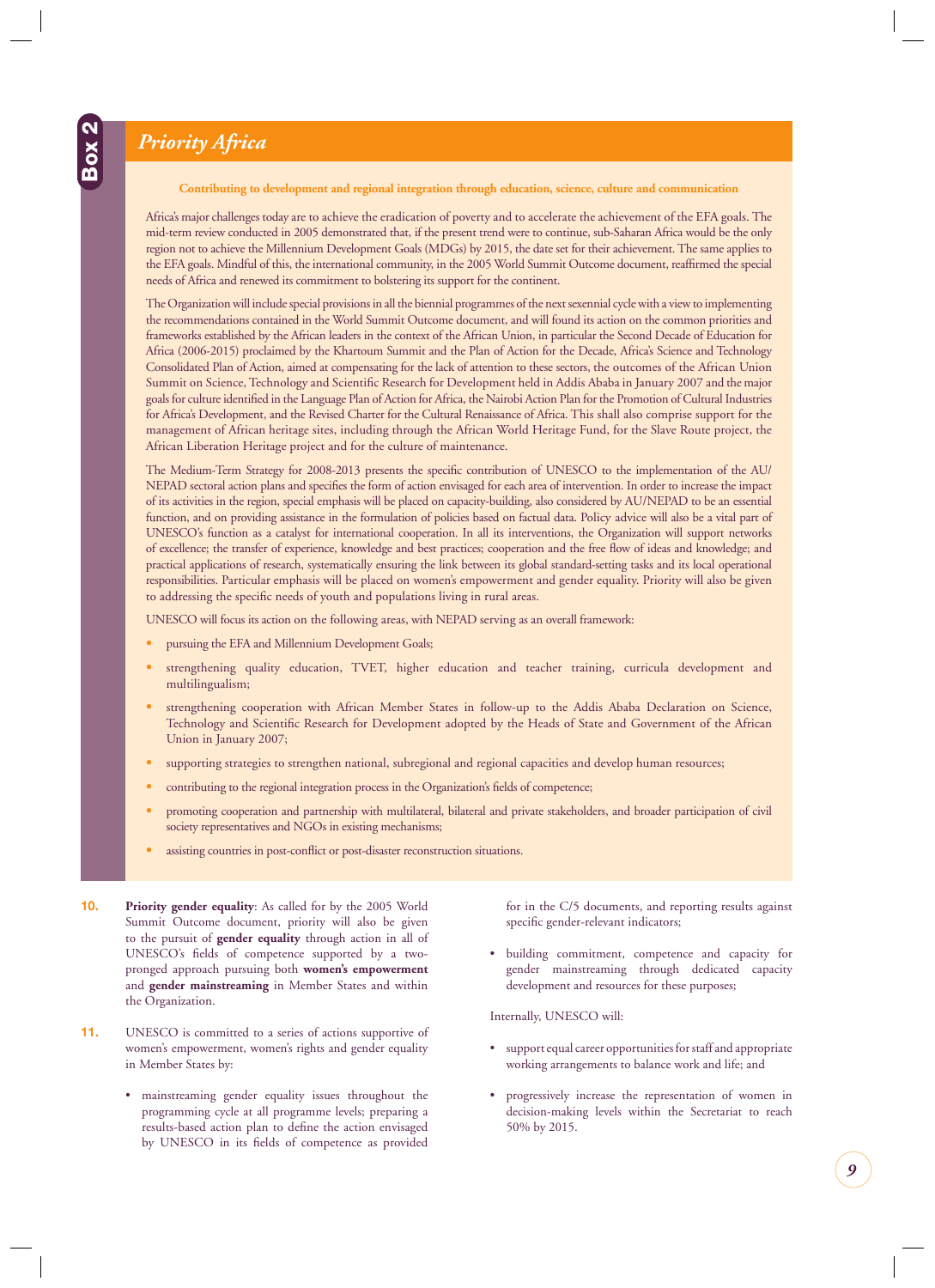### <span id="page-10-0"></span>*Priority gender equality*

*Of the world's one billion poorest people, three fifths are women and girls.*

*Of the 960 million adults in the world who cannot read, two thirds are women. Fifty-seven per cent of the 77 million children who are out of school are girls.*

In sub-Saharan Africa, 57% of those living with HIV are women, and young women aged 15-24 are at least three times more *likely to be infected than men of the same age. Women make up only one quarter of the world's researchers.*

The gender divide is one of the most significant inequalities within the digital divide, and it cuts across all social and income *groups.*

*S*ustainable development, human rights and peace at the global, regional and local levels can only be realized if women and men enjoy expanded and equal opportunities, choices and capabilities to live in freedom and dignity. Equality between men and women exists when both sexes are able to share equally in the distribution of power and knowledge; have equal opportunities, rights and obligations in terms of work or income generation; are given equal access to quality education, capacity-building opportunities throughout life and in all domains, and the possibility to develop their full potential and personal ambitions. Gender equality is a fundamental human right, a commonly shared value and a necessary condition for the achievement of the internationally agreed development objectives, including all Millennium Development Goals (MDGs).

UNESCO's gender mainstreaming strategy ensures that women and men benefi t equally from programme and policy support. It is intended to transform development such that equality becomes both a means and an end. It aims at achieving all international development goals, including, but not only, those explicitly seeking to achieve gender equality. Gender mainstreaming means:

- **•** identifying gaps in gender equality through the use of gender analysis and sex-disaggregated data;
- **•** raising awareness about gaps;
- **•** building support for change through advocacy and alliances/partnerships;
- **•** developing strategies and programmes to close existing gaps;
- **•** putting adequate resources and the necessary expertise into place;
- **•** monitoring implementation; and
- **•** holding individuals and institutions accountable for results.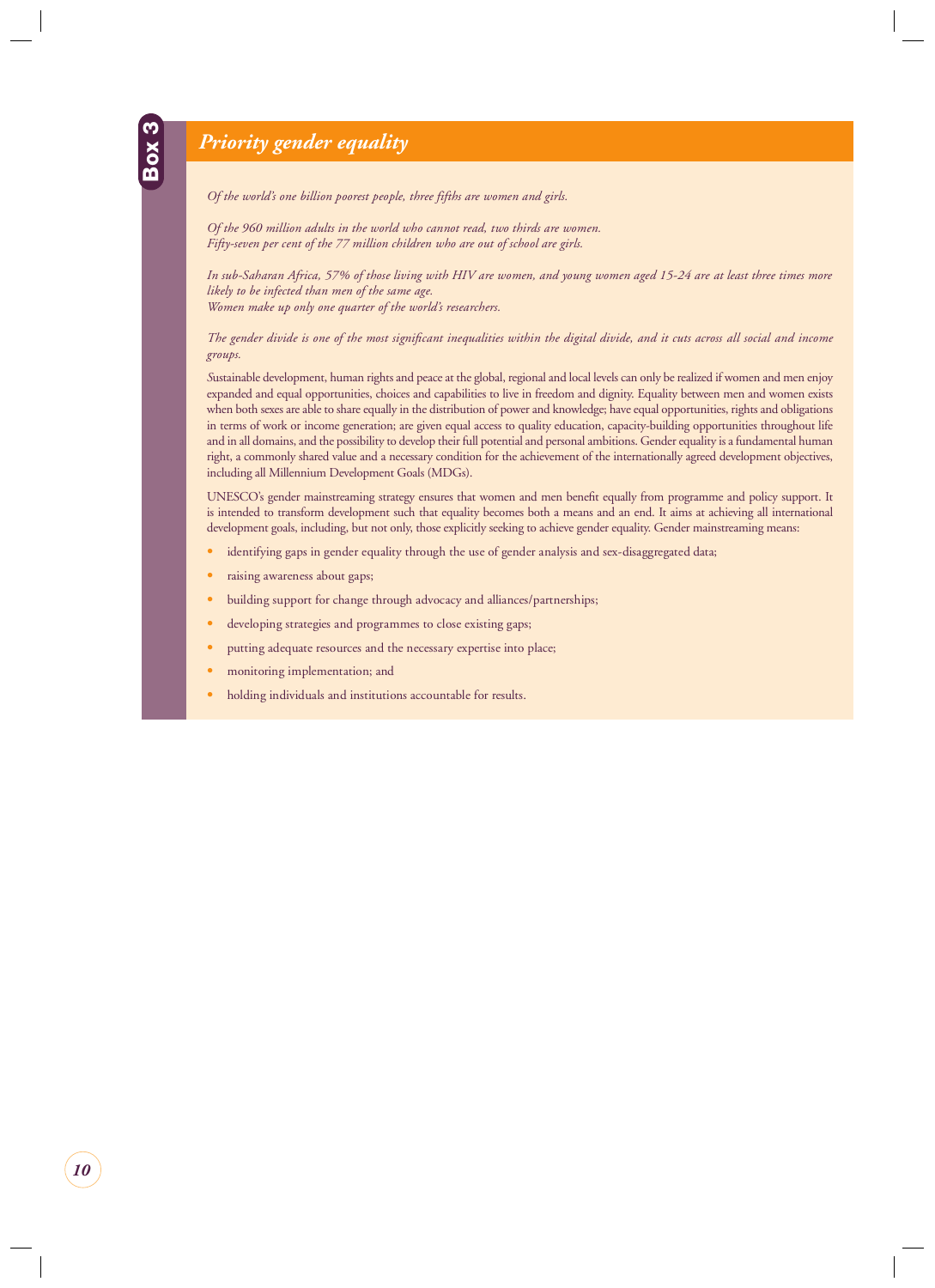**A. III**

## <span id="page-11-0"></span>**GLOBAL CHALLENGES AND OPPORTUNITIES FOR UNESCO'S ACTION**

- **12.** UNESCO's strategic location, its objectives, programme orientations and operational action will be affected by **several challenges, including** the complex processes of **globalization**, entailing a growing interaction and interdependence among all the nations and peoples of the world; and **United Nations**  reform with its special emphasis on coherence, efficiency and high-quality delivery by the United Nations system at the country level .
- **13. The changing aid environment**: Other developments, such as a change in the overall aid environment, will also affect the implementation of the Medium-Term Strategy and

**Box 4**

UNESCO's action at the global, regional and especially at the country levels. The prospect of an increasing volume of official development assistance (ODA), the emergence of new donor countries, the growing role of private foundations and corporations, non-governmental organizations and other nontraditional donors hold considerable promise. UNESCO will assert more visibly its contribution to national development priorities. In that regard, UNESCO will build on the global lead responsibilities entrusted to it, on its competencies in global benchmarking and monitoring and on its widely recognized role as custodian and repository of knowledge.

### *Challenges for UNESCO in an era of globalization*

- **•** Fostering peace and overcoming ignorances by promoting the values of tolerance and mutual understanding through dialogue in all its fields of competence;
- **•** Implementing the stipulations and agreements contained in the 2000 Millennium Declaration and the 2005 World Summit Outcome document;
- **•** Contributing to the attainment of internationally agreed development goals and commitments relevant for UNESCO's mandate, including the Millennium Development Goals (MDGs) by 2015 and especially MDG 1 to halve poverty by 2015;
- **•** Upholding and promoting human rights, gender equality and sustainable development, which cut across all human endeavours, as an integral part of all multilateral action;
- Attaining the six education for all (EFA) goals and overcoming critical challenges in the field of education, such as universal access, gender parity, literacy, adult and non-formal education, teacher training, intercultural understanding, and the promotion of quality education;
- Contributing to the fight against HIV/AIDS and other infectious diseases;
- **•** Harnessing science and technology for sustainable development and peace, and empowering countries to build their knowledge base;
- **•** Building capacities in countries to manage water and other natural resources;
- **•** Addressing emerging social and ethical challenges linked to globalization;
- **•** Promoting cultural diversity as the common heritage of humanity and as a vector of development, linked to intercultural dialogue and enhanced multilingualism;
- **•** Building knowledge societies based on the principles of freedom of expression, universal access to information and knowledge, promotion of cultural diversity, and equal access to quality education;
- **•** Providing timely and effective assistance to vulnerable and weakened States in planning disaster prevention and mitigation strategies and responding to post-conflict and post-disaster situations, both natural and human-induced, through UNESCO's fields of competence.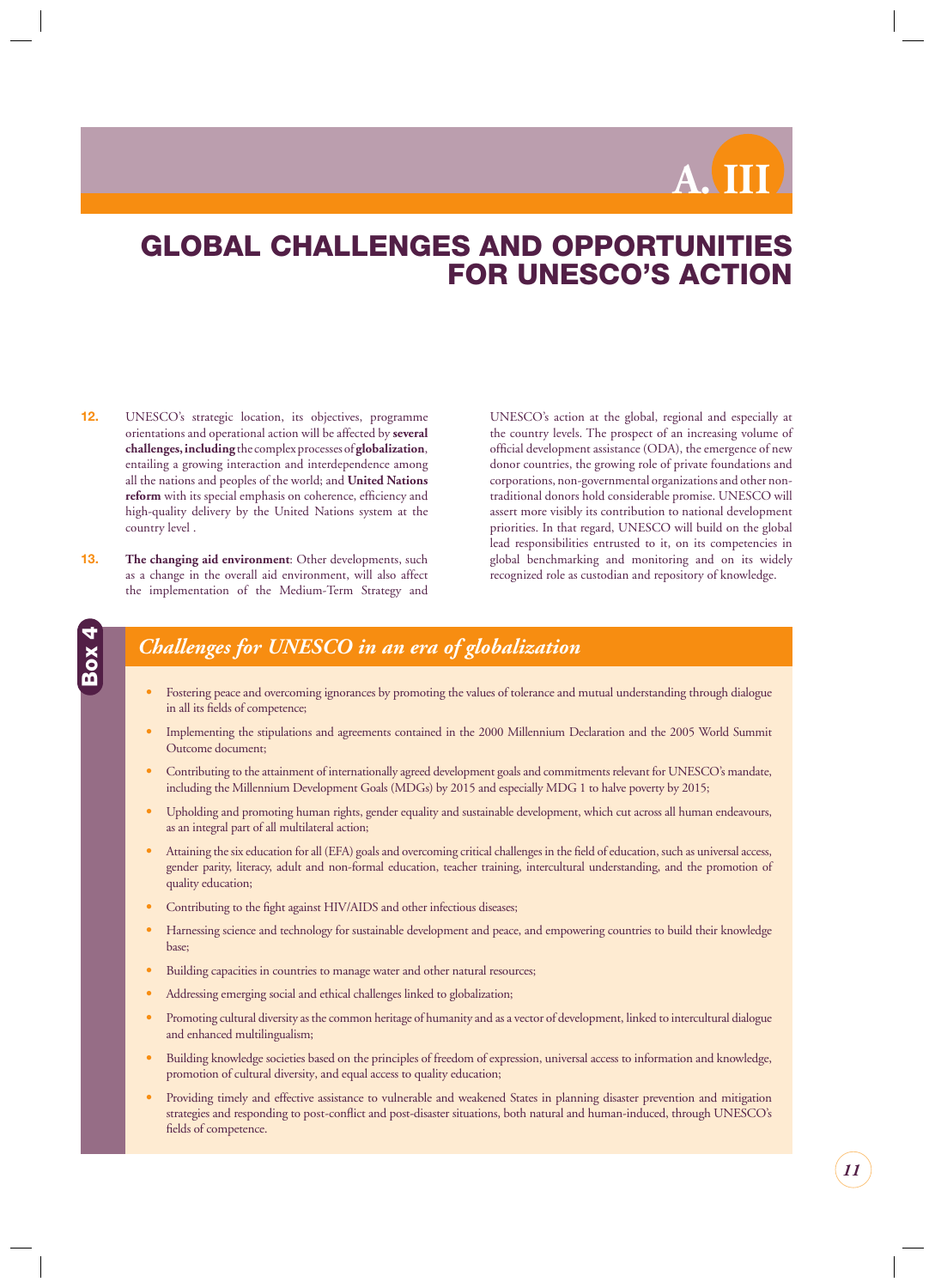<span id="page-12-0"></span>**14. Global lead responsibilities**: UNESCO has been entrusted by the international community with a number of **global lead responsibilities**, which will be carried out through all or part of the medium-term period. Success in these lead assignments will attract international recognition and visibility. They fall into three categories: where UNESCO acts as a United Nations lead agency; where UNESCO plays a lead policy role; and where UNESCO acts as a keeper of universal lists.



**15. Global benchmarking and monitoring**: In its role as a **global benchmarking and monitoring organization**, UNESCO supports the formulation and implementation of **evidence-based policies** by Member States. The Organization will pursue these efforts through the work of the UNESCO Institute for Statistics (UIS) (which, *inter alia*, serves as global scorekeeper of the education-related MDGs) and through several flagship publications on policy development. Beyond, UNESCO serves as a **global intellectual clearing-house and a think tank**, seeking to raise the awareness of the general public, academics and decision-makers, as indicated in box 6 and to undertake future-oriented studies*.*

#### *Benchmarking and monitoring publications during 2002-2007 (31 C/4) and earlier publications*

Throughout the medium-term period 2002-2007 (31 C/4), UNESCO published a number of authoritative landmark publications underlining its role as a global benchmarking and monitoring organization:

- **1.** Five EFA Global Monitoring Reports (annually):
	- **(a)** Education for All Is the World on Track? (2002);
	- **(b)** Gender and Education for All The Leap to Equality (2003/2004);
	- **(c)** Education for All The Quality Imperative (2005);
	- **(d)** Literacy for life (2006);
	- **(e)** Strong foundations Early childhood care and education (2007).
- **2.** Two United Nations World Water Development Reports (every three years):
	- **(a)** Water for People Water for Life (2003);
	- **(b)** Water a shared responsibility (2006).
- **3.** UNESCO World Report

Towards Knowledge Societies (2005).

- **4.** UNESCO Science Report 2005.
- **5.** Other publications:
	- **(a)** Our Creative Diversity (Perez de Cuellar Report, 1995)
	- **(b)** Learning: The Treasure Within (Delors Report, 1998).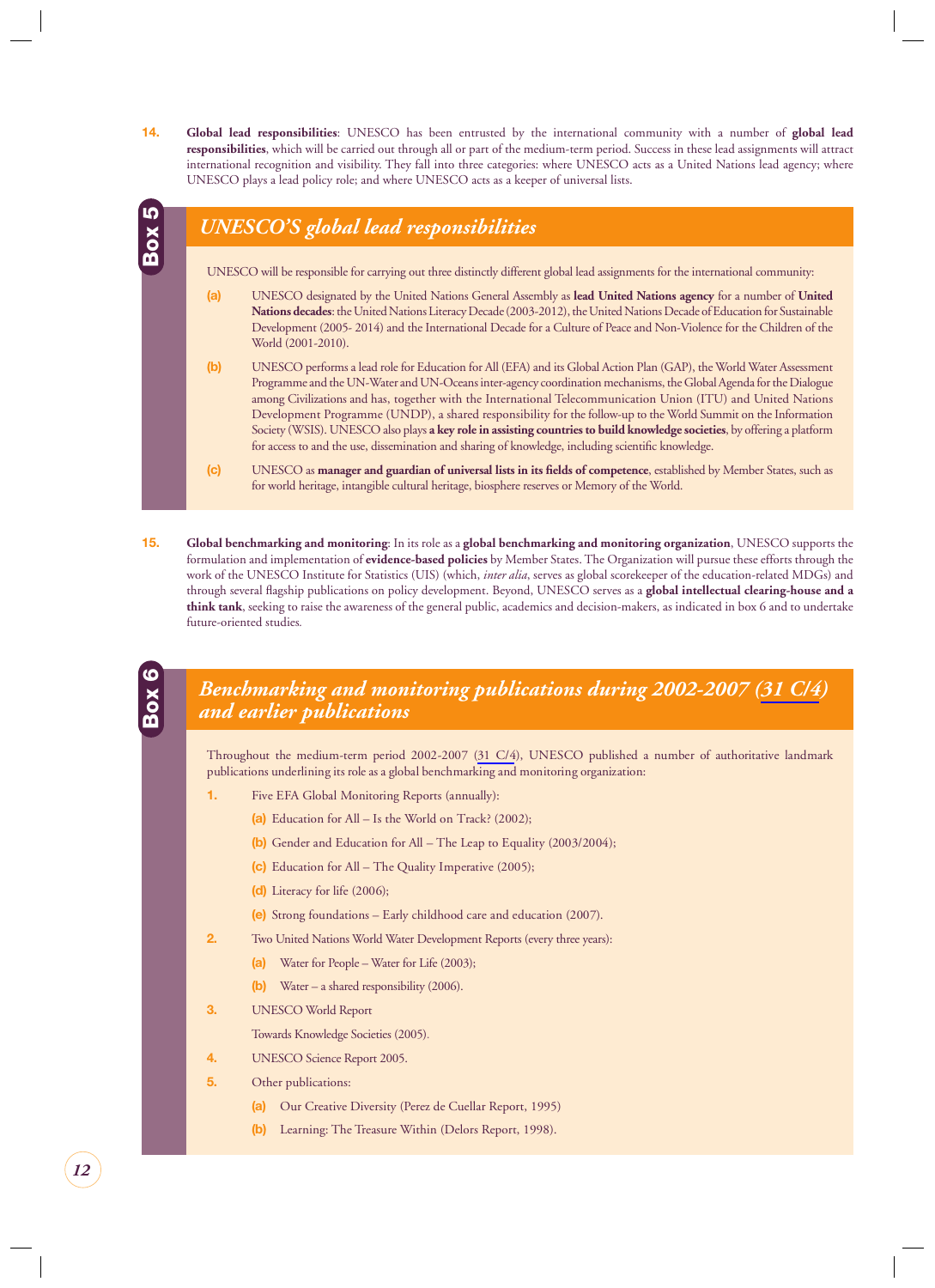<span id="page-13-0"></span>**16. Custodian and repository of knowledge**: UNESCO – like other specialized agencies of the United Nations system – is a **custodian and depositary of knowledge in its fields of competence**. Over many years, Member States have made a significant investment in building up a wealth of information, experience, technical expertise, monitoring and benchmarking data and information, analytical capacity and networks – which together all lay the foundations for the development of evidence-based policies and approaches, by Member States and the Secretariat alike. Having the broadest and most multifaceted mandate and areas of competence of all the organizations of the United Nations system, UNESCO is called upon to provide a global lead and direction for education, the sciences, culture and communication and information. This variety of sectoral expertise is a major asset at a time when interdisciplinarity is universally acknowledged as an essential tool for grappling with the complexities of the globalizing world as well as mobilizing and capturing pertinent knowledge. But it also poses particular challenges in terms of providing and maintaining leadership with a thin staffing base.

### *Collecting credible information – a foundation for evidence-based policies*

UNESCO will help to assist Member States in the formulation of evidence-based policies – nationally, regionally and internationally – based on credible information through the collection and use of data in all its fields of competence, with the UNESCO Institute for Statistics (UIS) as the focal point. This involves four types of action:

- **•** Improvement of the timeliness, coverage and quality of UNESCO's cross-national statistical database;
- **•** Development of new statistical concepts, methodologies, international standards and production of quality statistics and indicators for monitoring progress towards agreed goals;
- **•** Building of national statistical capacity; training of national personnel, and provision of advice and support to in-country statistical activities;
- **•** Strengthening statistical analysis and dissemination of policy-relevant information, focusing on internationally agreed development goals, including the MDGs.

Internally, UNESCO will utilize and promote the use of strategically relevant evaluations in the fine-tuning of policy advice and support for organizational learning and accountability.

**17. United Nations reform**: The **reform process**, upon which the United Nations has embarked since the 2005 World Summit, is the other driver affecting UNESCO's action at the **country, regional and global levels**. The relevance and impact of all United Nations system organizations, including UNESCO, will increasingly be judged by Member States as to **results orientation**, **impact** and **capacity to deliver**. The Organization will engage in and contribute to the success of the United Nations reform process – especially at the country level –, while preserving its lead role in its fields of competence as a specialized agency at all levels, both in normative as well as in operational functions.

### *Perspectives of United Nations reform*

United Nations General Assembly resolution 59/250:

**Box 7**

**Box 8**

"...(T)he purpose of reform is to make the United Nations development system more efficient and effective in its support to developing countries to achieve the internationally agreed development goals, on the basis of their national development strategies …. (R)eform efforts should enhance organizational efficiency and achieve concrete development results". (Triennial comprehensive policy review (TCPR) of operational activities for development of the United Nations system 2004, para. 10)

UNESCO Executive Board 171 EX/Decision 20, section I, paragraph 11 (April 2005):

"Affirms that UNESCO must continue to protect and promote its primary responsibility for its core mandate,.....encourages supportive efforts and cooperation by other organizations of the United Nations system in performing this responsibility, avoiding duplication and strengthening complementarity, and to that end underlines the importance of ensuring that in the activities of United Nations coordination mechanisms, the core mandates of specialized agencies are fully brought into play, on an equal footing with those of United Nations funds and programmes".

UNESCO Director-General Koïchiro Matsuura (9 March 2007):

"We are all committed to making United Nations reform a success, and to ensuring that the specialized agencies are able to bring their unique competencies fully to bear in support of national development…..The diversity of the United Nations system is a source of strength, vitality and relevance. This breadth and depth enables the United Nations to rally expertise to a multitude of complex and intrinsically multidisciplinary issues arising from globalization and other challenges."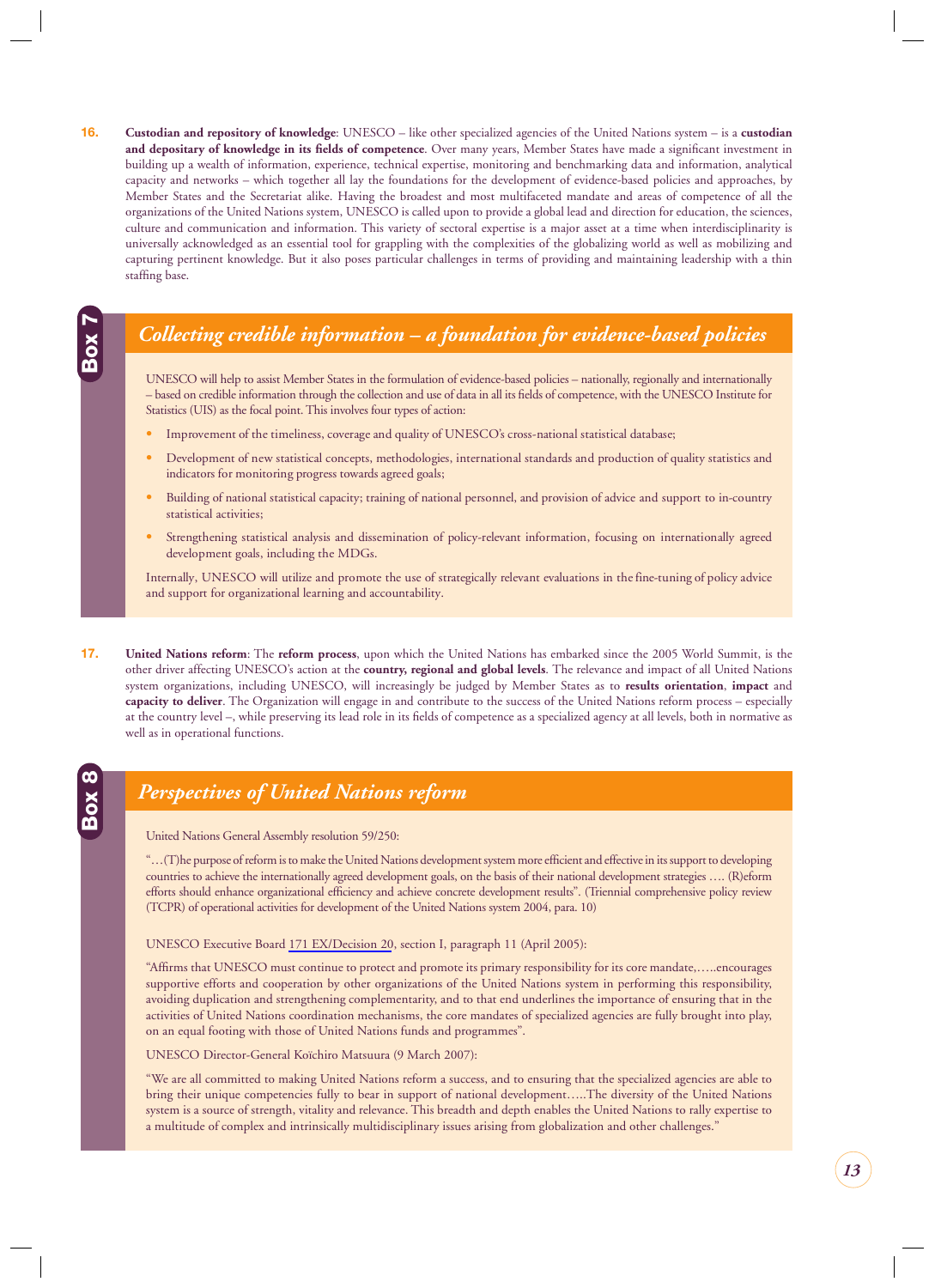- **18.** In the **2005 World Summit Outcome document**, Heads of State and Government assembled at the United Nations had pledged to "enhance the relevance, effectiveness, efficiency, accountability and credibility of the United Nations system" and called for reform of the United Nations system in order to eliminate overlap and duplication in mandates and ensure stronger system-wide coherence and effectiveness. A primary objective of the United Nations reform is to ensure that all organizations, funds and programmes of the United Nations can make collective, strategic contributions in response to national and international development priorities, in particular internationally agreed development goals, including – but not limited to – the eight MDGs falling due in 2015 and the commitments of the 2005 World Summit Outcome document. In reaffirming their commitment to the *Monterrey Consensus* on Financing for Development, the Heads of State recognized that mobilizing financial resources for development and the effective use of these resources in developing countries and countries with economies in transition are central to a global partnership for development in support of the achievement of these internationally agreed development goals. They further welcomed efforts and initiatives to enhance the quality of aid and its impact, including the *Paris Declaration on Aid Effectiveness* which had laid down a roadmap for all development partners to enhance the quality of development assistance, organized around five key principles, – ownership, alignment, harmonization, managing for results and mutual accountability.
- **19 . Impact at country level**: **The country level will be the principal arena for demonstrating effectiveness of interventions and results, alignment with country priorities and harmonization and coherence of action** among United Nations system organizations and other donors. To that end, UNESCO will need to adapt its decentralization strategy, strengthen its field orientation, increase its involvement in United Nations country teams and contribute to United Nations common country programming exercises and reform initiatives at the country level thereby making them more reflective of the full range of sectoral competencies offered by the Organization. These exercises may comprise the "One United Nations" approach – enabling the **United Nations system to "deliver as one**" –, the preparation of Common Country Assessments – CCA, United Nations Development Assistance Frameworks – UNDAF, Poverty Reduction Strategies – PRS, Sector-wide Approaches – SWAps as well as broader joint assistance strategies involving all external donors (Joint Assistance Strategies – JAS, Direct Budget Support – DBS). The One United Nations initiative may encompass, depending on the decision of the country concerned, either all or some of the following: one programme, one budgetary framework, one leader (of the United Nations country team in the person of the resident coordinator) and one office, where appropriate. UNESCO will be proactive, in close cooperation with the other members of United Nations country teams, to ensure greater coherence and improved delivery at the country level. This includes countries where UNESCO is non-resident, for which special arrangements will need to be made.
- **20. The global results framework**: UNESCO will be challenged to discharge its mandate and prove its comparative value by **promoting international cooperation in its fields**

**of competence and to deliver effectively at the global, regional and country levels**. The internationally agreed development goals, including the MDGs and the six EFA goals, constitute the global results framework against which performance, effectiveness and achievement will be measured. Through focused action in all its fields of competence, **UNESCO must make a discernible contribution to the**  MDGs, in particular the universal fight against poverty, to the promotion of sustainable development **and to all other**  relevant development goals. This is reflected in the expected outcomes for the overarching objectives and the strategic programme objectives contained in Part B. II of the present document.

- **21. Results-based management (RBM), evaluations and monitoring**: Results-based management and findings from evaluations and monitoring constitute key inputs to UNESCO's decision-making processes for the improvement of current and future activities, programmes, strategies and policies. **Strategic evaluations of results** will serve a critical function particularly with a view to providing advice on the formulation and implementation of **evidence-based policies by Member States**. They will also serve to **identify redundant, under-performing or non-priority programmes** and to **develop and apply sunset clauses**. To that end, UNESCO programmes will be evaluated on a mandatory basis every six years, in line with the time-frame of a medium-term strategy, based on a set of meaningful expected results and performance indicators. These evaluations shall also focus on possible exit and transition strategies for all programmes taking into account their alignment with strategic programme objectives, priorities and impact at global, regional and country levels, duly taking into account the impact of the rolling character of document 34 C/4 which shall be subject to periodic review.
- **22. UNESCO's internal reform process**: The rapidly changing global environment requires UNESCO to review periodically its priorities, strategies, approaches and programmes and to maintain its commitment to **continuing the present reform process**, which was pursued by the Director-General, with the strong support of Member States, throughout the period of the Medium-Term Strategy 2002-2007 for (31 C/4). This reform has brought about programmatic coherence including with respect to global lead roles assigned to UNESCO, a new policy for the managementof extrabudgetary resources, results orientation in line with the RBM approach, a comprehensive decentralization strategy and more effective country-level contributions, new coherent policies for category 1 and 2 institutes and centres as well as for UNESCO Prizes, enhanced managerial effectiveness, accountability and transparency, delivery quality and intersectoral engagement. More recently this process entailed the reform and restructuring of the Education and Culture Sectors as well as the initiation of an overall review of Major Programmes II (Natural sciences) and III (Social and human sciences) by an expert committee, due to be completed later in 2007. The Medium-Term Strategy for 2008-2013 builds on and sharpens these features in moving towards the creation of a **relevant, accountable, transparent, effective and efficient multilateral organization** in line with best practice approaches of the United Nations system and other organizations. These issues are discussed in more detail in Part C. I below.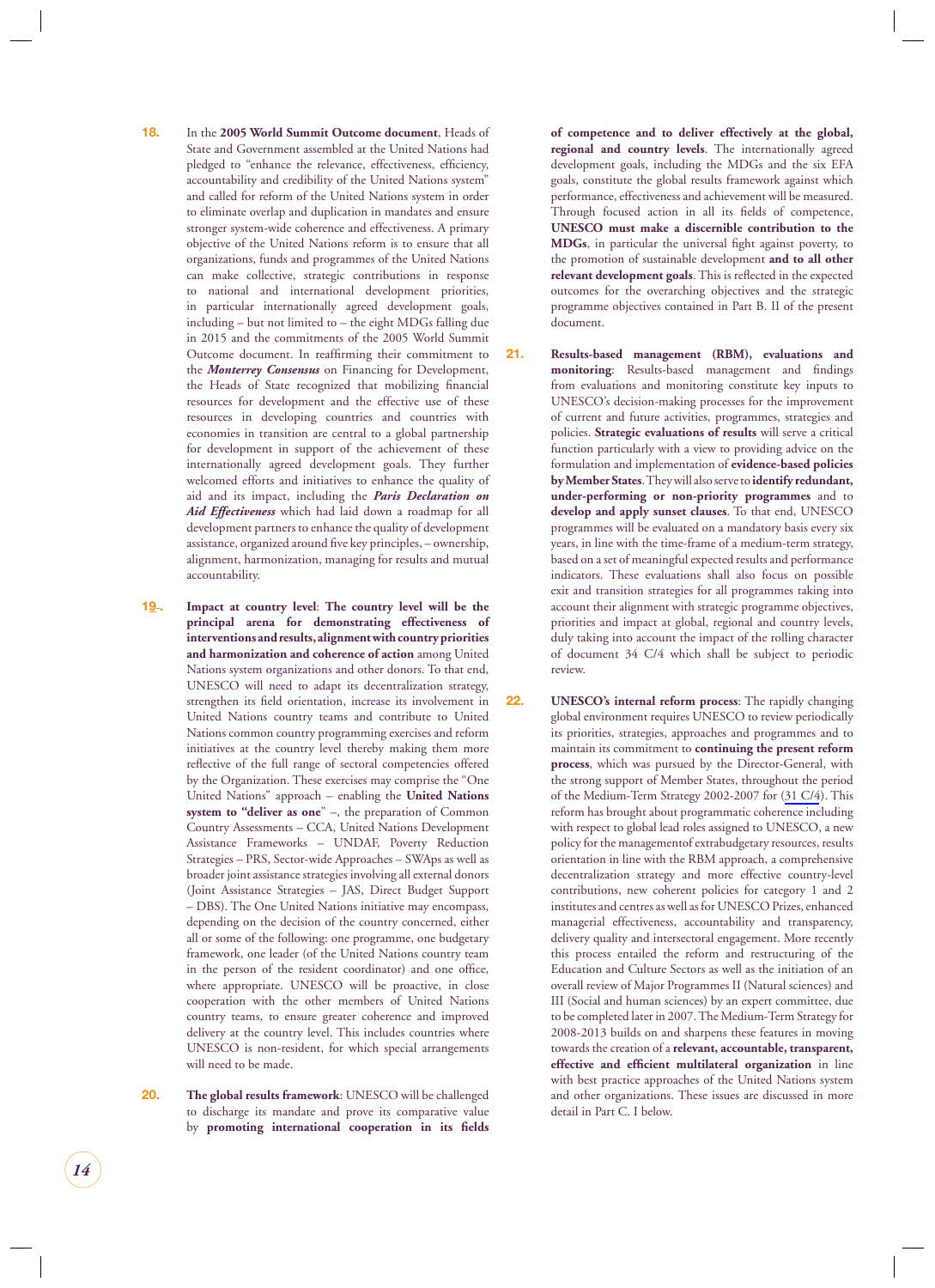**B. I**

## <span id="page-15-0"></span>**THE MAIN PROGRAMMATIC FEATURES OF THE MEDIUM-TERM STRATEGY FOR 2008-2013**

- **23.** UNESCO has the potential to deliver comprehensive and durable solutions to contemporary challenges by harnessing all assets in its five fields of competence. During 2008-2013, the Organization will apply a programme-based approach integrating both intersectoral and sectoral responses. Programme action will be designed around five overarching objectives denoting areas where UNESCO has a unique profile and competency. Fourteen strategic programme objectives then translate these overarching objectives into programme-relevant and thematic terms. The programme elements of document 34 C/4 approved are complemented, in Part C, by sections on managing for impact, constituenciespartners-partnerships and visibility of UNESCO and public information.
- **24. Programme-based approach**: Anchored in the Organization's Constitution and mission, the core of the Medium-Term Strategy for 2008-2013 is conceived as a **programme-based approach** underlining the commitment to ensure coherence of the Organization's action involving all its programme sectors. Action will be designed around specific and complex global challenges calling for a mobilization of all the core competencies of the Organization. In that spirit, the strategy emphasizes a broadened **intersectoral and interdisciplinary engagement as an integral part of the programming process**.
- **25. Rolling strategy**: Document 34 C/4 shall be conceived as a rolling strategy, allowing for a revision every two years by the General Conference so as to reflect developments pertaining to the Organization's fields of competence.
- **26. Overarching objectives UNESCO's unique profile**: In line with 33 C/Resolution 1 of the General Conference, the programme segment of the present document is structured around five overarching objectives (OO) of relevance for the entire Organization. These overarching objectives respond to the most important global challenges in UNESCO's fields of competence and delineate areas for which UNESCO has a unique profile and core competency in the United Nations system, indeed areas where internationally the Organization enjoys a comparative advantage.
- **27. Strategic programme objectives thematic orientations**: A limited number of **strategic programme objectives (SPO) – 14 for the entire Programme of UNESCO –** then concretizes the overarching objectives in programme-relevant and thematic terms, that combine both intersectoral and sectoral responses. Each SPO contains a built-in linkage between normative, policy and technical/operational tasks, integrates the entire range of UNESCO's functions at all levels and provides for both upstream and downstream interventions. Specifically, each SPO incorporates, as appropriate, dimensions of evidence-based policy advice, normative and standard-setting activities, research and foresight, policy advice , benchmarking, monitoring and evaluation as well as country-level operational engagement, in particular institutional and human capacity-building.
- **28. South-South cooperation and North-South-South triangular cooperation approaches** will be distinct components of each SPO, providing a platform which enables developing countries to share their experiences and to cooperate on issues of common concern. It is part of a broader global partnership for development.
- **29. Biennial sectoral programme priorities linkage to the C/5 documents**: The linkage of document 34 C/4 with document 34 C/5 and the subsequent two other C/5 documents due during the 2008-2013 period will be established by translating the strategic programme objectives into a limited set of **biennial sectoral programme priorities** determining the programmatic profile for each major programme (MP). For its part, every MP is composed of several main lines of action (MLA).
- **30. Results orientation**: The two central programming documents of the Organization, the Medium-Term Strategy and the Programme and Budget, will display and apply throughout a strict results orientation. In the case of document 34 C/4, measurable **expected outcomes** have been formulated for each OO and SPO. These are then linked to measurable **expected results**, **performance indicators and benchmarks**  at the MLA level in document 34 C/5, informed and adjusted by evaluations of results. This framework is intended to allow for a **seamless passage** from document 34 C/4 to the three successive C/5 documents.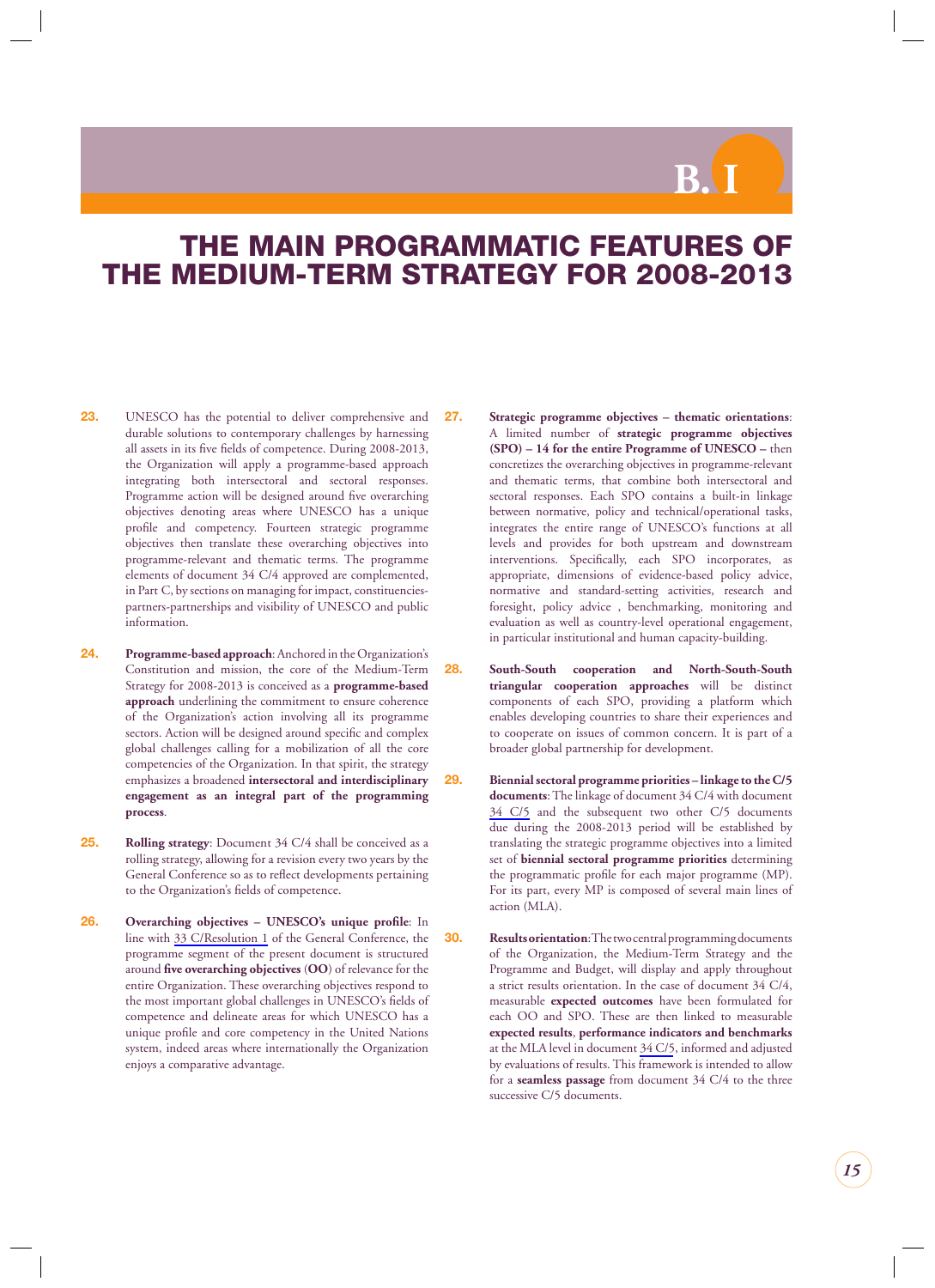## <span id="page-16-0"></span> $\mathbf{B}$

## **THE OVERARCHING OBJECTIVES AND THE STRATEGIC PROGRAMME OBJECTIVES**

**31.** Chart 1 illustrates the relationship between the Mission Statement, the five Overarching Objectives and the 14 Strategic Programme Objectives. For each overarching objective (OO) and each strategic programme objective (SPO) the relevant substantive and programmatic orientations as well as the expected outcomes are elaborated below. All OOs and SPOs are numbered merely for ease of reference, not to suggest an order of priority.

### **OVERARCHING OBJECTIVE 1** *Attaining quality education for all and lifelong learning*

- **32.** Education for all (EFA) is at the heart of sustainable human development and is a key means to achieve the MDGs, in particular the overarching goal of halving poverty by 2015 and the objectives of the two education-related MDGs, including the elimination of gender disparity at all levels of education no later than 2015. Development and economic prosperity depend on the ability of countries to educate all members of their societies and offer them lifelong learning. An innovative society prepares its people not only to embrace and adapt to change but also to manage and influence it. Education enriches cultures, creates mutual understanding and underpins peaceful societies. UNESCO is guided by upholding education as a human right and as an essential element for the full development of human potential. It focuses particularly on bringing all the benefits of education to the poor, to the excluded, to indigenous peoples, to the marginalized and to those with special needs – especially in Africa, in least developed countries and in small island developing States (SIDS).
- **33.** UNESCO's strategies, approaches and modalities of action are based on the following basic tenets, which are in line with the six goals of the Dakar World Education Forum:
	- education is a human right;
	- education includes both formal and non-formal systems;
	- equality education at all levels is critical;
	- education for all refers to all levels of education, i.e. from early childhood to higher education; and
	- lifelong learning.

**34.** UNESCO will ensure global leadership and coordination of EFA and assist national leadership to achieve the goals of EFA, including the education-related MDGs. It will pursue vigorously its mandated role in coordinating partners, including the four other EFA convening United Nations agencies – UNDP, UNFPA, UNICEF and the World Bank – as well as other United Nations entities, international organizations, governments and bilateral donors, NGOs and the private sector, in order to maintain their collaborative momentum towards the attainment of these goals. South-South cooperation and North-South-South triangular cooperation will be actively promoted as an important modality to exchange expertise, experiences and best practices among developing countries, including the E-9, facing similar educational challenges. The "Global Action Plan: improving support to countries in achieving the EFA goals" will provide the platform for global collaborative action in support of country efforts to achieve the EFA goals by the 2015 target, linked also to United Nations common country programming exercises.

- **35.** To enable all learners to have access to education throughout life and to ensure that they complete their studies with success, UNESCO will pursue the development of contextually effective strategies and approaches to improve the quality of education and the assessment of learning processes and outcomes. This will also include capacity development, support to national planning processes, monitoring and evaluation.
- **36.** UNESCO will contribute to an enabling environment and opportunities for intellectual leadership aimed at promoting dialogue and exchange of information among all educational stakeholders on issues, themes and factors that have an impact on the quality of education, including the content of curricula and learning materials. UNESCO's International Bureau of Education (IBE) will play a crucial role in developing curricula and learning materials for different regions. UNESCO will promote development and implementation of innovative practices, including the introduction of information and communication technologies (ICTs) and distance learning at all levels of education, in accordance with the World Summit on the Information Society (WSIS) Plan of Action, drawing also on South-South cooperation. Such practices are to improve, monitor and assess education of quality, document and disseminate such practices and assist in setting standards, norms and guidelines for action.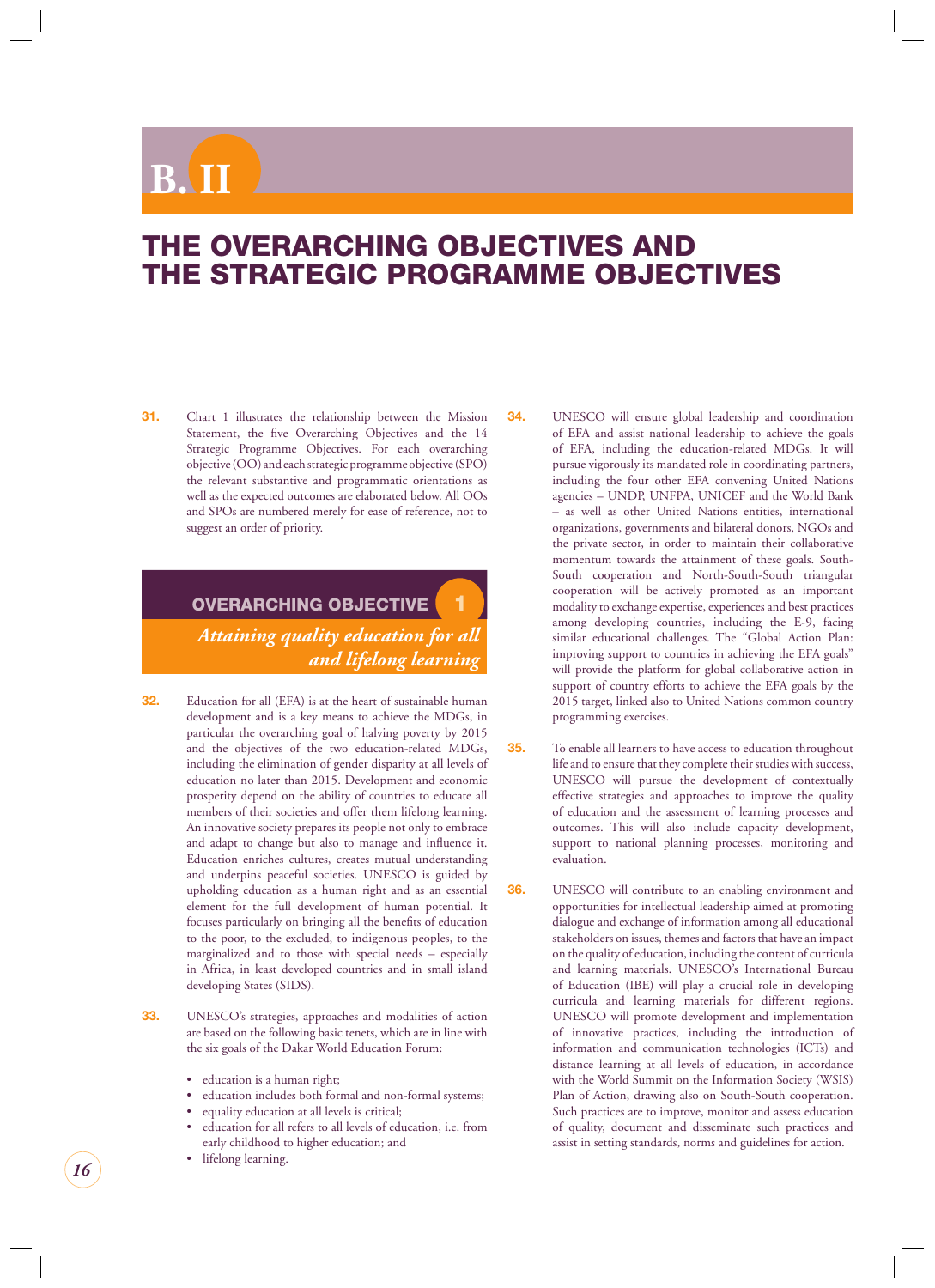- <span id="page-17-0"></span>**37.** Throughout its action, UNESCO will make full use of the expertise and potential of its specialized education institutes and centres and of its networks, such as UNESCO Chairs, Associated Schools network (ASPnet) and National Commissions. Its action will also include education for peace, citizenship and democratic values, science and mathematics education, education for sustainable development, promotion of mother tongue as a medium of instruction, TVET and ICT in education, for which it can benefit from the broad-based multidisciplinary expertise of the Organization. UNESCO will further pursue other critical programmes that are interdisciplinary in nature, such as in the framework of the United Nations Literacy Decade (UNLD) (2003-2012), the United Nations Decade of Education for Sustainable Development (UNDESD) (2005- 2014) and the UNESCO-led UNAIDS Global Initiative on Education and HIV and AIDS (EDUCAIDS).
- **38.** UNESCO will contribute to joint United Nations country level efforts, facilitated by UNESCO National Education Support Strategy (UNESS) documents. UNESS, representing as it does a sector-wide programming approach, will help define the education component of United Nations country programming exercises. It specifies the scope of UNESCO's assistance in education and that of other EFA convening agencies of the United Nations system that can be offered to a particular Member State.
	- - *Countries, especially in Africa and SIDS, supported in achieving progress towards meeting all or several EFA goals.*
	- $\blacktriangleright$  *Global Action Plan for EFA implemented registering greater progress towards the attainment of six EFA goals and two education-related MDGs in all regions.*
	- - *National education policies implemented, especially in Africa, as a result of the UNESS process.*
	- - *Vulnerable and disadvantaged groups as well as indigenous peoples empowered to participate in development processes throughout life in all regions.*
	- - *South-South cooperation arrangements successfully implemented.*

*UNESCO will seek to accomplish this overarching objective through two strategic programme objectives:*

#### **STRATEGIC PROGRAMME OBJECTIVE 1:**

*Strengthening UNESCO's global lead and coordination role for EFA and providing support to national leadership in favour of EFA*

- **39.** UNESCO will aim at improved global coordination to achieve quality education for all at the country level through commitment by the EFA convening agencies to commonly agreed priorities and action. The six Dakar EFA goals are interlinked and as such have to be pursued together. Efforts will be made to strengthen the policy impact and effectiveness, especially at the country level, of the work of the Working Group and the High-level Group on EFA. Major trends, challenges and progress in achieving the EFA goals will be analysed, documented and disseminated through the *EFA Global Monitoring Report*.
- **40.** The Organization will play an active role within the EFA-Fast Track Initiative and other funding initiatives. It will maintain a high profile for EFA in national, regional and international policy agendas and support mobilization of increased resources for the implementation of EFA strategies and programmes at the country level.
- **41.** As lead agency for EFA, the implementation of the Global Action Plan, together with EFA partners, will be central to UNESCO's activities throughout the medium-term period. It will focus on national capacity development, monitoring and evaluation as well as national planning. Educational reform and innovation at country level will be supported both through the provision of technical assistance and policy advice and through institutional capacity development in policy and planning as well as implementation, monitoring and assessment of achievements.
- **42.** A strong focus on literacy will be a particular feature of UNESCO's efforts. As the lead agency for UNLD (2003- 2012), UNESCO will through the Literacy Initiative for Empowerment (LIFE) programme engage ministries and other stakeholders in fully integrating these issues in national policies, plans and actions conceived to achieve EFA and seek to bring about an increase in literacy levels. Particular focus will be given to the nine most populous developing countries (E-9) in view of the impact of their achievements on global EFA progress.

Expected outcomes **Expected outcomes**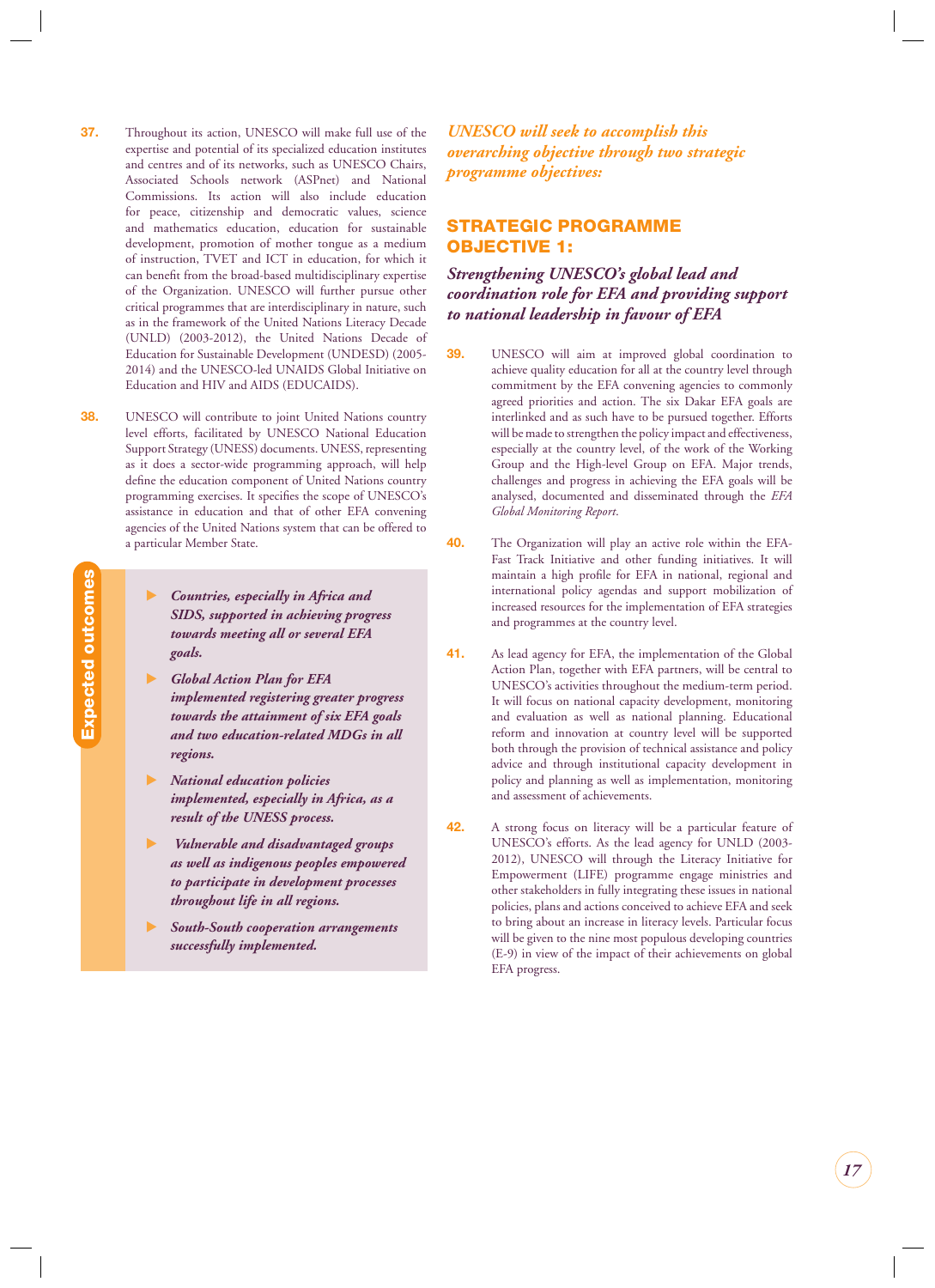- <span id="page-18-0"></span>**43.** UNESCO will also mobilize national, regional and global initiatives and activities in the context of the UNDESD (2005-2014) and with respect to EDUCAIDS.
- **44.** UNESCO will complement its global leadership by actively supporting existing regional and subregional mechanisms and networks for EFA. This will be of particular importance in the case of Africa, where UNESCO will continue to attach priority to the needs of the continent in all programme areas ranging from educational planning to literacy, education for sustainable development and HIV and AIDS education. This will be complemented by teacher training and TVET. All interventions will benefit from South-South cooperation approaches. UNESCO is committed to supporting the African Union in implementing the Plan of Action for the Second Decade of Education for Africa (2006-2015), actively responding to the development needs identified by the regional economic communities (RECs), such as ECOWAS, SADC and ECCAS, and collaborating closely with programmes such as NEPAD of the African Union.

Expected outcomes **Expected outcomes**

- $\blacktriangleright$  *Political commitment raised and allocation of fi nancial resources for EFA increased at the global and national levels, particularly in Africa.*
- $\blacktriangleright$  *Progress towards EFA goals at the global, regional and country levels regularly monitored and used as input for evidence-based policies by Member States.*
- $\blacktriangleright$  *Literacy integrated in national education systems and plans, especially in Africa, as well as in United Nations common country programming exercises in all regions, building on the United Nations Literacy Decade and Plan of Action 2003-2012.*

#### **STRATEGIC PROGRAMME OBJECTIVE 2:**

*Developing policies, capacities and tools for quality education for all and lifelong learning as well as promoting education for sustainable development*

**45.** UNESCO will assist Member States, especially in Africa, to expand access for all learners to quality education at all levels of the education system, from early childhood to higher education through formal and non-formal approaches and drawing on innovative ICT-based approaches. Achieving gender equality in education will be a priority. As standardsetter for the right to education, UNESCO will develop and promote good practices, policies and legislation in this area. In that connection, UNESCO will also draw on the contribution of policy research networks working on obstacles to the implementation of the right to education.

- **46.** The quality of education is key to ensuring the success of learners. UNESCO will provide support to Member States to improve educational quality through its work in areas such as content, curriculum, learning assessments and school management. Through EDUCAIDS, UNESCO and its partners will support countries in their efforts to implement comprehensive, scaled-up educational programmes on HIV and AIDS by focusing on the above area. Teachers are a critical success factor and in that regard. UNESCO will give priority to Africa, where the need is most urgent, through the Teacher Training Initiative in Sub-Saharan Africa (TTISSA) and enhanced cooperation with the AU and the Forum of African Parliamentarians for Education (FAPED). As a key global strategic framework for the implementation of UNLD, UNESCO will carry on its work to develop the second and third phases of its Literacy Initiative for Empowerment (LIFE). Technical education and vocational training (TVET) in both formal and non-formal settings will be promoted to prepare the young generation for the world of work. UNESCO will also promote education in prisons and correctional facilities. Linkages between the three EFA initiatives – EDUCAIDS, TTISSA and LIFE – will be strengthened to achieve maximum impact and synergy at the country level.
- **47.** Education for peace is a primordial task for UNESCO related to its mission. UNESCO will therefore contribute through education to bring about a culture of peace and promote sustainable development. It will further promote intercultural dialogue with a view to integrating the teaching of global citizenship and democratic values into all levels of formal schooling and non-formal systems. The UNESCO Chairs and UNITWIN networks will be mobilized as think tanks and as arenas for the production and transfer of knowledge, as will be the Associated Schools Project Network (ASPnet) to promote dialogue and to serve as a conduit of best practices for peace education. Arts education will be pursued to introduce a creative segment to educational efforts.
- **48.** UNESCO, as the lead agency, will ensure the steady implementation of UNDESD, acknowledging that UNDESD promotes quality education, which is one of the EFA goals, and supports the achievement of internationally agreed development goals.
- **49.** Higher education and teacher training will be central for the realization of the EFA goals and MDGs, particularly the goal of gender parity at all educational levels in Africa.
- **50.** Capacity-building and education in the basic and applied sciences (mathematics, physics, chemistry, life sciences, engineering) as well as the social and human sciences will be an essential component of UNESCO's efforts to attain quality education for all. This will include efforts at all educational levels, from the most basic to the tertiary levels. UNESCO will exploit its multi sectoral expertise to support Member States in developing national science systems, including strengthened university education in the natural, social and human sciences, addressing in particular the lack of quality science teachers at the university level. UNESCO will assist Member States also in improving the quality and relevance of science, technology, engineering and mathematics (STEM) education. Activities will focus on three ICT-related areas: inclusion of all learners through technologies (e-learning), enhancing open access, and exploring the educational value of alternative and new ICT applications.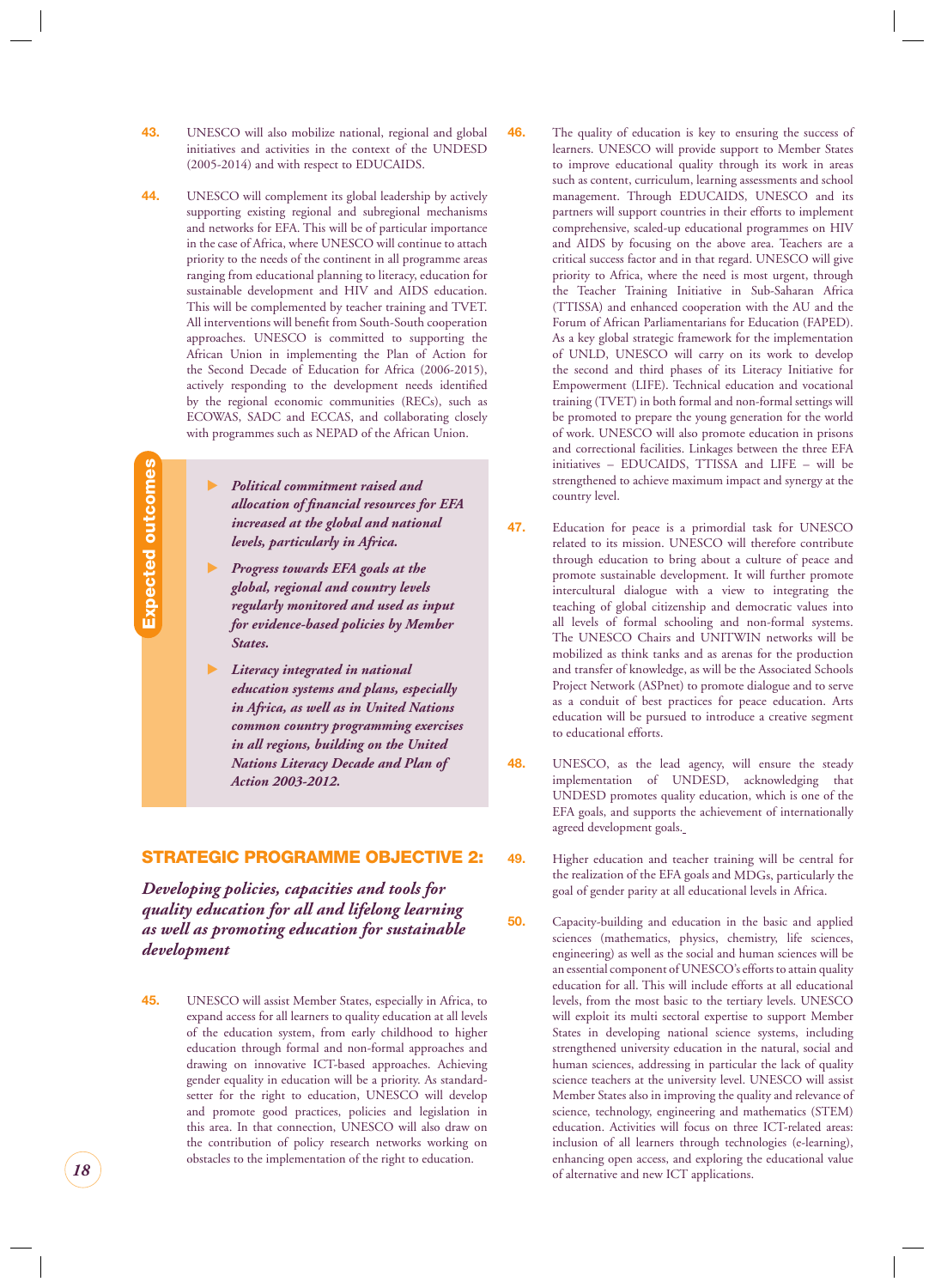- <span id="page-19-0"></span> $\blacktriangleright$  *Institutional capacities in Member States enhanced through the Global Action Plan to improve access for learners at all levels.*
- $\blacktriangleright$  *Quality education in Member States promoted with a special emphasis on education for peace.*
- $\blacktriangleright$  *Higher education and teacher training fully integrated into national education plans and systems, especially in Africa.*
- - *Educational norms and standards to foster the right to education developed, disseminated and monitored at country level.*
- $\blacktriangleright$  *Member States in all regions assisted in integrating ICTs in teaching and learning processes at all levels.*
- - *Member States advised on integrating sustainable development into curricula and learning process aimed at achieving the objectives of UNDESD.*
- $\blacktriangleright$  *Member States in all regions assisted in developing comprehensive education sector HIV and AIDS responses.*

**OVERARCHING OBJECTIVE 2**

*Mobilizing science knowledge and policy for sustainable development*

- **51.** Science and technology are essential for attaining peace and achieving poverty eradication and sustainable development. Through its sciences programmes, UNESCO will act as a catalyst to enable Member States to address the multidimensional aspects related to peace and poverty, while promoting a dialogue among different cultures and knowledge systems. UNESCO will promote equal access to scientific and technical knowledge and basic services through appropriate technologies, leading to better living standards, especially for the excluded segments of societies. Guided by internationally agreed development goals, including the MDGs, the Organization will address in particular the needs of Africa – reflected in the decisions of the January 2007 Addis Ababa eighth African Union Summit – , women, youth, indigenous peoples, the least developed countries (LDCs) and small island developing states (SIDS). UNESCO will also encourage access for people to benefit from and participate in the production, sharing and application of scientific knowledge and to activate South-South cooperation.
- **52.** In fulfilling these vital roles, UNESCO with its science mandate will be the primary advocate within the United

Nations system for the transformative power of scientific knowledge in support of peace, poverty eradication and sustainable development by fostering dialogue, cooperation, networking, capacity-building as well as knowledge-sharing with the scientific community, decision-makers, and civil society, globally, regionally and at the country level.

- **53.** UNESCO will further contribute to collaborative efforts by the United Nations system towards the sustainable management and utilization of natural resources, especially through established cooperative mechanisms of the United Nations system – such as UN-Water, UN-Oceans, UN-Energy and with respect to biodiversity and ecosystems.
- **54.** UNESCO has a vital role in helping to strengthen national science and technology capacities and create an enabling environment, especially in Africa, by:
	- developing and promoting access to scientific and technological research and innovations, including the understanding of the dynamic interactions between Earth systems and society;
	- building human and institutional capacities in science and technology at all educational levels;
	- collecting and interpreting data for monitoring and benchmarking;
	- advocating the adoption of evidence-based science, engineering and technology policies by Member States, incorporating UNESCO norms and standards;
	- identifying and disseminating best practices and cooperative approaches, including South-South and triangular cooperation; and
	- encouraging partnerships and alliances catalyzing largerscale efforts.
- **55.** All programmes will integrate interdisciplinary approaches drawing on contributions from all of UNESCO's fields of competence. Capacity-building, through the integration of research and education will be a main feature of such a strategic interface. Special attention will be paid to empowering women through access to science and technology information, attracting youth to scientific careers and promoting young researchers. Programmes will reflect and communicate cutting-edge science, including new scientific paradigms, such as socio-ecological resilience and adaptive management of the environment, while also taking into account local and indigenous knowledge.
	- $\blacktriangleright$  *Science components integrated into United Nations country programming exercises (e.g. UNDAF, PRS) during 2008-2013.*

**Expected outcomes**

pected outcomes

- $\blacktriangleright$  *Scientifi c knowledge translated into national science policies supporting sustainable development in all regions.*
- $\blacktriangleright$  *Lead roles exercised in United Nations inter-agency efforts pertaining to scientifi c dimensions of sustainable development.*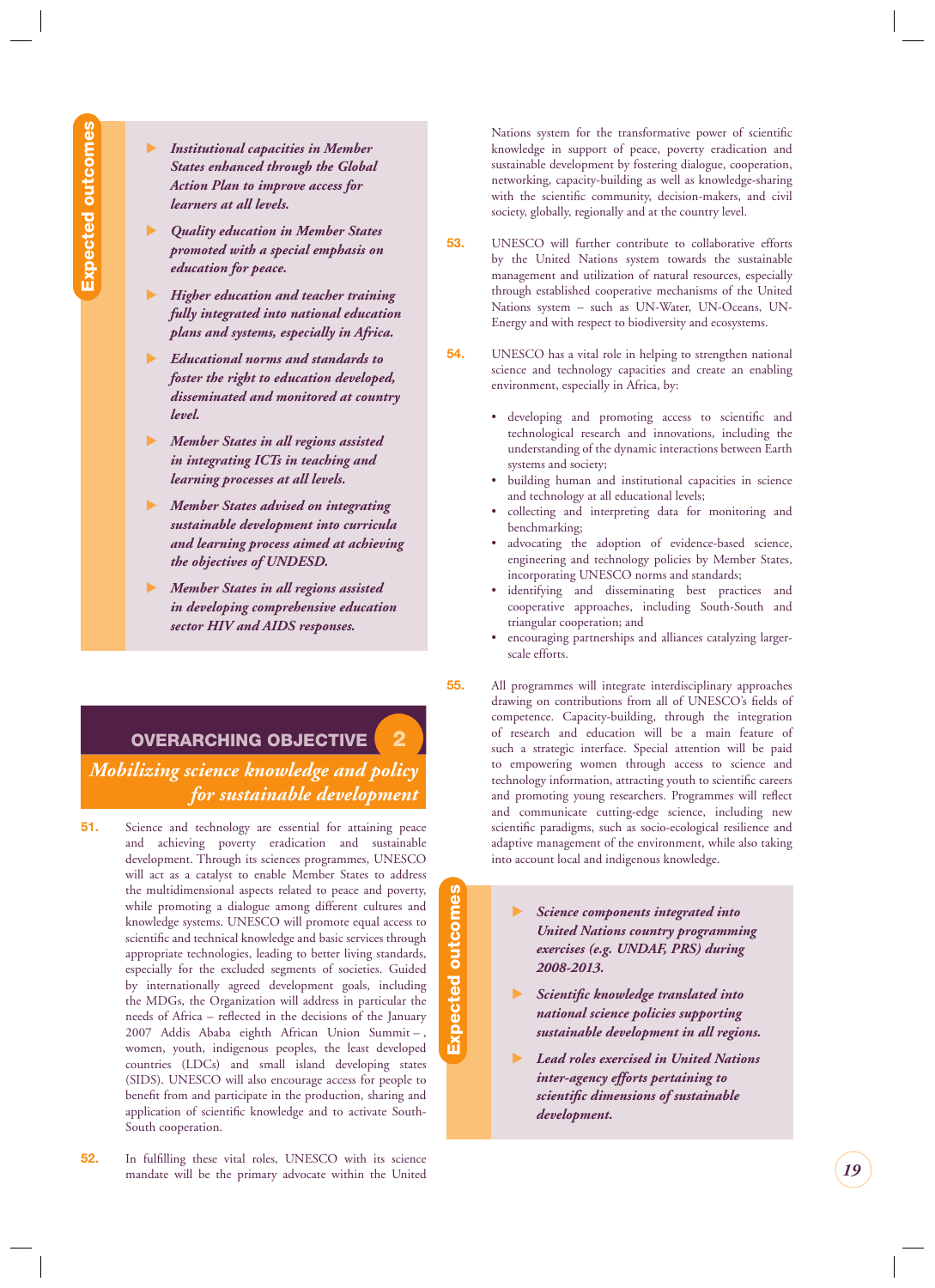<span id="page-20-0"></span>*UNESCO will seek to accomplish this overarching objective through three strategic programme objectives:*

#### **STRATEGIC PROGRAMME OBJECTIVE 3:**

Leveraging scientific knowledge for the benefit of *the environment and the management of natural resources*

- **56.** Understanding changes in the complex and dynamic Earth systems and their societal and environmental impact is at the heart of UNESCO's scientific mandate to foster sustainable development, drawing on its intergovernmental and international scientific programmes and their networks at global, regional and country levels. Specific issues to be considered include climate change, in particular global warming and sea level change, the hydrological cycle, loss of biodiversity, natural hazards as well as global drivers such as population growth, land-use change, migration and urbanization. Together with the World Meteorological Organization (WMO) and the International Council for Science (ICSU), UNESCO sponsors the World Climate Research Programme, the largest climate change research undertaking in the last two decades, and in particular the Climate Variability and Predictability Project (CLIVAR). UNESCO's research and monitoring efforts contribute to a reduction of the scientific uncertainties of climate change and are essential to enable the synthesis work of the Intergovernmental Panel on Climate Change (IPCC). UNESCO will advise governments on the integration of social and cultural aspects and in particular traditional knowledge, heritage, educational dimensions and institutional capacitybuilding into the management of freshwater, marine and terrestrial eco-systems. Attention will be given to ecologically vulnerable areas such as coastal zones and small islands and the fight against desertification as a vehicle for sustainable development. Particular emphasis will be placed on the collection of relevant scientific data and syntheses of existing knowledge, as well as on documenting and disseminating good practices and approaches in natural resource management, including its social implications. UNESCO as lead agency, designated by the United Nations General Assembly, for the International Year of Planet Earth 2008 will launch appropriate activities for its observance.
- **57.** UNESCO will provide advice to governments on scientific issues related to freshwater and the oceans, drawing also on its key role in collaborative United Nations system efforts,

in particular through the UN-Water and UN-Oceans mechanisms. Further, UNESCO will contribute to research aimed at understanding climate change and its impact on the environment and societies. Specifically, UNESCO will draw on its extensive list of sites, including biosphere reserves, World Heritage sites and Geoparks for global monitoring of climate change, biodiversity loss and sustainable development. The Organization will actively contribute to intergovernmental and inter-agency processes for global monitoring, reporting and assessment of the state of Earth systems, such as the World Water Assessment Programme. UNESCO also plays a central role in the development of the Global Earth Observation System of Systems (GEOSS), as its Intergovernmental Oceanographic Commission (IOC) serves as the Secretariat of one of the three global observing systems, the Global Ocean Observing System (GOOS) – which is the ocean component of the Global Climate Observing System of the United Nations Framework Convention on Climate Change. The development of GEOSS also benefits terrestrial climate observing and disaster monitoring systems associated with UNESCO's space science programmes. Special focus will be accorded to the needs of Africa, LDCs and SIDS.

**58.** In all its programmes, especially the large international science programmes, UNESCO will leverage resources, improve coordination and promote cross-cutting and intersectoral activities through strengthened partnerships with other United Nations organizations, other international science and technology organizations, national planning agencies and non-governmental organizations.

> - *UNESCO's leadership for United Nations system activities in the areas of freshwater and the oceans at the global and national levels fi rmly established, including in United Nations system country programming exercises.*

**Expected outcomes**

**Expected outcomes** 

- - *Global monitoring reports produced periodically for the state of freshwater and the oceans.*
- - *Principles and guidelines for sciencebased sustainable management of natural resources agreed upon and implemented in all regions through national policies.*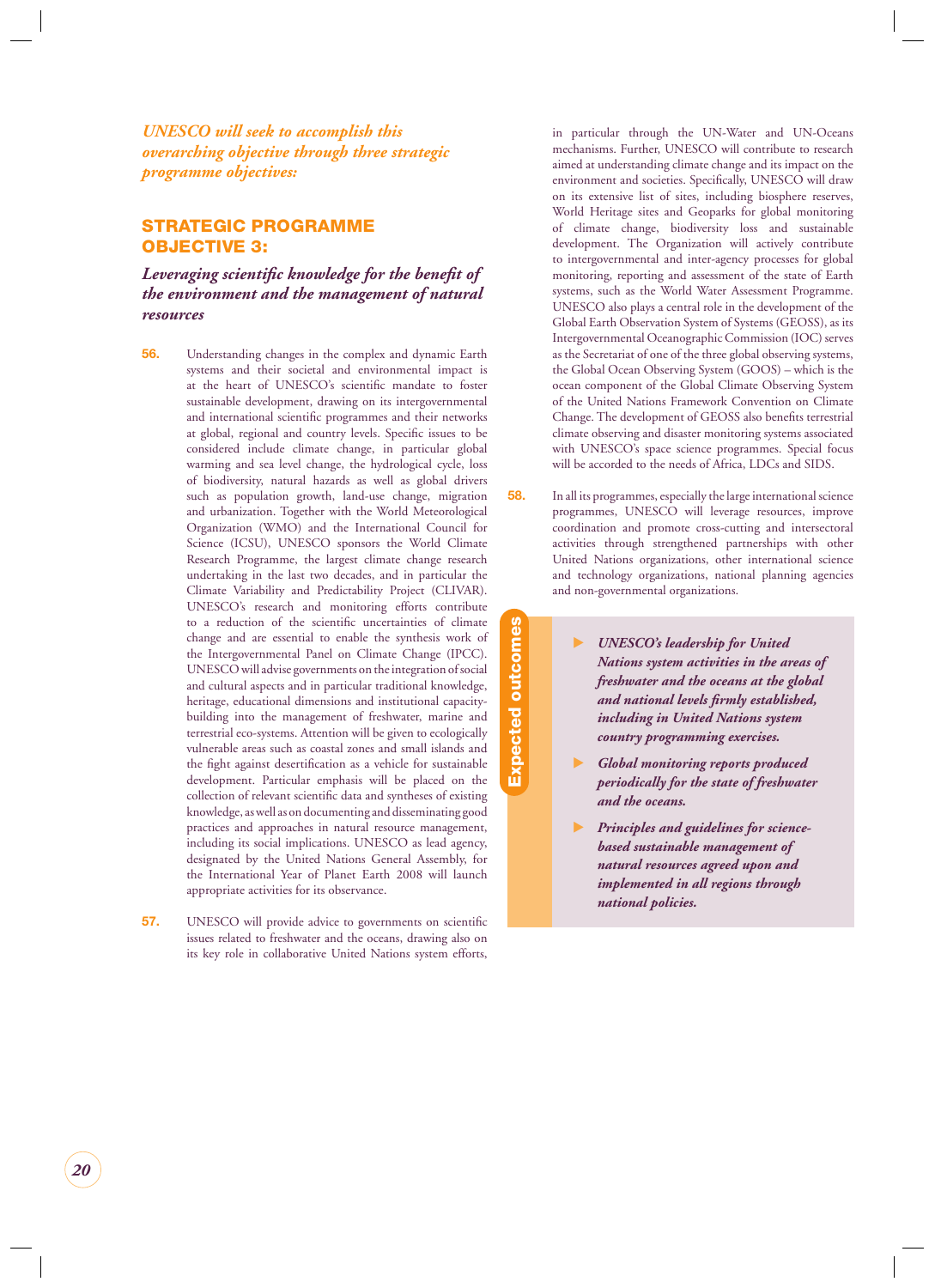#### <span id="page-21-0"></span>**STRATEGIC PROGRAMME OBJECTIVE 4:**

#### *Fostering policies and capacity-building in science, technology and innovation*

**Expected outcomes Expected outcomes**

- **59.** Special importance will be assigned to the basic and engineering sciences, as they create the scientific underpinning for innovations, yield economic benefits, and offer improved opportunities to meet basic human needs. The culture of maintenance calls for equal attention.
- **60.** UNESCO will support Member States, notably in Africa, LDCs and SIDS, in developing their national science, technology and innovation policies and building human and institutional capacities in the sciences. This will be achieved by:
	- strengthening educational and research institutions;
	- providing upstream policy advice;
	- benchmarking and monitoring trends in science, technology and innovation systems, in cooperation with UIS;
	- fostering regional and subregional cooperation in training and research; and
	- communicating scientific results to policy-makers and the public.
- **61.** UNESCO will assist Member States in building the capacity and knowledge base of policy-makers, curriculum planners, teacher trainers and teachers to improve the quality and relevance of science, technology, engineering and mathematics (STEM) education, bringing about the development of a culture of science education. UNESCO will also advocate the incorporation of improved science curricula and scientific content at all levels of education, including through distance education, in order to stimulate greater interest in these fields among young people.
- **62.** In the field of energy, UNESCO will provide evidence-based policy advice, build capacities and disseminate scientific and technical knowledge with special emphasis on renewable and alternative energies, energy management and conservation as an integral part of sustainable development.
- 63. In the field of hydrology, UNESCO will provide policy advice and support for capacity-building by reinforcing synergies between its different programmes, in particular the International Hydrological Programme (IHP) and other entities, such as category 2 centres, and promote effective strategies for joint purposeful action.
- **64.** Dialogue and cooperation through a variety of crossdisciplinary networks and centres of excellence, especially in developing countries, as well as South-South, North-South and triangular cooperative programmes, will be particularly important features of all such efforts. Global, regional and subregional networking, cooperation and knowledge-sharing mechanisms for science policy and basic and engineering sciences will be supported and promoted, especially in Africa. In particular, UNESCO will continue to contribute to the Science and Technology Consolidated Plan for Action 2006-2010 of AU/NEPAD and to its Environmental Action Plan. All activities will be attuned to social, cultural and environmental contexts and have at their core the ethical dimensions of science.
- $\blacktriangleright$  *Evidence-based national science, technology and innovation policies adopted by Member States in all regions, especially in Africa.*
- $\blacktriangleright$  *Global monitoring of science and technology (S&T) capacities and trends carried out.*
- $\blacktriangleright$  *Institutional and human capacities in the basic and engineering sciences and energy strengthened at all educational levels, notably in Africa, LDCs and*  **SIDS** and benefiting female students.
- - *Governments assisted in the development of national policies pertaining to renewable and alternative energies and sustainable energy management.*

#### **STRATEGIC PROGRAMME OBJECTIVE 5:**

#### *Contributing to disaster preparedness and mitigation*

**65.** UNESCO will assist Member States in building capacities to withstand and cope with natural events and humaninduced disasters, including those of a technological nature. Natural events, such as earthquakes, floods, tsunamis, landslides, windstorms, volcanic eruptions, droughts and desertification are increasingly resulting in disastrous consequences for humankind. The risk of such disasters is exacerbated by unsustainable socio-economic developments, population growth, and uncontrolled urbanization and coastal development. UNESCO will seek to harness knowledge and technology and promote education for building effective capacities to foster prevention and reduce vulnerability to all kinds of disasters, particularly affecting poor populations. Integrated approaches and synergies between the natural sciences, the social sciences, culture, education and information systems will lay the basis for interdisciplinary platforms to manage disaster risks. In the context of its contribution to the United Nations systemwide implementation of the Hyogo Framework for Action on Disaster Resilience 2005-2015, the Organization will provide intergovernmental coordination, advice to governments and policy support for the establishment and operation of monitoring networks and early warning and risk mitigation systems for natural hazards, with particular emphasis on earthquakes, tsunamis, floods, and landslides. It will also promote joint multi-stakeholder strategies for enhancing disaster education and awareness as an intrinsic element of the United Nations Decade on Education for Sustainable Development (UNDESD) and the International Flood Initiative (IFI), both led by UNESCO, especially in communities at risk located in Africa, LDCs and SIDS.

**66.** In particular, UNESCO will continue to build on its response to the Indian Ocean tsunami, consolidating its work in both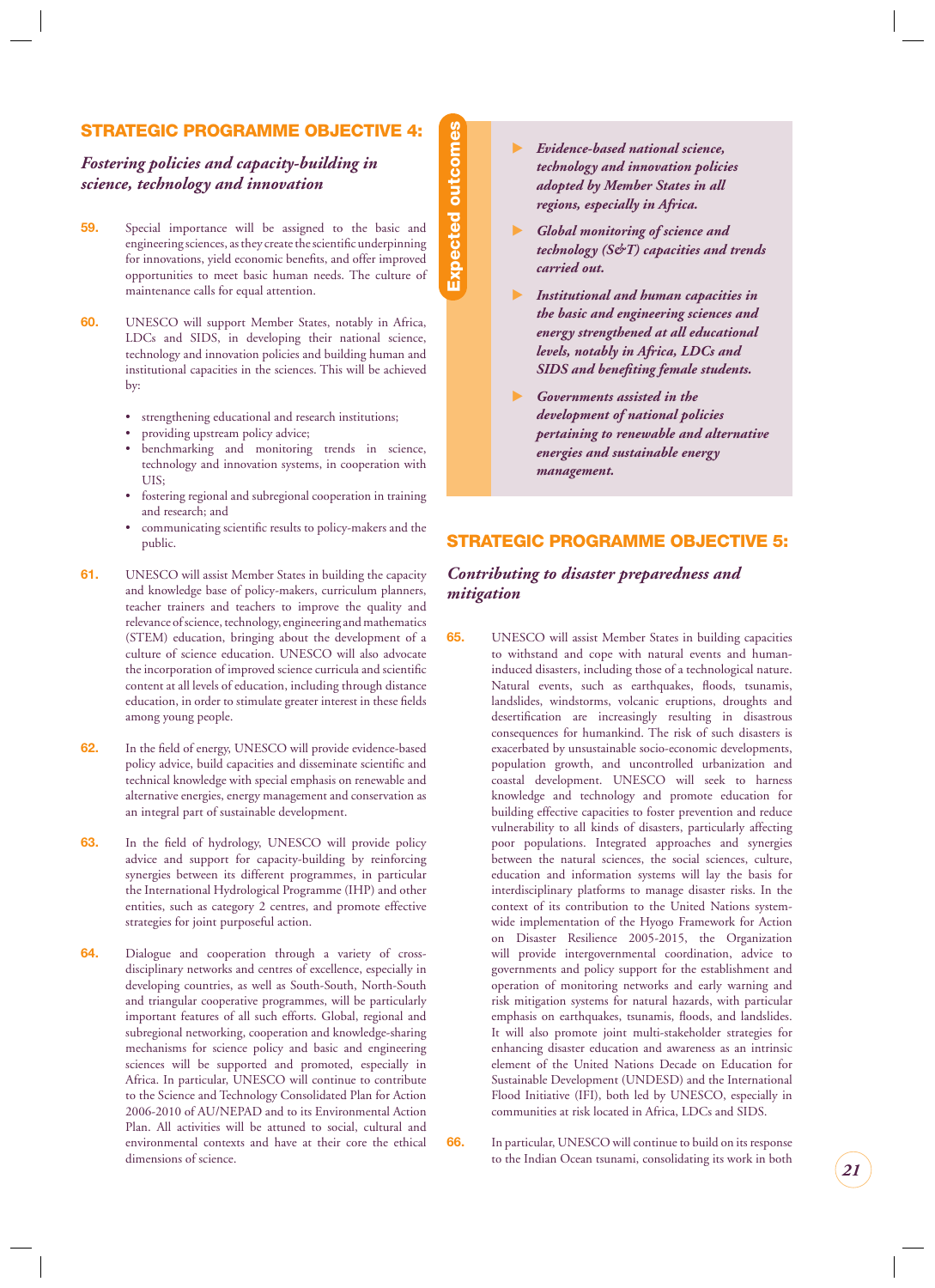<span id="page-22-0"></span>the Indian Ocean and the Pacific Ocean, as well as expanding tsunami early-warning systems to Africa, the South Pacific, the Mediterranean Sea, the North-East Atlantic and the Caribbean. UNESCO through its Intergovernmental Oceanographic Commission (IOC) will promote the end-toend concept for early warning systems, in partnership with the International Strategy for Disaster Reduction (ISDR) and the World Meteorological Organization (WMO).

- **67.** Building upon the expertise and networks of its international scientific and educational programmes, UNESCO will stimulate regional partnerships and networks devoted to the collection and dissemination of relevant information and knowledge on hazards, vulnerabilities and risk mitigation capacities. Guidelines, good practices and tools for proactive policies to reduce vulnerabilities and to promote integrated assessment and mitigation of disaster risks will be widely disseminated, promoted and advocated. Attention will be paid to gender-sensitive and socioculturally relevant approaches and to the promotion of local and indigenous practices for risk reduction, the use of formal and informal channels to mobilize and sensitize community leaders, women, youth and children, and to the dissemination of guidelines for the protection of schools and cultural heritage sites at risk.
- **68.** To leverage its implementation capacity, UNESCO will actively target the Global Facility for Disaster Reduction focusing implementation at the country level while keeping its role of standard-setter and intergovernmental regional coordinator. Action at country level will support joint disaster-related strategies and ISDR national platforms and work for the inclusion of relevant components in United Nations system common country programming efforts.
	- $\blacktriangleright$  *Tsunami early-warning systems established and operational in Africa, the South Pacific, the Mediterranean Sea, the North-East Atlantic and the Caribbean.*
	- $\blacksquare$  *Vulnerable and weakened communities prepared to cope with disasters through access and use of information and knowledge and to mitigate their impact.*
	- $\blacktriangleright$  *Governments advised and assisted in the design of policies mitigating disaster risks and impact.*
	- $\blacktriangleright$  *Contributions made to the development of national s trategies for natural and human-induced disaster prevention and vulnerability reduction and included in United Nations system common country programming efforts.*

## **OVERARCHING OBJECTIVE 3** *Addressing emerging social and ethical challenges*

- **69.** The social and ethical dimensions are central to UNESCO's mandate, as it strives to reach out to the most vulnerable segments of society and to contribute to peace, human rights and poverty eradication through a human rights-based approach in all its fields of competence . In doing so, UNESCO will contribute to the attainment of the MDGs, in particular MDG 1, and address a series of major interlinked challenges.
- **70.** The first will be to ensure the monitoring and analysis of the impact of scientific and technological innovations on human rights through the strengthening of its action on the ethics of science and technology. This is of growing concern, as many countries seek to ensure a coherent approach to the complex dynamics of the relations between science and society. It is driven on the one hand by the need to ensure a strengthening of the scientific and technological capacities for equitable economic growth, on the other hand by the need for scientists to tackle issues related to the impact of biotechnologies and other emerging technologies on societies and individuals. In this area, UNESCO has a distinct comparative advantage, given its pioneering normative action on bioethics, deeply rooted in the human rights perspective. It is buttressed by the activities of the International Bioethics Committee (IBC), the Intergovernmental Bioethics Committee (IGBC) and the United Nations inter-agency committee on bioethics, as well as the pivotal role played by the World Commission on the Ethics of Scientific Knowledge and Technology (COMEST) in fostering an international cooperative dialogue and policy orientation on key emerging issues.
- **71.** Philosophical analysis and reflection are closely linked to the building of peace and the development of a culture of peace. Activities undertaken under UNESCO's intersectoral philosophy strategy will be based on three pillars: (i) the promotion of dialogue and philosophical analysis of contemporary questions; (ii) the encouragement of the teaching of philosophy; and (iii) the promotion and dissemination of philosophical knowledge. UNESCO will also act as an interface for philosophers to establish their own cooperation frameworks in all regions of the world. A network of women philosophers will promote the empowerment, contribution and integration of female philosophers into the global community of philosophers.
- **72.** The second challenge will be to enhance UNESCO's contribution to a strengthening of the links between the results of scientific research and the policy needs of national and local authorities on key issues relating to the social pillar of sustainable development, in particular as regards large-scale social transformations arising from the impact of globalization on societies and social actors, including women and youth. Emphasis will be placed on a strengthening of research-policy frameworks relating to poverty eradication, the fight against discriminations, youth violence and the consistent application of the human rights-based approach to UNESCO actions pertaining to social development. In parallel, capacity-building for the promotion of science policies and the strengthening of national research systems will be fostered through intersectoral and interdisciplinary platforms. These efforts will extend also to the field of sport and physical education which constitutes a major tool for health and physical

**Expected outcomes**

**Expected outcomes** 

*22*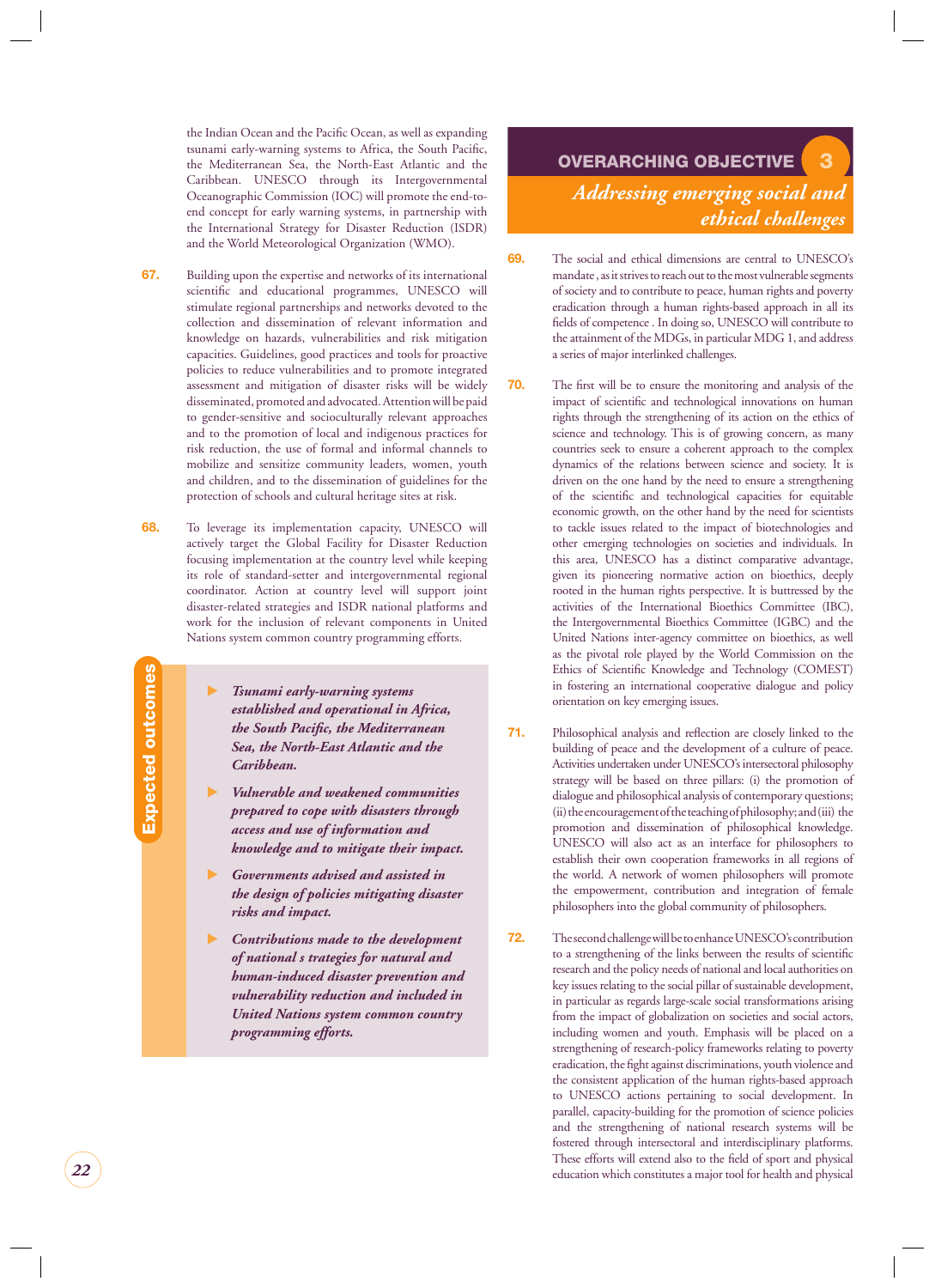<span id="page-23-0"></span>development as well as the acquisition of values necessary for social interaction and intercultural dialogue. All this will call for enhanced collaboration between the different international and intergovernmental science programmes of UNESCO, cooperation with relevant United Nations organizations, and major international organizations, such as the International Council for Science (ICSU), the International Social Science Research Council (ISSC) and the International Council for Philosophy and Humanistic Studies (ICPHS).

- **73.** The third challenge will be to enhance the Organization's capacities to identify emerging ethical and societal issues and risks in UNESCO's fields of competence that may require, in the medium and long term, the elaboration and implementation of specific issue-driven actions, as has been the case for HIV/AIDS and post-conflict situations. This endeavour will be undertaken in the context of each of UNESCO's fields of competence, mobilizing interdisciplinary and intersectoral cooperation and putting emphasis on those emerging developments and new forms and fields of knowledge that relate directly to the Organization's contribution to peace, poverty eradication, sustainable development and the dialogue among civilizations and cultures.
- **74.** In responding to these challenges, educational and training components will be embedded in various actions, particularly in the fields of ethics of science and technology, human rights, the social and human sciences and philosophy. The fight against doping in sport is a particular ethical challenge to which UNESCO will contribute through the implementation of the International Convention against Doping in Sport.
	- $\blacktriangleright$  *International debate stimulated on issues relating to the ethics of science and technology and pertinent national action launched.*

**Expected outcomes**

Expected outcomes

- -*Results of scientific research on the social dimensions of sustainable development, in particular regarding poverty-related issues disseminated and capacitybuilding support for the establishment of national research systems provided.*
- - *International cooperation in philosophical reflection promoted in the context of building a culture of peace, including through an international network of women philosophers.*

*UNESCO will seek to accomplish this overarching objective through three strategic programme objectives:*

#### **STRATEGIC PROGRAMME OBJECTIVE 6:**

#### *Promoting principles, practices, and ethical norms relevant for scientific and technological development*

- **75.** In the era of globalization, there is an increasingly acute need to establish and promote common values and benchmarks, as well as to promote ethical principles and standards to guide scientific progress and technological development, especially in developing countries that do not enjoy equal benefits of scientific and technological advances. UNESCO's work on the ethics of science and technology will reflect these concerns and examine scientific progress in light of ethical considerations rooted in the cultural, legal, philosophical and religious heritage of the communities involved.
- **76.** UNESCO will seek to create a better understanding of the major ethical issues raised by science and technology and support analysis and discussion of those issues internationally, regionally and nationally. Based on its pioneering role and leadership in the field of ethics of science and technology, and building on the work of the IBC, IGBC and COMEST, UNESCO will support the implementation and refinement of existing normative instruments, and the application of practices and tools to facilitate the growth and use of science and technology respecting human dignity and human rights. It will also support the development of new instruments as may be deemed necessary by the governing bodies. UNESCO will also promote (bio)ethical reflections and decision-making, including through international cooperation and the sharing of experience.
- **77.** The Organization will promote the application of the instruments and guidelines already adopted in this area and strengthen their impact. Furthermore, the Organization will provide a forum for an interdisciplinary, multicultural and pluralistic reflection on new and emerging global issues in this field, bringing together the intellectual and scientific communities, policy-makers, public and private stakeholders and actors of civil society. In so doing, UNESCO will support the analysis of scientific and technological advances that may give rise to ethical questions for both developed and developing countries. All of these actions will be implemented through enhanced cooperation among the Organization's science programmes.
- **78.** At regional and national levels, special attention will be given to sharing experience, knowledge and know-how so as to enhance national capacities for regulating, reviewing and addressing ethical issues related to science and technology, in particular in the context of capacity-building action regarding science policies and the development of national research systems. Support will concentrate on the establishment and reinforcement of national bodies and mechanisms, such as national bioethics committees and COMEST bodies, capable of assessing scientific and technological developments, formulating recommendations and contributing to the elaboration of national policies and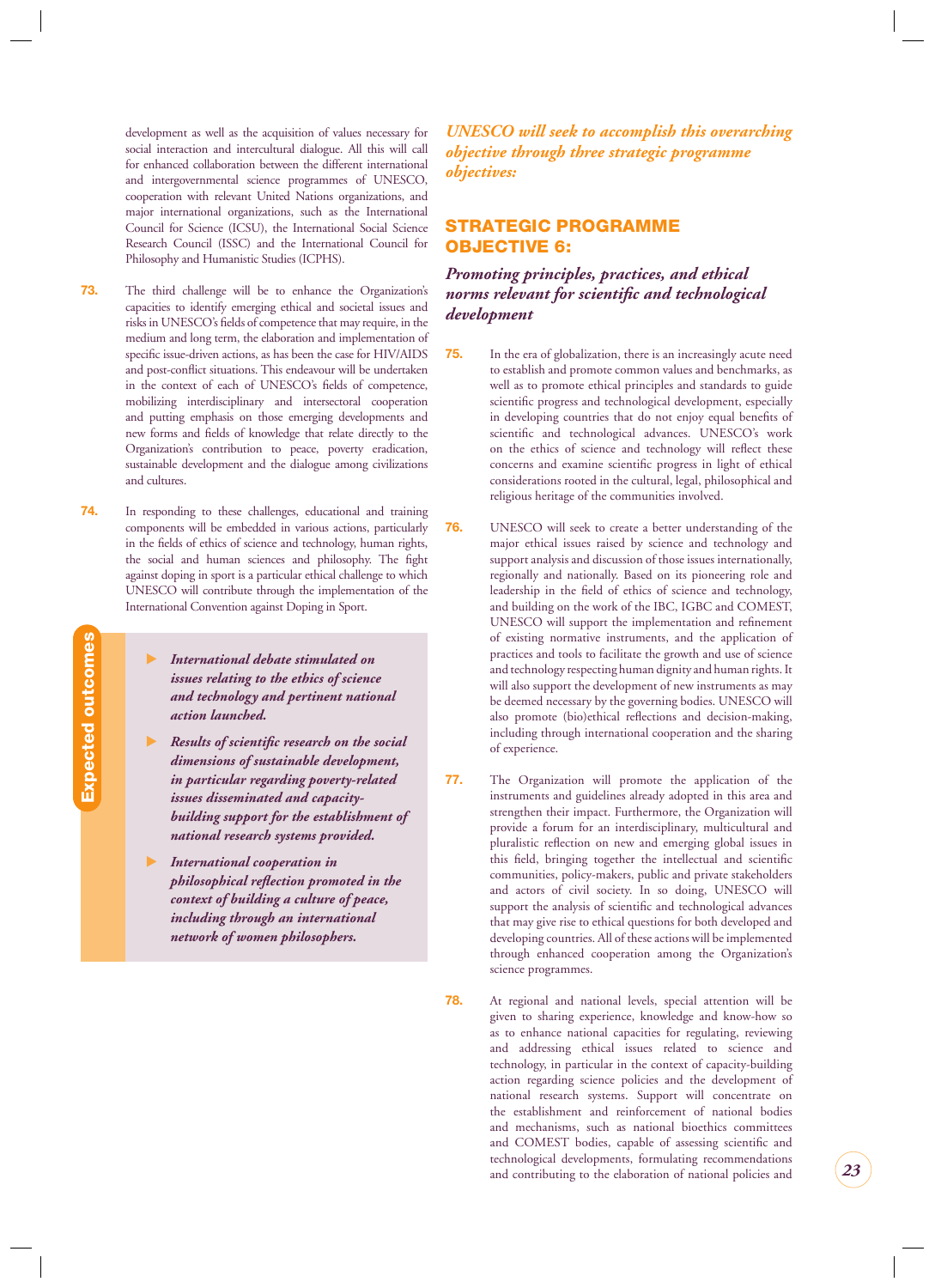<span id="page-24-0"></span>guidelines. An essential part of this work will be to foster an active and informed involvement of society at large by raising awareness, undertaking advocacy and stimulating an open democratic debate about the ethical implications of scientific and technological developments and the link between ethics and governance. A particular feature of this action will be ethics education, especially for young scientists, professionals and trainers.

- *Normative instruments pertaining to the ethics of science and technology adopted*  by UNESCO reflected at national levels *through pertinent legislation.*

- - *National bodies/mechanisms dealing with the ethics of science and technology, in particular with issues related to bioethics, supported in all regions.*
- $\blacktriangleright$  *Democratic debate at the national and regional levels about ethical implications of advances in science and technology fostered, in particular by ensuring networking and exchange of best practices and experiences.*

#### **STRATEGIC PROGRAMME OBJECTIVE 7:**

#### *Enhancing research-policy linkages on social transformations*

- **79.** The compounded impact of the globalization processes induces a complex dynamic of societal transformations involving all social actors, in which growing disparities, extreme poverty, exclusion and the denial of basic human rights prevail, often causing internal conflict. To counter these trends, evidence-based and culturally sensitive policies must be put in place both by national and local authorities, as they tackle social challenges of an unprecedented scale and decide the prioritization of policies relating to interlinked issues such as poverty eradication, human rights, migrations and the fight against discrimination against migrants – where such discrimination occurs, urbanization, gender and youth empowerment, sport and physical education as well as the fight against discrimination and xenophobia as well as the development of respect for indigenous peoples.
- **80.** Through collaboration with relevant United Nations entities UNESCO will contribute to these efforts by feeding the results of cutting-edge research on key social transformations into policy formulation by national and local authorities, in particular regarding poverty eradication, as called for by the different international, regional and national UNESCOsponsored forums, in particular the Forums of Ministers of Social Development on the research-policy nexus held in 2005-2006. UNESCO will also contribute to the consolidation of spaces of dialogue and exchange between researchers and policy-makers, in particular at the subregional and national levels.
- **81.** Those actions will be buttressed by the promotion of new collaborative endeavours within the international social science research community leading to issue-driven research programmes. They will further respond, in particular through monitoring, networking, the use of online social research tools and South-South cooperation, to the growing capacity-building needs of developing countries in the elaboration and implementation of holistic science policies and the establishment of national research systems, called upon to play a major role in enabling countries to achieve sustainable development and to attain the MDGs and other internationally agreed development goals.
	- $\blacktriangleright$  *Platforms for dialogue and exchange between social science research and policy-makers consolidated at the international, regional and national levels, in particular regarding poverty eradication.*
	- $\blacktriangleright$  *Collaborative national and regional social science research programmes created for key issues, involving national and regional capacity-building and South-South cooperation.*
	- - *Science policies and establishment of national research systems promoted benefi ting from South-South cooperation.*

#### **STRATEGIC PROGRAMME OBJECTIVE 8:**

**Expected outcomes**

**Expected outcomes** 

#### *Fostering research on critical emerging ethical and social issues*

- 82. In all its fields of competence, UNESCO is constantly faced with an array of processes and issues that can hamper the realization of its objectives, undermine results already achieved and imperil the enjoyment of the human rights relevant to its spheres of competence – and that in some cases have already done so. For example, the impact of pandemics, civil strife, the polarization of cultural and religious identities, and new forms of violence and intolerance have often been of considerable concern. They may cause the destruction of educational institutions at all levels, a serious weakening of capacities in science, technology and communications, as well as a weakening of civil society capacities to respond to intolerance, discrimination against migrants, xenophobia and racism.
- **83.** These activities will be accompanied, as may be required, by the elaboration of Organization-wide preventive actions in all fields of competence, thus responding adequately to the complex and multifaceted challenges that the emergence of new risks may entail, including those deriving from postconflict situations. In that regard, priority will also be given to mobilizing the contribution of UNESCO's field network and its category 1 and 2 institutes and centres.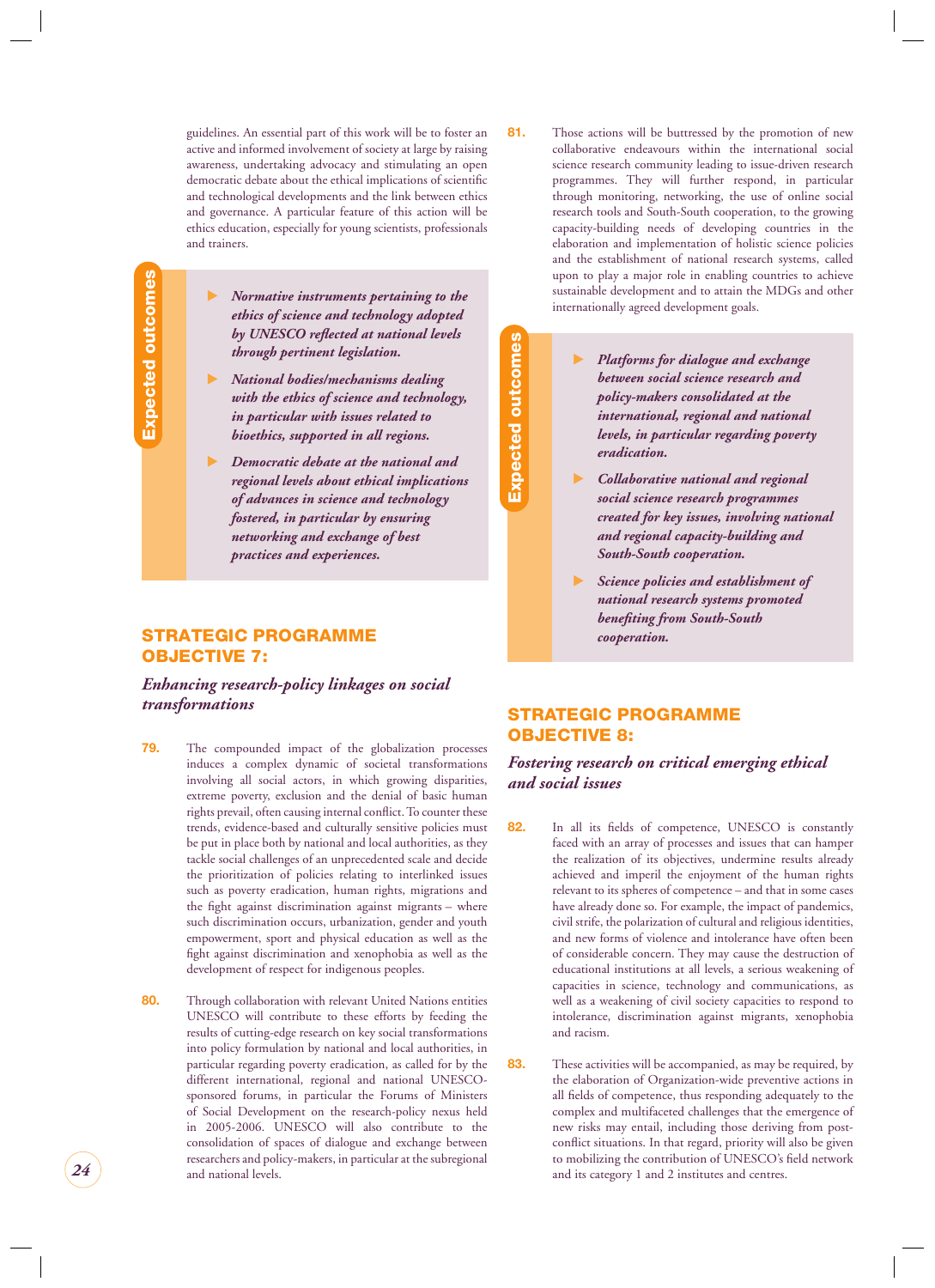- <span id="page-25-0"></span>**84.** In order to respond promptly to risks and issues of this nature, UNESCO will endeavour to coalesce the wide variety of research networks at its disposal. The purpose is to identify emerging ethical and social issues which, if left unchecked, could have a major impact on the attainment of the Organization's objectives. It will also focus on emerging research trends that can provide in-depth new knowledge and perspectives on the issues concerned. To that end, UNESCO will foster an intersectoral approach concerning futureoriented studies and activities in support of the activities in all fields of competence of the Organization.
- Expected outcomes **Expected outcomes**

- *Organization-wide actions formulated based on future-oriented studies concerning emerging critical ethical and social issues of relevance to UNESCO's fi elds of competence.*

- - *Mechanisms developed to anticipate emerging issues and risks in UNESCO's fi elds of competence.*
- **OVERARCHING OBJECTIVE 4**

*Fostering cultural diversity, intercultural dialogue and a culture of peace*

- **85.** Cultural diversity has been recognized by the international community as the "common heritage of humanity" (*UNESCO Universal Declaration on Cultural Diversity*, 2001, Article 1). Shortly afterwards, the 2005 World Summit Outcome document acknowledged the importance of respect and understanding for cultural diversity throughout the world as a contribution to the enrichment of humankind. The fostering of cultural diversity and of its corollary, dialogue, thus constitutes one of the most pressing contemporary issues and is central to the Organization's comparative advantage.
- **86.** Cultural diversity is a driving force of development, not only in respect of economic growth, but also as a means of leading a more fulfilling intellectual, emotional, moral and spiritual life. This is captured in the seven culture conventions, which provide a solid basis for the promotion of cultural diversity: Protection and Promotion of the Diversity of Cultural Expressions (2005), Safeguarding of the Intangible Cultural Heritage (2003), Protection of the Underwater Cultural Heritage (2001), Protection of the World Cultural and Natural Heritage (1972), Prohibiting and Preventing the Illicit Import, Export and Transfer of Cultural Property (1970), Protection of Cultural Property in the Event of Armed Conflict (1954) and Universal Copyright Convention (1952 and 1971). Cultural diversity is thus an asset that is indispensable for poverty eradication and the achievement of sustainable development.
- **87.** At the same time, acceptance and recognition of cultural diversity – in particular through innovative use of media and ICTs – are conducive to dialogue among civilizations and cultures. However, meetings and dialogue can be enriching only if they occur in a climate of respect and mutual understanding. Cultural diversity and dialogue must therefore go hand in hand, for they are mutually reinforcing. Consequently, the promotion of cultural diversity is inseparable from the encouragement of dialogue, if harmonious social interaction is to be facilitated within and among cultures in furtherance of peace locally and internationally.
- 88. UNESCO will therefore reaffirm the intrinsic value of culture, in its rich diversity, both to development on the whole and to social cohesion and peace, contributing to the goals of the 2001-2010 International Decade for a Culture of Peace and Non-Violence for the Children of the World and the related Programme of Action on a Culture of Peace. The overall strategy will be to develop a "roadmap" for advocating the crucial role of culture in international and national development frameworks, including United Nations system common country programming exercises, through a coordinated approach demonstrating the interlinkage between UNESCO's operational action at the country level and the principles enshrined in the global normative framework for the protection and promotion of cultural diversity.
	- - *The central role of culture in development and the promotion and protection of cultural diversity included in international development frameworks, national development plans and United Nations common country programming tools.*
	- - *A coordinated approach to the various dimensions of heritage protection and safeguarding developed.*

*UNESCO will seek to accomplish this overarching objective through three strategic programme objectives:*

#### **STRATEGIC PROGRAMME OBJECTIVE 9:**

#### *Strengthening the contribution of culture to sustainable development*

**89.** This objective has been pursued by UNESCO for many years, in particular in the context of the World Decade for Cultural Development. Although progress had been achieved, an overarching standard-setting framework and demonstration tools were nevertheless lacking. The framework now exists, in the form of the Universal Declaration on Cultural Diversity (2001) and two recently adopted conventions – the 2003

**Expected outcomes Expected outcomes**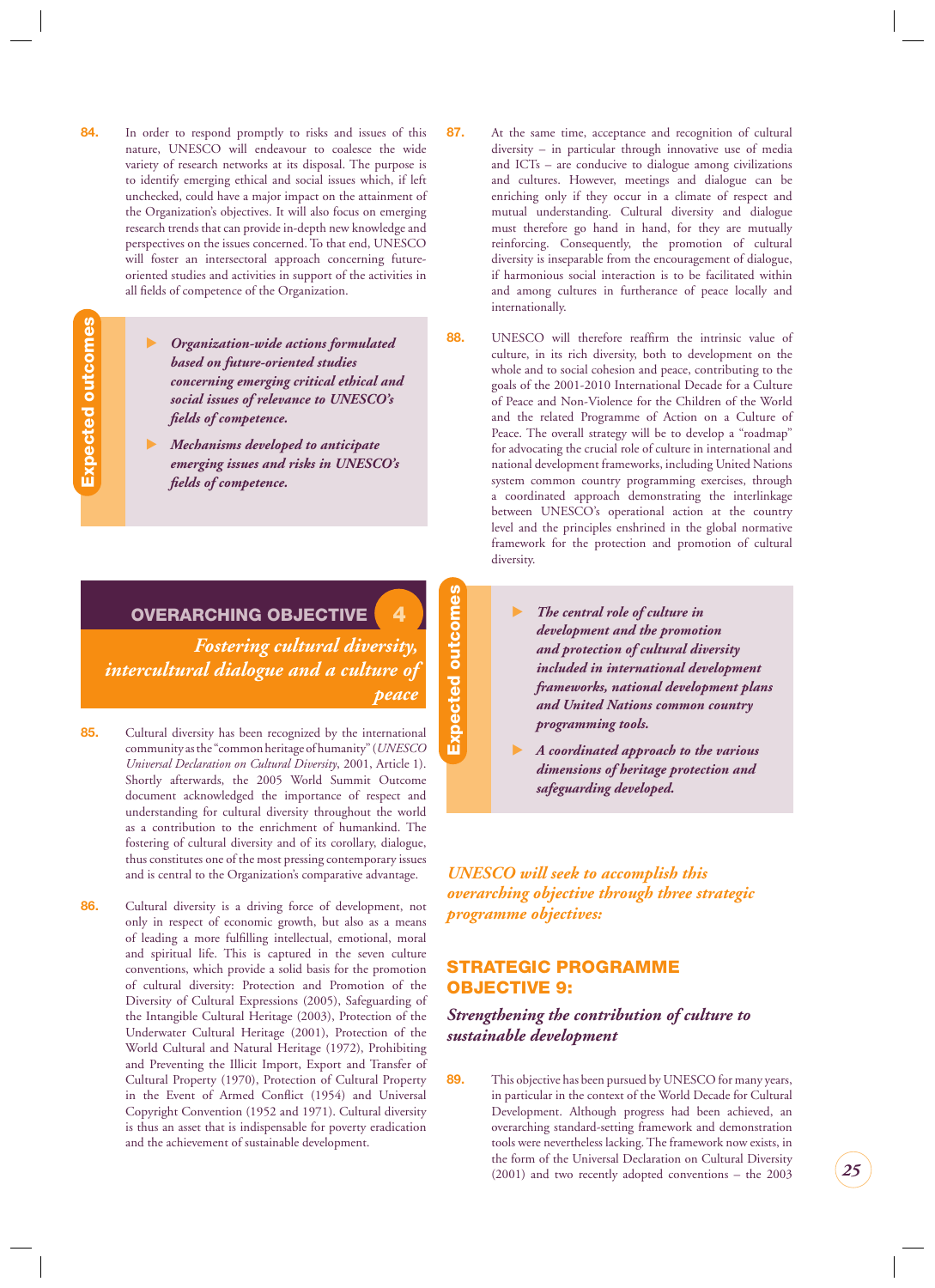<span id="page-26-0"></span>Convention for the Safeguarding of the Intangible Cultural Heritage and the 2005 Convention on the Protection and Promotion of the Diversity of Cultural Expressions –, which completed the existing corpus of standard-setting instruments pertaining to the place of culture in development. Demonstration tools will be developed, through more systematic collection of cultural statistics, inventories, and national and regional "mapping" of cultural resources.

- **90.** UNESCO will place emphasis on awareness-raising, recommendations and policy advice with a view to broadening the capacity of decision-makers and local, national and international social stakeholders to integrate the principles of cultural diversity and the values of cultural pluralism into all public policies. The first strand of this strategy will support the development of the cultural sector by strongly promoting a favourable environment aiming at integrating culture into national development policies and legislation, in particular those related to education, science, communication, health, environment and tourism.
- **91.** Cultural industries and creative industries as a whole, together with cultural tourism, are an important vector for development, and social cohesion, thereby contributing to poverty eradication and the promotion of mutual understanding. Special efforts will be made to ensure that all cultures and their diverse expressions have access to the development opportunities offered by cultural and creative industries and to international markets, while acknowledging the special needs of some cultures and groups that are particularly vulnerable, with special emphasis on actions favouring cultural production, cultural resource management and capacity-building. New partnerships and new cooperation mechanisms will be promoted, in particular in the framework of the Global Alliance for Cultural Diversity, and through South-South cooperation and North-South-South triangular cooperation that can be an effective arena for sharing best practices, expertise and knowledge.
- **92.** UNESCO will also contribute to subregional and regional integration processes by focusing on the contribution of culture, in particular as a follow-up to the African Union Summit in Khartoum (2006) and the SIDS Mauritius Strategy. In regard to Africa, special emphasis will be laid on regional events that are vectors of integration (such as FESPACO, SIAO, FIMA and MASA), the African Union's Language Plan of Action for Africa, notably through cooperation with the African Academy of Languages (ACALAN), and support for subregional and national capacity-building institutions in all areas of culture.
- **93.** As concerns the second strand of the strategy, a major challenge will be to promote respect for cultural diversity in education systems and in educational and training contents. This will entail efforts to integrate the principles of respect for cultural diversity into quality education for all at all levels, by furthering multicultural education, heritage education and linguistic diversity in education. Capacity-building to create, preserve and provide access to diverse cultural contents will make innovative use of ICTs under policies aimed at the preservation of documentary heritage (through the Memory of the World Programme), the strengthening of linguistic diversity and the promotion of freedom of expression.
- **94.** The central role of cultural diversity in shaping sustainable environmental practices and disaster reduction measures will also be highlighted. Protecting and managing natural

resources is part of the effort to protect and conserve natural heritage for sustainable development. To this end, UNESCO will study the ties between cultural diversity and biodiversity and will disseminate the relevant information to decision-makers. It will also endeavour to contribute to the development of indigenous peoples by encouraging respect for and the preservation and maintenance of their knowledge systems, and by identifying innovations and practices based on traditional lifestyles that may be relevant to the conservation and sustainable use of biological diversity.

- - *Principles of cultural diversity integrated into policies, mechanisms and practices at national and regional levels.*
- - *Cultural development refl ected in national development plans and legislation.*
- $\blacktriangleright$  *The role of culture in development and principles of cultural diversity reflected in South-South cooperation initiatives.*
- $\blacktriangleright$  *Awareness about the cultural contribution of indigenous peoples to sustainable development enhanced.*
- - *New cooperative mechanisms, including public-private partnerships, based on the principles of cultural diversity, developed for cultural industries and best practices in this area collected and recognized by UNESCO.*

#### **STRATEGIC PROGRAMME OBJECTIVE 10:**

**Expected outcomes**

**Expected outcomes** 

*Demonstrating the importance of exchange and dialogue among cultures to social cohesion and reconciliation in order to develop a culture of peace*

- **95.** UNESCO shall contribute to peace, mutual understanding and social cohesion through the promotion of a dialogue among civilizations and cultures in accordance with the Global Agenda for Dialogue among Civilizations and its Programme of Action adopted by the United Nations General Assembly in 2001. It will build on the outcomes of activities undertaken in this area over the last six years and draw on relevant recommendations of the report of the Alliance of Civilizations, in particular focusing on youth, women, civil society, the media, educators and education to avoid discrimination against migrants guided by the desire to foster mutual understanding and peace .
- **96.** UNESCO will pursue its concrete and practical action in the area of the dialogue among civilizations and cultures, including a specific focus on indigenous peoples and interfaith dialogue, initiatives at the regional and subregional levels, the articulation of a set of commonly shared values and principles, thematic focus building on its five fields of competence, and dialogue as a vehicle for advancing women's human rights. The link between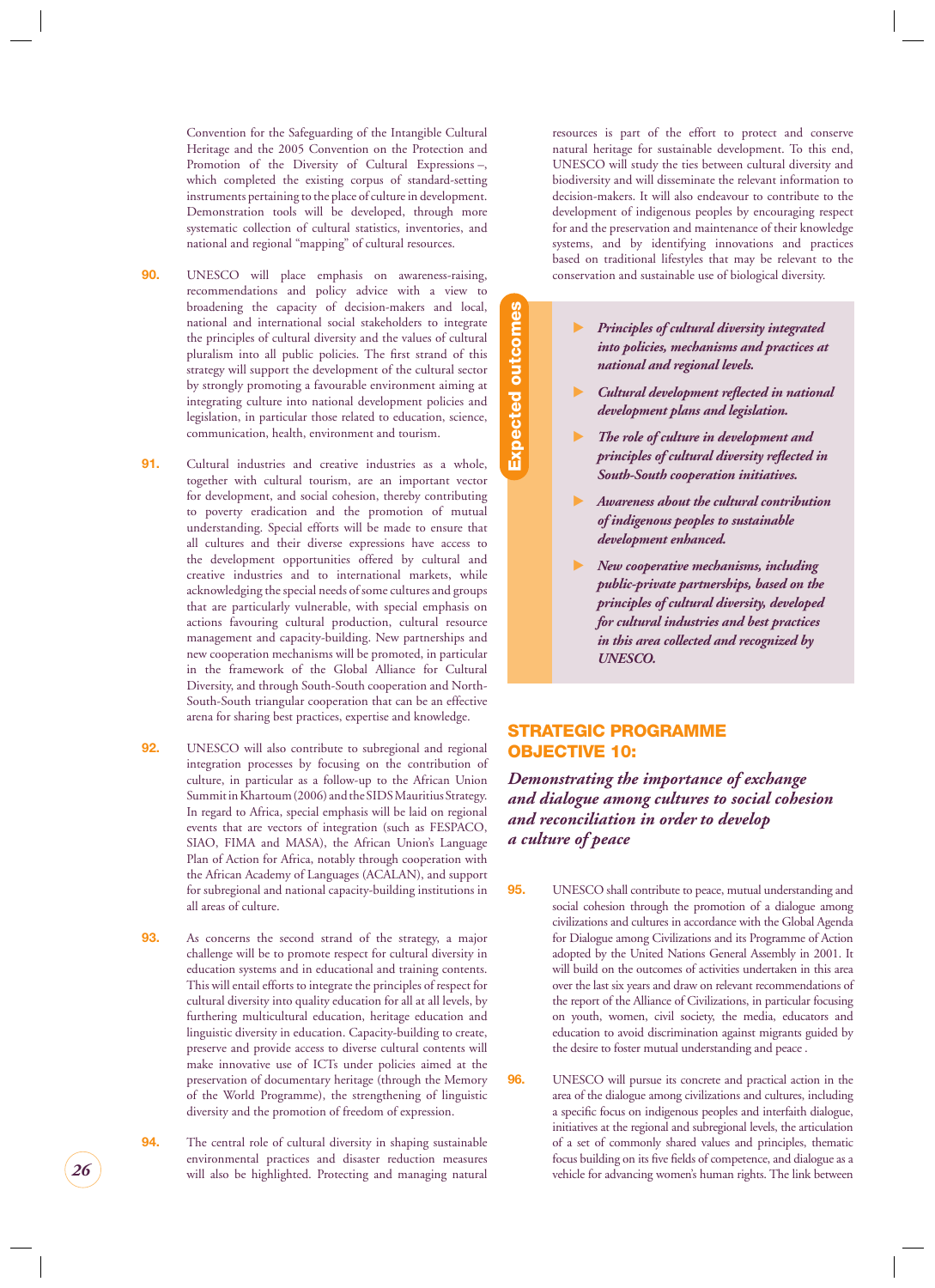activities in support of the dialogue and efforts to combat and counteract extremism, fanaticism and terrorism will also be addressed.

- **97.** UNESCO will also promote the potential of dialogue based on music and the arts as a vector for the strengthening of mutual understanding and interaction as well as for building a culture of peace and respect for cultural diversity. UNESCO will follow-up in an intersectoral manner the Lisbon Roadmap adopted at the 2006 Lisbon Conference on Arts Education and contribute to the 2009 Seoul Conference on Arts Education.
- **98.** Specifically, UNESCO will address contextual requirements for intercultural dialogue in different regions and subregions. It will collect, disseminate and share good practices conducive to cultural pluralism at local, national and regional levels.
- **99.** Interfaith dialogue will be strengthened with a view to ensuring that (i) shared values for respect of religious beliefs and tolerance are reflected in curricula and textbooks, and (ii) faith issues are addressed in a secular framework contributing to the objectives of dialogue.
- **100.** UNESCO will continue to monitor two fronts: (i) gaining a better understanding of and strengthening the factors and processes that foster peaceful coexistence and mutual enrichment; (ii) highlighting the role that can be played by culture in situations of conflict or post-conflict as a "vehicle" for reconciliation through cultural heritage. The intercultural *Roads* offering common spaces for dialogue and exchange, and reflecting shared values, will thus be pursued.
- **101.** In order to build sustainable bridges for dialogue, the Organization will promote the creation, dissemination, preservation and utilization of information and knowledge in all its fields of competence. It will address the sharing of common values pertaining to specific scientific disciplines in different cultural settings. Efforts will be undertaken to assist free, independent and pluralistic media by working with professional journalist associations to prevent conflict and promote mutual understanding, notably through the creation of cross-cultural networks, the development of ethical and professional approaches to reporting, as well as training and awareness-raising of media professionals so as to promote an enabling environment for free self-expression. This will also entail support to the *Power of Peace Network* launched at the Bali Forum. UNESCO will contribute to enhancing the vitality of various forms of cultural expression and educational content by creating opportunities for media and information networks to engage in an informed dialogue within and between societies thereby contributing to the promotion of mutual understanding and tolerance.
- **102.** A new challenge relates to the indissociable principles underlying UNESCO's commitment to mutual understanding and respect for all peoples' religions and cultural values and freedom of expression as expressed in UNESCO's Executive Board expressed in 174 EX/Decision 46. Being by their very nature constituent elements of peace, the principles and values of cultural diversity and dialogue will help sensitize society as a whole, and in particular youth and the media to the need for respecting cultural diversity, religious beliefs and religious symbols, while upholding the exercise of freedom of expression in a spirit of mutual respect and mutual understanding.
- **103.** Quality education is a central vehicle for preparing and instilling values for dialogue, in line with the human rights perspective contained in the Dakar EFA Goals. In that regard, UNESCO will support Member States in the revision of the content of textbooks, learning materials and curricula, taking into account formal and non-formal education, and in teacher training. UNESCO will also provide a platform for intellectual leadership aimed at promoting dialogue and exchange of information among all educational stakeholders on issues, themes and factors that have an impact on the quality of education. It will promote development and implementation of innovative practices, raise awareness of fundamental human rights and convey skills to build a culture of peace.
	- - *Emerging challenges and obstacles to a sustained dialogue among civilizations*   $and$  *cultures identified.*
	- - *Methodologies, procedures and networks promoting dialogue among professionals developed.*
	- - *Mutual understanding strengthened in several regions and subregions through dialogue-related activities.*
	- $\blacktriangleright$  *Intercultural dialogue integrated as part of quality education in curricula and learning materials.*
	- - *Lisbon Roadmap on Arts Education implemented together with other partners.*

**Expected outcomes Expected outcomes**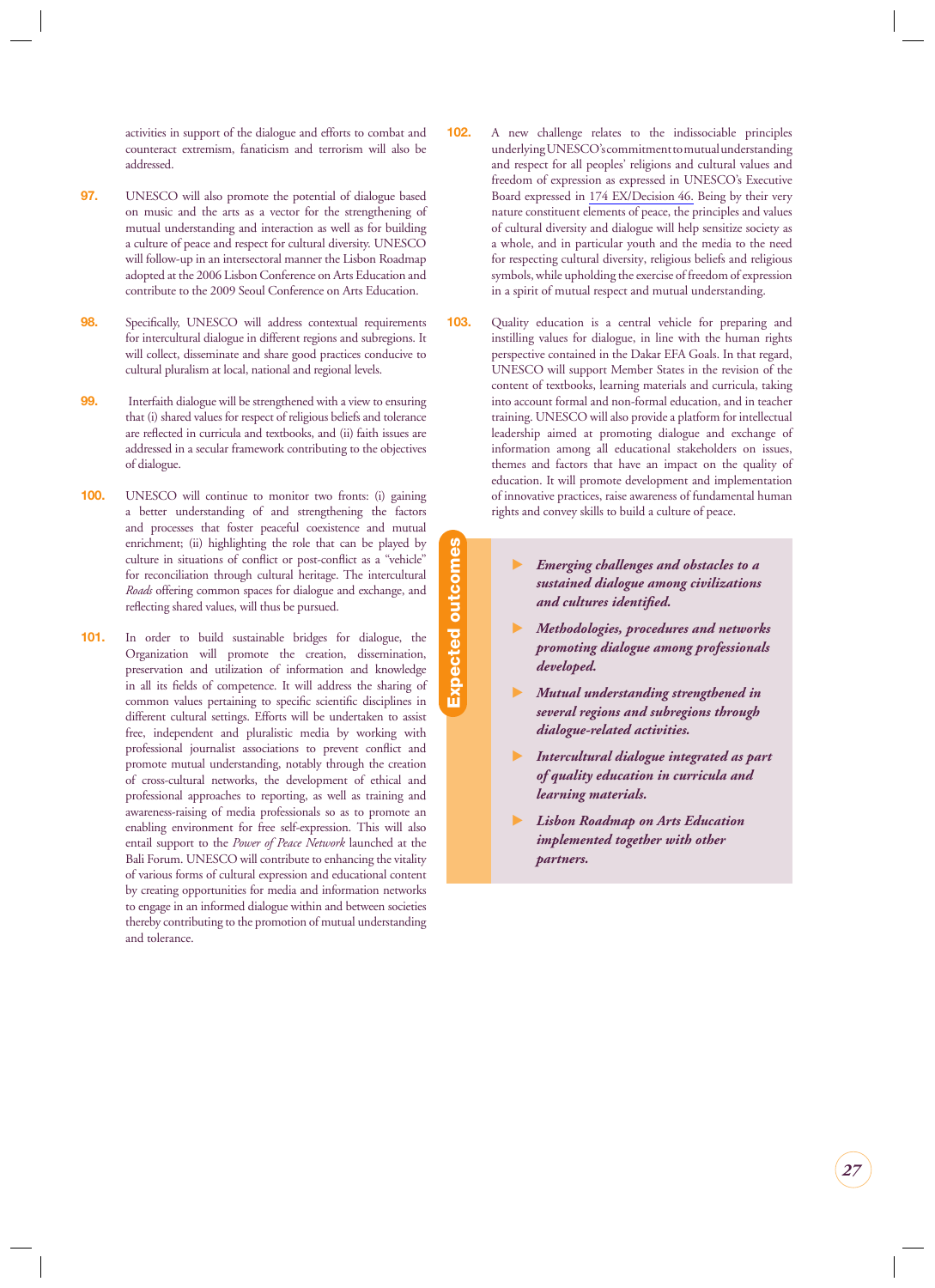### <span id="page-28-0"></span>*Languages and multilingualism*

A quintessential element of culture, languages are *more than tools* and more than a means of communication. Through language, people build, understand and express their emotions, intentions, values, notions and practices. Language is thus a determining factor for the identity of individuals and groups; linguistic diversity is a major guarantee for cultural diversity.

However, languages are *also* tools in the service of a number of social practices and as such they constitute a highly interdisciplinary and intersectoral domain. They are strategically important for the attainment of several MDGs and a precondition for the enjoyment of fundamental human rights. Moreover, multilingualism promotes the harmonious coexistence of local, national and international languages and thus is a factor of mutual respect, intercultural dialogue and sustainable development.

Given the pervasiveness of languages as tools of a cultural nature, **UNESCO will, on the one hand, demonstrate the contribution of linguistic diversity and multilingualism to development, and, on the other hand, its value for dialogue, social cohesion and peace**. A particular challenge for UNESCO will be to develop *integrated strategies to be applied to country level programming processes*.

**Globally**, UNESCO will advocate the principles contained in, or deriving from, the Organization's normative instruments related to languages and multilingualism<sup>2</sup> and other pertinent United Nations normative frameworks.<sup>3</sup> This will imply (i) analysis, monitoring and benchmarking activities, and (ii) internal and external communication to build and convey a shared vision and guidance towards good practices and normative-operational linkages. At the **country and regional levels**, UNESCO will focus on policy-advice and capacity-building through multi-stakeholder partnerships to support the elaboration of coherent regional and national language policies in all domains of societal life.

The promotion of cultural diversity and dialogue will be pursued through the safeguarding of linguistic diversity, notably through the intellectual, literary and poetic heritage of humanity; the formulation of national language policies focusing in particular on the introduction of mother language education in formal and non-formal systems; the promotion of languages as vehicles for the transmission of local and indigenous knowledge; and the inclusion of multiple languages and the dissemination of local content in cyberspace.

#### **STRATEGIC PROGRAMME OBJECTIVE 11:**

#### *Sustainably protecting and enhancing cultural heritage*

- **104.** This objective is an example of the specific application of UNESCO's overall strategy on cultural diversity and its corollary, dialogue.
- **105.** Now that the field of the heritage is perceived in its diversity – natural and cultural, movable and immovable, tangible and intangible – and seems to be treated by instruments designed to protect it in its entirety, there is a need to develop a coordinated approach to the heritage in all its various forms and its triple role, – as a foundation of identity and a vector for development and as a tool for reconciliation. UNESCO will endeavour to promote participatory and inclusive policies and measures that concomitantly address the requirements of conservation and development and foster social cohesion, innovation and peace by raising awareness of a shared heritage and a common past.
- **106.** In regard to the immovable heritage (monuments and sites), UNESCO will above all endeavour to coordinate action by local and international stakeholders and will act as a meeting platform and honest broker, in particular, to promote new partnerships. This is the setting in which it will continue to administer the 1972 Convention and the other cultural conventions. In this regard it will also pay special attention

to heritage conservation and capacity-building in Africa, in close cooperation with the African World Heritage Fund, to continued support to the Slave Route project, and to the African Liberation Heritage project. It will also attend to new global threats that may affect the natural and cultural heritage and ensuring that the conservation of sites contributes to social cohesion as loci of reconciliation and sustainable development.

**107.** UNESCO will also aim to complement efforts to protect the heritage, with special emphasis on diverse fields such as intangible cultural heritage, movable cultural property and action to combat trafficking in such property, and the underwater cultural heritage. UNESCO's specific role will be twofold. It will aim to build decision-makers' and the general public's awareness of the importance of the heritage, especially the intangible heritage, to development and to the establishment of a pluralist society inclusive of marginalized communities and groups in particular, and capable of being open to their social practices, rituals and festive events. Moreover, it will aim to instil understanding of the continuity between cultural objects and that which has made it possible to produce and to continue producing them, namely the values, talents and skills that belong to the creators of the heritage and that are protected by the 2003 convention on the intangible heritage. UNESCO's other role will be to foster the protection of movable cultural objects and to develop the museums in which they are preserved. In this context, actions to combat illicit trafficking and to promote the return of cultural objects to their countries of origin will be strengthened in line with the Convention on Prohibiting and Preventing the Illicit Import, Export and Transfer of Cultural Property

<sup>2.</sup> Convention against Discrimination in Education (1960), UNESCO Universal Declaration on Cultural Diversity and its Action Plan (2001), Convention for the Safeguarding of the Intangible Cultural Heritage (2003), Recommendation concerning the Promotion and Use of Multilingualism and Universal Access to Cyberspace (2003), Convention for the Protection and Promotion of the Diversity of Cultural Expressions (2005).

<sup>3.</sup> United Nations International Covenant on Civil and Political Rights (1966) and United Nations Declaration on the Rights of Persons belonging to National or Ethnic, Religious and Linguistic Minorities (1992).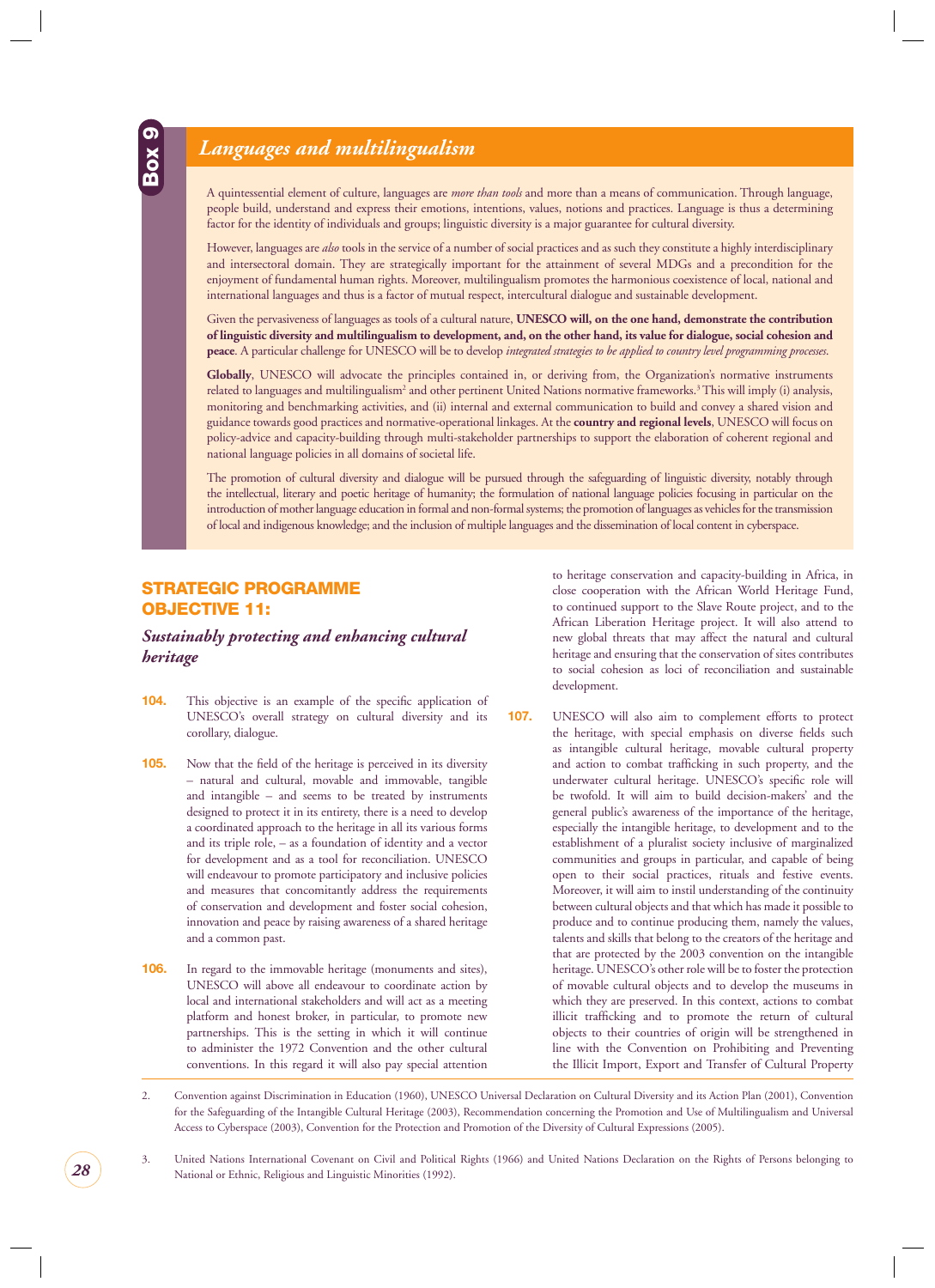<span id="page-29-0"></span>(1970). Museums are important factors in processes aimed at mutual understanding and social cohesion, on the one hand, and economic and human development, on the other. The development of museums will be strengthened, in particular in developing countries. Implementation of the conventions relating to the protection of cultural property (1970 and 2001) and the convention on the intangible heritage (2003) will be pursued in that context.

**Expected outcomes Expected outcomes**

-

- *The preservation of cultural heritage and its effects on development, social cohesion and peace integrated into national and local policies.*
- - *National conservation policies and processes revised to take account of global trends such as climate change, urbanization and migration.*
- - *New forms of international cooperation developed to strengthen the application of the 1970 Convention.*
- - *Role of museums recognized by decisionmakers as part of formal and nonformal education programmes.*

**OVERARCHING OBJECTIVE 5** *Building inclusive knowledge societies through information and communication*

- **108.** Rooted in the Organization's mandate to promote the free flow of ideas by word and image and to maintain, increase and diffuse knowledge, UNESCO will consolidate and put in practice its concept of knowledge societies that are inclusive, pluralistic, equitable, open and participatory, as validated by the World Summit on the Information Society (WSIS) and the 2005 World Summit Outcome document. Knowledge societies are not simply driven by technological forces but also by societal choices informed by democratic debate and consultation with all stakeholders, as outlined in the 2005 UNESCO World Report "Towards Knowledge Societies".
- **109.** The Organization will address the challenges and opportunities offered by advances in communication and information, with special attention being paid to the creation, access, preservation and sharing of information and knowledge. These transformations have a significant potential for contributing to the attainment of MDGs, in particular poverty eradication and sustainable development, as well as creating mutual understanding among peoples and societies.
- **110.** The strategic and effective use of appropriate media and information and communication technologies (ICTs) in education is essential to reach the six Dakar EFA goals and MDG 2. Media and ICTs are also key vehicles for ensuring a

broader access to scientific and technical knowledge, including the popularization of scientific innovations, and its wider dissemination, especially in the developing world. Moreover, media and ICTs today constitute an important element in defining peoples' cultural identity and self-expression and they also facilitate effective South-South cooperation*.*

- **111.** The Organization will provide a global platform to reflect on the ethical and societal aspects of building knowledge societies based on universal principles among which universal access and freedom of expression are pivotal. In that regard, UNESCO will promote at the global and national levels policies for freedom of expression and the right to information. Access to information will be promoted through awarenessraising at various levels.
- **112.** Media and ICTs are particularly effective tools in the outreach to marginalized communities – particularly in Africa and small island developing States (SIDS). They can further encourage the participation of youth and disadvantaged groups, promote gender equality and women's empowerment, both in terms of access to and participation in the development of ICT content and applications*,* and bolster cultural diversity and multilingualism.
- **113.** Information will play an increasingly important role in building knowledge societies. This includes the creation, preservation and sharing of information as well as access. It also involves a range of actors from both governmental and non-governmental sources, operating at all levels – international, regional, national and local. UNESCO will continue to use the two intergovernmental programmes – the International Programme for the Development of Communication (IPDC) and the Information for All Programme (IFAP) – with their specific yet interrelated frameworks for contributing to the building of knowledge societies. The collaboration forged with civil society groups, the private sector, non-governmental organizations, professional organizations and major institutions working in the communication and information field will be a key element of the Organization's strategy. This multi-stakeholder approach is also at the heart of UNESCO's role as a facilitator of the implementation of several Action Lines of the WSIS Action Plan, including those on "access to information and knowledge", "media", and the "ethical dimensions of the information society".
	- - *Key parameters of an enabling environment for knowledge creation, preservation, access and sharing identified, monitored and made available to governments.*
	- - *Policies and frameworks pertaining to access to information and knowledge in all of UNESCO's fi elds of competence integrated into United Nations common country level programming exercises.*
	- - *Multi-stakeholder partnerships to foster access to and the free flow of information and knowledge established, in line with WSIS outcomes.*
- Expected outcomes **Expected outcomes**
- 
- 
- 
- 
- 
- 
-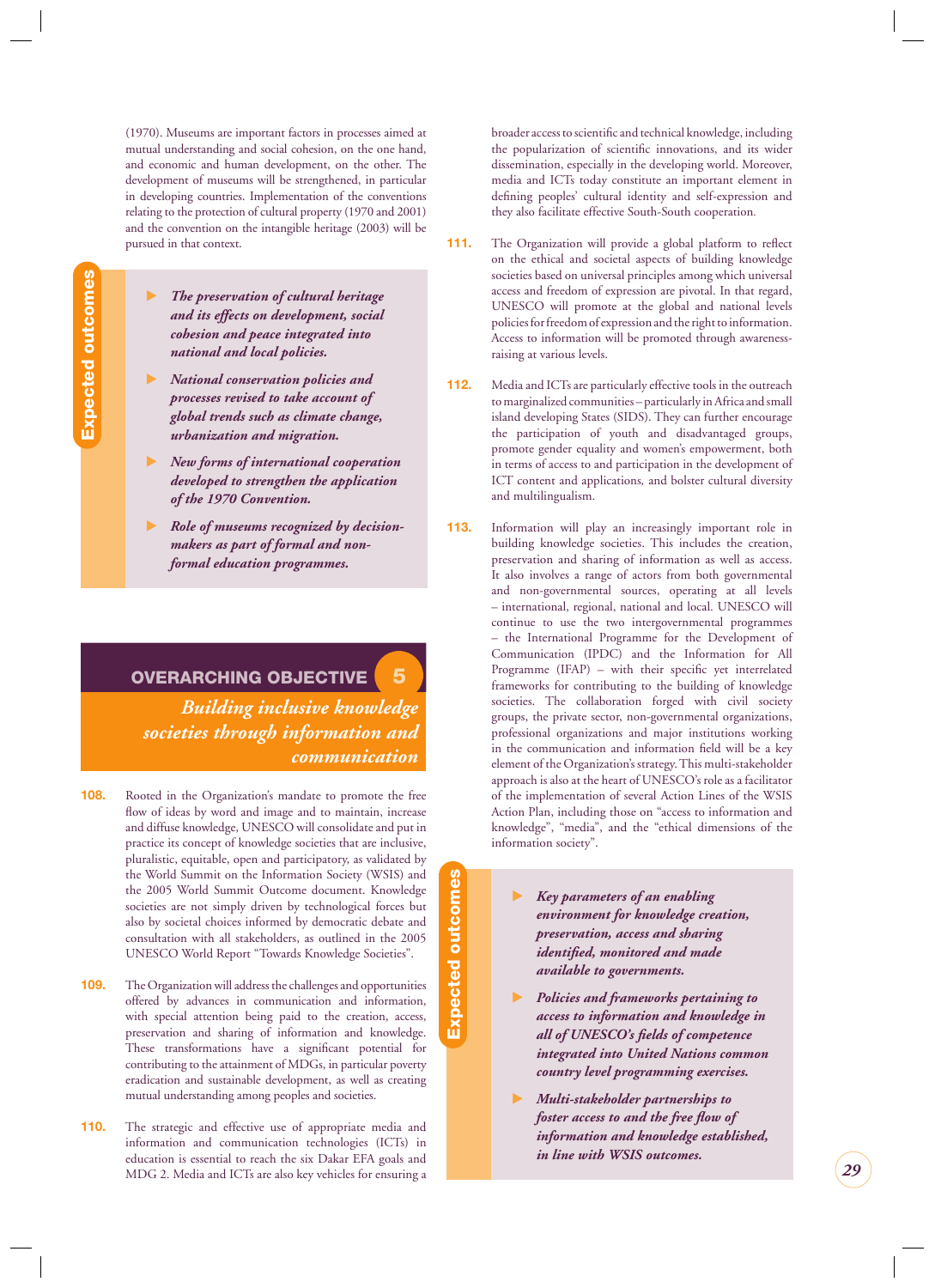<span id="page-30-0"></span>*UNESCO will seek to accomplish this overarching objective through two strategic programme objectives:*

#### **STRATEGIC PROGRAMME OBJECTIVE 12:**

*Enhancing universal access to information and knowledge*

- **114.** Providing equitable, appropriate and affordable access to communication and information for all is a fundamental requirement for building knowledge societies. Universal access – and knowledge creation and dissemination – depend on an environment that facilitates inclusive communication and information processes involving engagement at all levels, from global, regional, and national entities to local communities and individuals.
- **115.** In the pursuit of this strategic objective at the global and national levels, UNESCO will promote and advocate policies bolstering freedom of expression and the right to information. Strong support will be given to initiatives creating in Member States the conditions for media and information networks – including the Internet and new media – to function in a democratic setting and to exercise freedom of expression rights.
- **116.** UNESCO will also support institutional efforts to build in various countries the capacities of information and communication professionals to create, disseminate and preserve information and knowledge while upholding high ethical and professional standards. Attention will also be paid to promoting the use of multi-platform technologies in order to improve the processing, creation, presentation and dissemination of content. UNESCO will also enhance the capacities of users to access, analyse and determine the relevance and quality of information beneficial to their needs. Particular emphasis will be placed on integrating women in these processes on an equal basis and building the capacities of young people. UNESCO will promote the development of information-literate communities.
- **117.** The Organization will continue to provide policy advice and promote mechanisms that increase opportunities for marginalized and disadvantaged groups to benefit from inclusive information and communication processes, drawing on the work of IPDC and IFAP. At the country level, community access facilities, including community media that play a pivotal role in harnessing the inclusive and transformative power of converging technologies will bring together all relevant stakeholders.
- **118.** Diversity of information sources in all languages, contributing to multilingualism in cyberspace, is a corollary of universal access. By creating opportunities for media and information networks, UNESCO will contribute to the vitality of various forms of cultural expressions and educational content, their preservation and dissemination.
- **119.** In this context, strong support will be given to the development of open courseware as well as free and open source software for extending and disseminating knowledge in different educational settings.

**Expected outcomes Expected outcomes** 

- $\blacktriangleright$  *Conditions for freedom of expression and universal access to information and knowledge enhanced in all regions.*
- - *Capacities and competencies of media and information professionals enhanced.*
- - *Linguistic diversity in media and information networks enhanced.*
- - *Marginalized populations and populations with special needs empowered to participate in development processes by providing access to media, in particular community media.*

#### **STRATEGIC PROGRAMME OBJECTIVE 13:**

#### *Fostering pluralistic, free and independent media and infostructures*

- **120.** Inspired by the WSIS Declaration of Principles, UNESCO will pursue its efforts to create and consolidate an enabling environment in which sustainable, pluralistic and professional media and infostructures can flourish. Free, independent and pluralistic media and infostructures are important for poverty eradication as they are essential for ensuring transparency, accountability and participation – all fundamental elements of good governance. To that end, UNESCO – with a unique mandate in the United Nations system – will assist Member States to elaborate and implement national policy and legal frameworks, with special attention to freedom of expression and freedom of information.
- **121.** Plurality of information is one of the essential preconditions for inclusive knowledge societies. Efforts will continue aimed at the development of a variety of media and infostructures that sustain the production and dissemination of diverse media and ICT content, including indigenous knowledge. Emphasis will be placed on public service broadcasting, including the transformation of State broadcasters into editorially independent entities accountable to the public.
- **122.** UNESCO will undertake advocacy for press freedom and the free flow of information, openness, inclusiveness, ethical and professional standards of all media, including Internet media and communication in cyberspace. Special attention will be paid to the protection of press freedom and the rights and safety of media and information professionals, especially within the framework of alert monitoring networks for the protection of freedom of expression.
- **123.** In conflict and post-conflict areas as well as post-disaster situations, the Organization will support the development of free media and information systems thus contributing to conflict prevention and peace-building. The Organization will further help create media and information systems to respond to and mitigate the impact of disaster situations.

*30*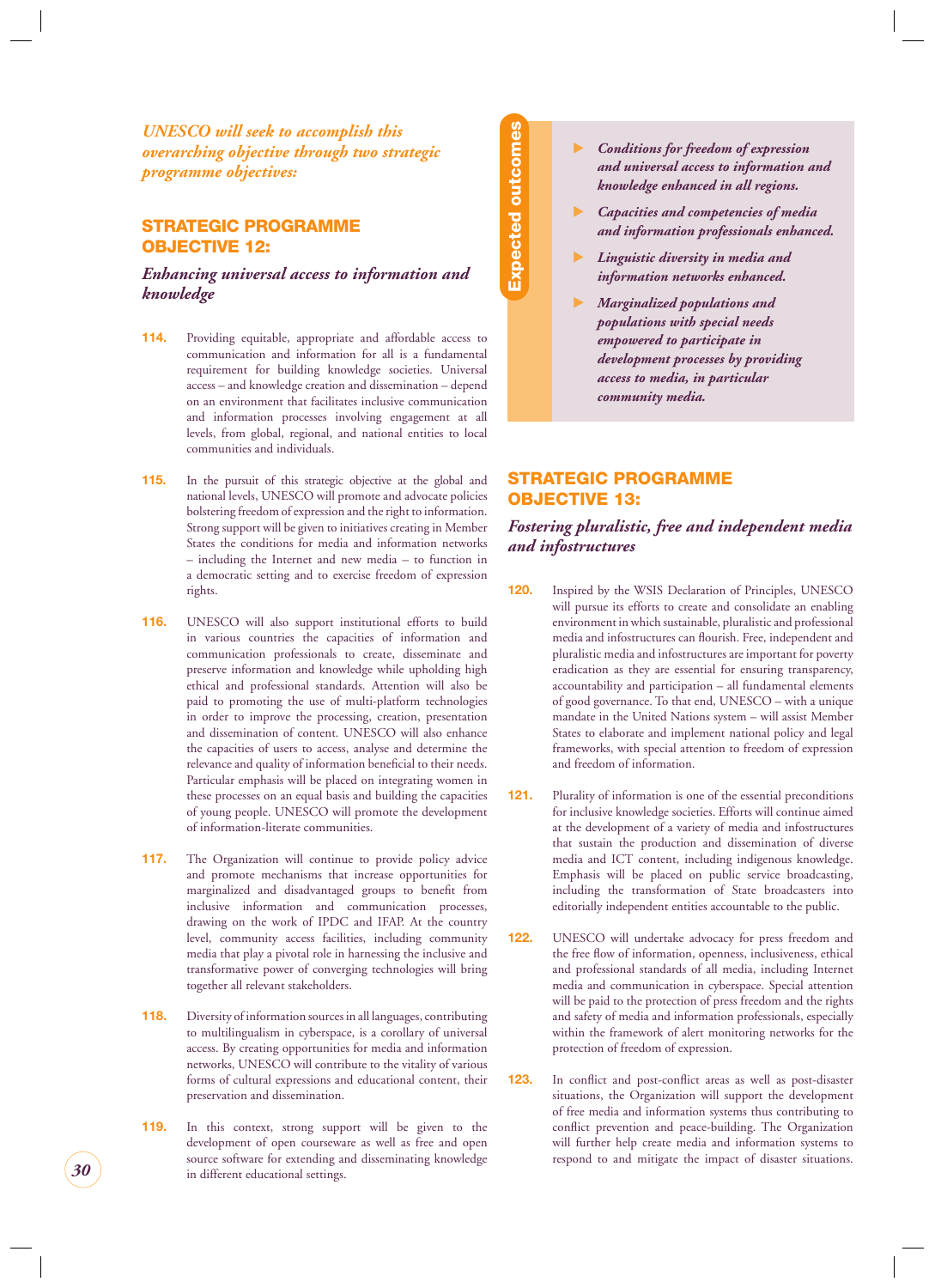<span id="page-31-0"></span>Efforts will be made to integrate both aspects into joint United Nations inter-agency interventions.

- **124.** As media and ICTs play an important role in creating mutual understanding and tolerance among peoples and societies, they can help shed misconceptions, dispel stereotypes and generate confidence and trust as well as contribute to reconciliation. Effective media and ICT policies can make a significant contribution to enhance diverse content in line with the UNESCO Universal Declaration on Cultural Diversity (2001). This will help bring about a better understanding of key issues such as human rights, and gender equality, poverty and social development as well as to engage media and ICTs in an informed dialogue within and between societies as an integral part of the dialogue among civilizations and cultures. Particular attention will be given to addressing the needs of Africa and SIDS.
- **125.** UNESCO will enhance its emphasis on establishing infostructures, including the promotion of library and information services, with a focus on building digital libraries and the role of archives and records management services. Such mechanisms contribute to democratic practices, accountability and good governance, providing citizens with access to official information. The development and use of open, interoperable, non-discriminatory standards for information handling and access is an important element in the development of effective infostructures.
	- - *Integrated communication and information policies conforming with the principles of press freedom, independent and pluralistic media and contributing to the development of infostructures adopted by Member States.*

**Expected outcomes**

Expected outcomes

- - *Communication and information components integrated in United Nations interagency strategies for conflict prevention, peace-building and good governance.*
- - *Assistance provided to Member States, especially in Africa and SIDS, on pluralistic media and infostructures supportive of democratic practices, accountability and good governance.*

*In addition, UNESCO will pursue the following strategic programme objective which relates to several overarching objectives in an entirely intersectoral manner:*

#### **STRATEGIC PROGRAMME OBJECTIVE 14:**

*Support through UNESCO's domains to countries*  in post-conflict situations and post-disaster *situations*

- **126.** Assistance to post-conflict and disaster transitions is vital for the pursuit of peace, governance, human rights and poverty eradication. Indeed, the human and financial cost of conflicts and natural disasters is a major impediment to the realization of international development goals, including the MDGs. UNESCO will reinforce its assistance to conflict and disasteraffected countries by contributing to early recovery and reconstruction, reconciliation and dialogue, while giving special attention to the prevention of the recurrence of conflict.
- **127.** Globally, UNESCO will advocate for the respect and protection of international standards in its fields of competence, during crisis as well as in post-conflict and disaster situations. At the country level, UNESCO operational assistance will be part of the overall United Nations integrated response to humanitarian emergencies and post-crisis transitions through participation in the United Nations Office for the Coordination of Humanitarian Affairs (OCHA) consolidated appeals and flash appeals, common United Nations needs assessments, programming and funding mechanisms. Strengthened cooperation with regional intergovernmental organizations involved in peace-building efforts will also be sought.
- **128.** A key lever to prompt recovery and reconstruction is national ownership and leadership of post-conflict/disaster efforts. UNESCO operational assistance will primarily concentrate on upstream policy advice and capacity-building to restore access to quality services. National planning and management capacities will be reactivated and improved to cope with the challenges of post-conflict/disaster transitions. Complementary to reconstruction efforts, UNESCO will support dialogue and reconciliation by alleviating conflict and disaster related-trauma, building the defences of peace in the minds of men and thus preventing a possible relapse into conflict. Empowering local communities, including marginalized and vulnerable groups, to participate in peace processes and responding to their needs for access to critical information, such as peace agreements or reconciliation initiatives, will be a major task. Tightening links with and developing support for professional communities such as journalists, cultural professions, teachers and academia represents UNESCO's added-value. UNESCO assistance will be informed by research especially on root causes and social impact of conflicts, as well as on culturally sensitive forms of conflict management and resolution.

*31*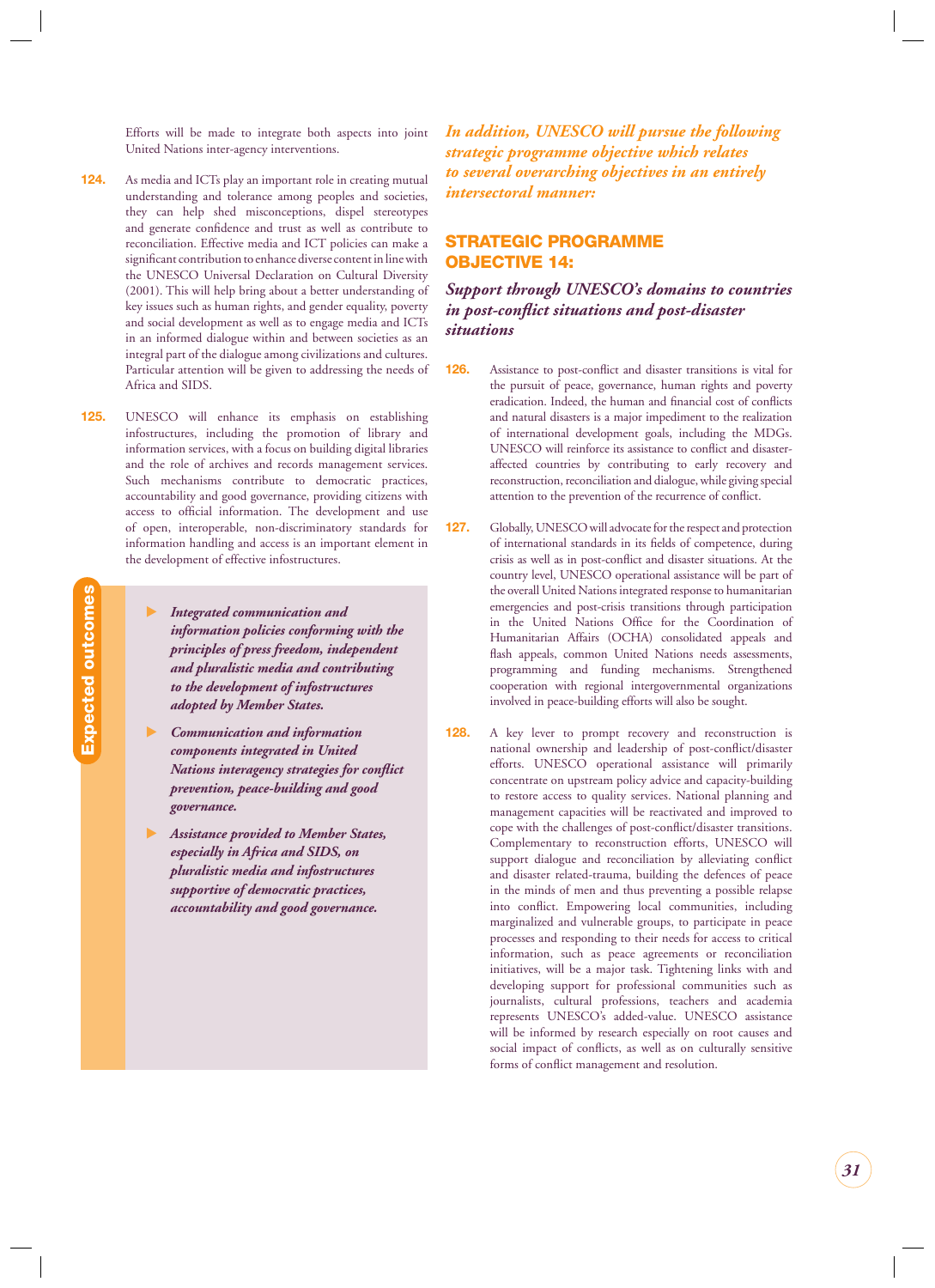- **129.** UNESCO will specifically pursue the following action:
	- (a) The "building back better" of whole education systems with the ultimate goal of realizing education for all. Assistance will be deployed at different levels: maintaining basic educational services during crises; advice and support for universal access to quality education; sector-wide needs assessment; support to education system planning and management, including early childhood education, primary education, secondary education, technical and vocational education, higher education, teacher education, non-formal education, adult education, education for literacy, open and distance learning, as well as curriculum development and textbook quality improvement with a particular focus on human rights education, HIV/AIDS prevention and disaster preparedness. This assistance will be provided in accordance with the *INEE Minimum Standards for Education in Emergencies, Chronic Crisis and Early Reconstruction*.
	- (b) The promotion of cultural diversity, including the protection of cultural and natural heritage at risk. As a contribution to reconciliation and social cohesion efforts, UNESCO will encourage inclusive approaches to cultural heritage protection in all its forms, as well as the revival of cultural expressions and industries. This will include: focus on cultural diversity as a tool for dialogue and reconciliation and as an entry-point for restoring mutual understanding and enabling dialogue and reconciliation among strife-torn communities; formal and non-formal heritage education conducive to an enhanced knowledge of the plurality of cultural heritage and its importance for memory and identity, in particular for younger generations; conflict/disaster cultural impact assessments; emergency consolidation/rehabilitation of damaged cultural heritage sites, in particular World Heritage sites; the reactivation of cultural institutions and organizations, including museums, libraries and archives; and the protection of movable cultural heritage against looting and illicit trafficking.
	- (c) Reconstruction and promotion of independent and pluralistic media. UNESCO will promote freedom of expression and improved access to information for affected populations, including marginalized and vulnerable groups, as an essential pillar of peace and democratization processes. Technical advice on legal and policy reform will aim at ensuring respect for freedom of expression. Capacity-building will serve to restore and reform media services, in particular public broadcasting observing professional and ethical standards, and improve the technical and managerial skills of the media profession. Training of media professionals in fair, unbiased and conflict-sensitive reporting will add to mutual understanding and reconciliation. Where journalists and media professionals are under threat, special attention will be given to protecting their safety.
	- (d) Through science, science-based tools and scientific information systems UNESCO will contribute to the equitable management and use of natural resources,

in particular water resources as well as to biodiversity conservation. UNESCO will facilitate negotiation processes, especially by providing advice and expertise in conflict resolution applied to natural resource management. UNESCO has also a critical role to play in advocating and operationalizing the systematic integration of disaster prevention, in particular early warning systems, into post-conflict and disaster responses, both for natural and human-induced, including technological disasters.

(e) Facilitating and supporting policy formulation, implementation and monitoring in the various fields of social and human sciences, by supporting the revitalization of in-country research capacities. UNESCO will provide local and national policy-makers with evidence-based research and analysis as well as with a platform for policy debate and dialogue to discuss reconstruction and reconciliation options and to reinforce national ownership.

- *Planning capacities of authorities in affected countries enhanced in UNESCO's fields of competence to address humanitarian, recovery, reconstruction and reconciliation priorities.*

**Expected outcomes**

pected outcomes

- - *Timely and targeted assistance provided to affected populations and institutions within UNESCO's fields of competence as part of the United Nations humanitarian, early recovery and reconstruction response.*
- $\blacktriangleright$  *UNESCO's input integrated in United Nations common needs assessments, OCHA consolidated appeals, and strategic, programmatic and funding frameworks.*
- - *International standards and instruments in the fields of education, culture, science and media applicable in post-confl ict and post-disaster situations implemented.*
- $\blacktriangleright$  *Safety and security of educational, scientifi c, cultural and media professionals affected by confl icts strengthened.*
- - *Capacities of regional organizations active in UNESCO's fi elds of competence*  in conflict prevention and peace*building efforts enhanced.*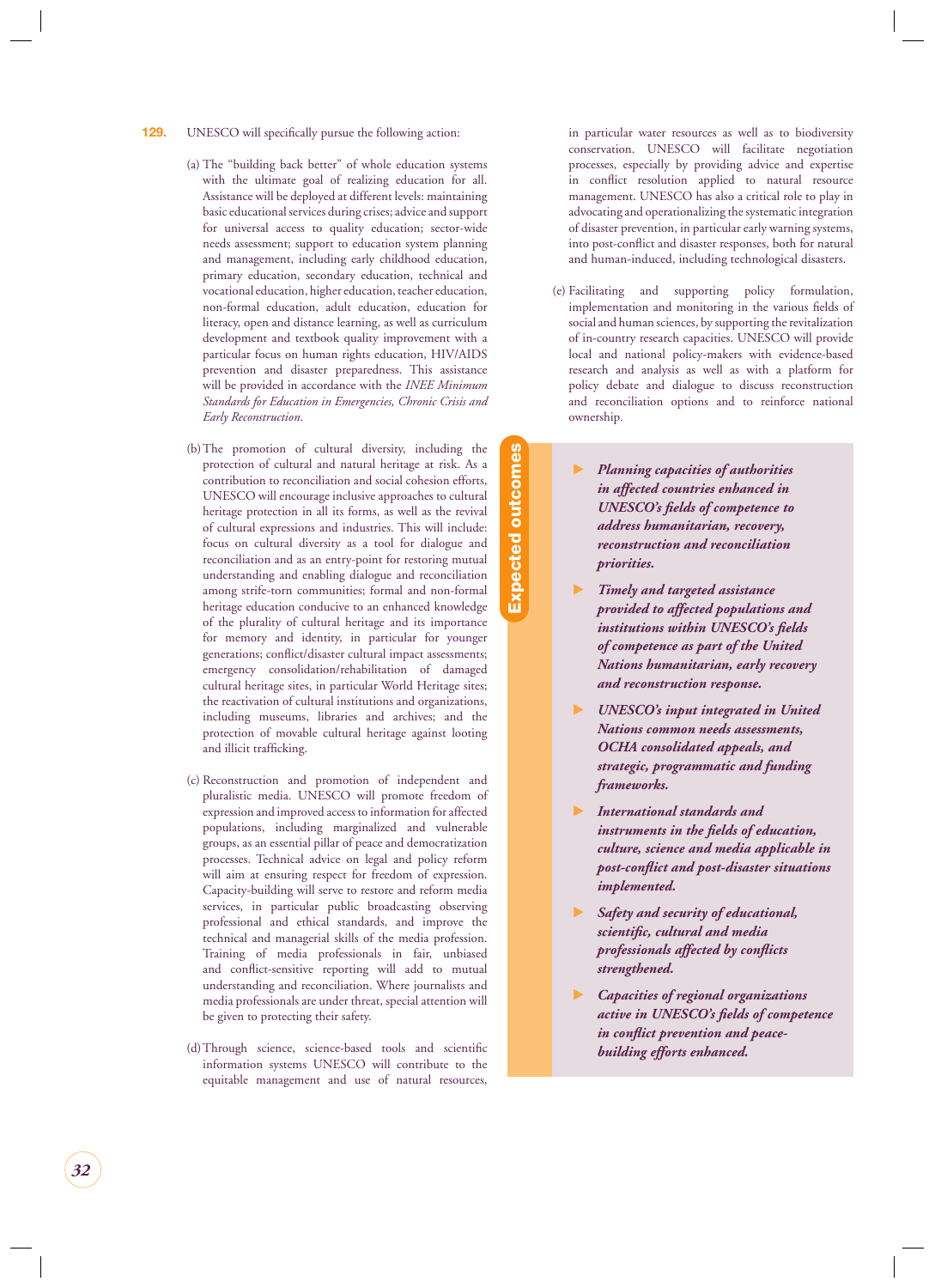# **C. I**

## **MANAGING FOR IMPACT**

- <span id="page-33-0"></span>**130.** In a rapidly changing environment, UNESCO will strive to operate as a dynamic organization that understands clearly who is accountable for what, spends its resources wisely and manages for impact and expected outcomes and results. An integrated approach to managing the Organization's resources will draw on best practices, including those of the United Nations system, with a view to **improving the**  quality of programme delivery, efficiency, effectiveness, **accountability and transparency**. It will also contribute to improving the coherence of the United Nations system as a whole, especially at the country level.
- **131.** The focus will be on three distinct areas: **managing for results, managing human resources, managing financial resources**.
- **132. Results-based programming, budgeting, management, monitoring, reporting and evaluation (RBM and RBB)**: RBM and RBB are essential for a culture of accountability expressed in terms of expected results, outcomes and impact. Chart 2 shows UNESCO's established results chain cascading from the C/4 document over the C/5 programme and budget to the work plans, as it is applied for regular and extrabudgetary resources alike. It also puts in perspective the relation to the pursuit of national development plans through United Nations common country programming tools. The effective implementation of this results chain requires a constant honing of staff skills and capabilities in RBM and in monitoring and evaluation techniques, complemented by performance agreements within the Organization allowing managers and staff to be held accountable for the attainment of agreed results. **Evaluations are a critical tool for accountable, transparent and effective management** – and so their findings will be built into the results chain in order to benefit from lessons learned. Using both quantitative and qualitative techniques, evaluations are an essential source of data and information for the assessment of organizational performance in managing for and achieving results. In building a culture of evaluation that takes into account the qualitative dimensions and impact of UNESCO's action, the Organization will particularly encourage evaluations which contribute to organizational learning and support accountability. RBM will rely on IT-based management tools, which require continuous upgrading and adjustment. UNESCO will contribute to inter-agency reviews of its RBM and evaluation approaches, the compatibility of its IT tools (SISTER and FABS) with those of other agencies and, to the extent possible, common evaluation approaches.
- **133.** The greatest asset of UNESCO is a **motivated, dedicated staff of the highest competence and integrity**, representing equitable geographical distribution and gender balance, empowered to achieve the Organization's mission and strategic objectives through a commitment to managing for results. This will be facilitated by improvements in the environment and security of the work place. Staff commitment will be nurtured and promoted towards the core values which UNESCO promotes.
- **134.** UNESCO will give due consideration to mandatory rotation for all international Professional staff between Headquarters and duty stations in the field in order to best serve the needs of Member States at the country level. UNESCO will also pay special attention to the need for achieving a wider geographical distribution in the hiring of consultants given the same level of competence among consultants and individual contractors. Furthermore, UNESCO's human resources policies will be adapted for better integration into a common United Nations framework facilitating delivery at the country level. The implementation of a human resources integrated management information system called "System to Enhance Personnel Services" (STEPS) at Headquarters and in the field will contribute to all these objectives.
- **135.** UNESCO will continue to face the challenge of mobilizing a substantial level of extrabudgetary funds that will allow a broadening, deepening and scaling of the Organization's activities, especially at the country level while continuing to obtain an adequate level of resources for its regular budget. UNESCO will aim to increase extrabudgetary contributions by strengthening cooperation with multilateral and bilateral donors, improving funds mobilization techniques as well as implementation and execution rates.
- **136.** New Organization-wide **policies for the management of extrabudgetary resources** and a corresponding Table of Delegation of Authority and Accountability (ToAA) – buttressed by training of staff – are intended to ensure that these funds are programmed and implemented in full coherence and alignment with the priorities set by the governing bodies for the regular programme and budget. This will be complemented by effective monitoring and reporting to governing bodies. Nevertheless, a degree of flexibility will need to be preserved to allow a timely UNESCO response, through extrabudgetary activities, to unforeseen situations and emerging needs of Member States.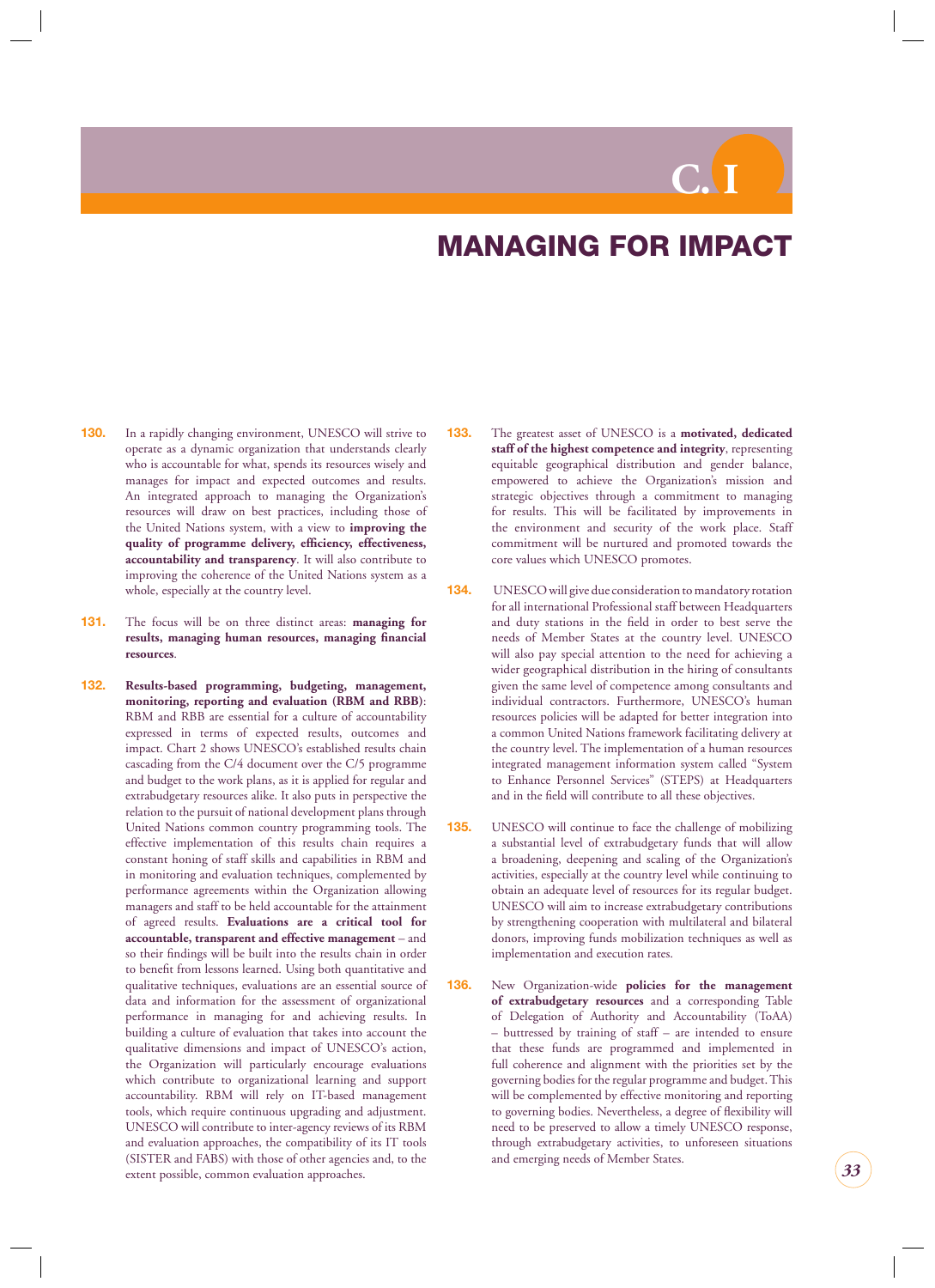- <span id="page-34-0"></span>**137.** The emphasis on country level delivery and the implications of United Nations reform in a growing number of countries will also necessitate a **simplification and harmonization of cooperation procedures** and recourse to a diversified funding base, including emerging funding sources such as South-South and triangular cooperation, aid modalities such as debt swaps, the sector-wide approaches (SWAps) to country programming, direct budget support and joint assistance strategies. Ultimately, all these modalities are bound to impinge on the prospects and ability of UNESCO to attract extrabudgetary funds for activities outside the common United Nations country programming framework.
- **138.** In managing the resources entrusted to it, UNESCO will continue to improve overall coordination and consistency as well as transparency and accountability at all levels of planning and decision-making. It will also work for a more effective implementation and monitoring of approved programme and project activities. The adoption and implementation by 2010 of the **International Public Sector Accounting**  Standards (IPSAS) will impact on financial regulations, policies, procedures and systems. The changes involved will go beyond the immediate area of accounting and will further improve the management culture of the Organization.



### *International Public Sector Accounting Standards (IPSAS)*

In July 2006, the United Nations General Assembly took the decision to adopt IPSAS for accounting periods beginning 1 January 2010. The goal is to produce harmonized financial reporting within the United Nations system in line with recognized best practice and international standards. UNESCO must therefore take the necessary steps to ensure a smooth transition through 2008-2009 and a timely adoption of IPSAS on 1 January 2010. A complete assessment of the implications of IPSAS on the Organization will be contingent on the central United Nations system team view on certain issues as well as the analysis of the numerous IPSAS statements and their implications. The implementation of IPSAS will have to be managed with clear deliverables and time lines and with a provision of adequate financial resources.

A thorough review of the current Financial Regulations and related rules and procedures will have to be undertaken and necessary changes introduced to make sure that there is consistency between the underlying principles of IPSAS and the rules and regulations of the Organization.

UNESCO currently uses an Enterprise Resource Planning (ERP) system based on SAP as its Financial and Budget System (FABS). This configuration will have to be assessed in line with the requirements of IPSAS and changes made where appropriate.

**139.** Throughout the medium-term period, diverse risks may threaten the achievement of programme objectives. **Recognizing and managing risks** must therefore be key parameters for a deliberate **risk-based approach to management**, including the development of risk management policies. Special attention will be given to procurement which is an area particularly susceptible to risks, especially in the context of decentralization. In general, **effective knowledge management** will also help reduce risks and spawn synergies and innovations.

**Expected outcomes** Expected outcomes

- - *RBM skills, tools and mechanisms further developed and applied in all of UNESCO's activities, integrating quantitative, qualitative and impact dimensions.*
- - *Policies and tools pertaining to the management of human resources fully implemented.*
- - *Resource management procedures simplifi ed and harmonized with United Nations standards/requirements and leading to significant improvement in transparency and accountability.*
- - *Policies and tools for effective knowledge management established.*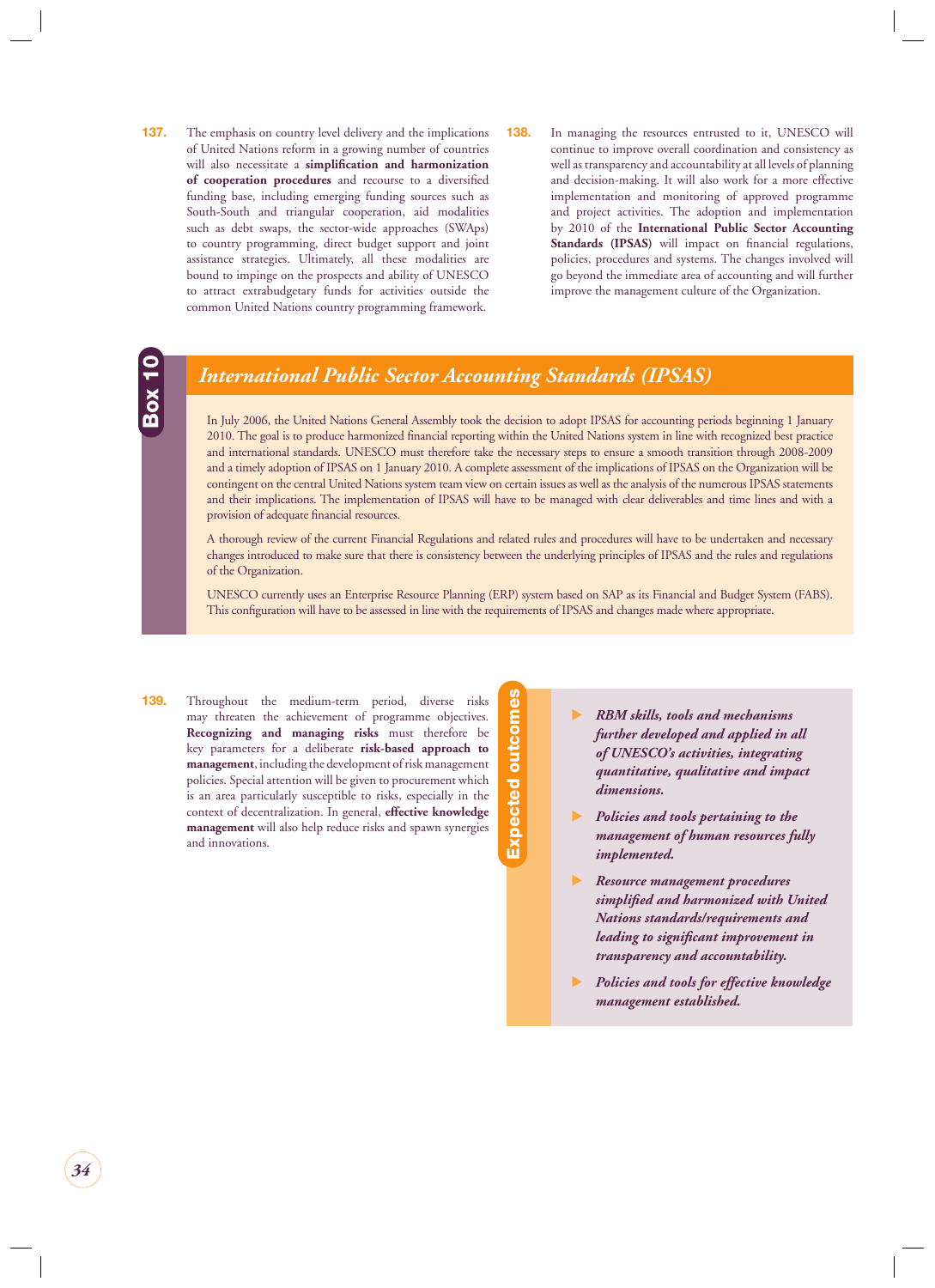# **C. II**

## <span id="page-35-0"></span>**CONSTITUENCIES, PARTNERS AND PARTNERSHIPS**

- **140.** An efficient liaison between the Secretariat and its principal constituency will remain essential for successful work by the Organization. Equally vital will be joint efforts with the United Nations, its specialized agencies, programmes, funds and organs – especially in the current environment of reform affecting the entire United Nations system – and with other international, intergovernmental and non-governmental agencies and organizations.
- **141. UNESCO cannot achieve its ambitious objectives alone.**  It is fortunate to have a vast and unparalleled **range of constituencies, partners and networks** that are eager to be involved in its work: governmental and non-governmental, public and private partners, which combine their competencies and resources around a single goal owing to the presence and approval of UNESCO. This is a considerable asset which has ensured the success of world summits convened by UNESCO, at which governments and civil society have found the means for conducting constructive dialogue. For some time now, UNESCO has been able to expand its cooperation beyond the network of its traditional intermediaries – what may be called the "UNESCO family": National Commissions, UNESCO Chairs, category 2 centres, clubs and associations, national committees of intergovernmental programmes and specialized networks, such as the Associated Schools Project Network. It is now being expanded to new stakeholders and new partners, including the private sector. Such a variety of partners and forms of partnership adds considerably to the Organization's flexibility. For that reason, under the decentralization policies, the Secretariat will endeavour to develop the other components of the "UNESCO family" much more broadly so that "alternative arrangements" to its network of decentralized bureaux and units can be supplemented by the great contributions that these numerous partners can make in practically every country. UNESCO will thus expand its capacities and effectiveness to carry out incountry activities, promote its outreach, impact and visibility at all levels, broaden its support base and mobilize resources, and create synergies among all these communities.
- **142.** The **network of National Commissions for UNESCO**  a constituent element of UNESCO and unique in the United Nations system – has the capacity to facilitate contact and promote interface between Member States and the intellectual and professional communities in each country in order to forge broader alliances as well as to extend the outreach of UNESCO in each Member State. National Commissions contribute significantly to the pursuit of the Organization's objectives and the conceptualization, implementation and delivery of its programmes at the regional, subregional and national levels. UNESCO will continue to strengthen the

operational capacities and competencies of the National Commissions and to use them in programme delivery, communication, partnering and mobilization and management of extrabudgetary resources, and enhance the networking and cooperation among them to empower their activities. Efforts will also be made to draw on their expertise in United Nations common country level programming exercises.

- **143.** Cooperation will also be strengthened with **category 2 institutes and centres** which are defined in 33 C/Resolution 90 as entities that are not legally part of the Organization, but which are associated with it through formal arrangements by the General Conference. At present, UNESCO has designated 30 centres and institutes under its auspices. These centres have the capacity to provide a tangible contribution towards the realization of UNESCO's programme objectives and priorities, thereby expanding and strengthening the Organization's global outreach and impact. Efforts will be made to bring about greater synergies between these centres and Headquarters, field offices, and National Commissions. Information regarding the competencies, scope of expertise as well as training opportunities that these centres may offer will be disseminated and also introduced into the context of North-South, South-South and triangular cooperation. Specific approaches and mechanisms will be developed to harness the full potential of the category 2 institutes and centres, also with a view to achieving more impact at the regional and country levels.
- **144.** Strengthening UNESCO's interaction with **civil society**, particularly non-governmental organizations and non-State actors, which adhere to the values promoted by UNESCO, is an objective common to all programme activities. In line with the Cardoso Report on United Nations-Civil Society Relations, UNESCO will promote a genuine "culture of partnerships" and encourage tripartite partnerships among civil society, National Commissions and field offices to attain its goals and objectives. UNESCO will further develop and mobilize networks of parliamentarians, Clubs for UNESCO as well as cities and local authorities to support and promote UNESCO's ideals and priorities at the national and local levels.
- **145.** UNESCO will also enhance its collaboration with the **private sector** which has considerable potential to contribute to UNESCO's strategic objectives and the pursuit of expected outcomes and results through management and organizational support as well as by providing access to technology and innovation.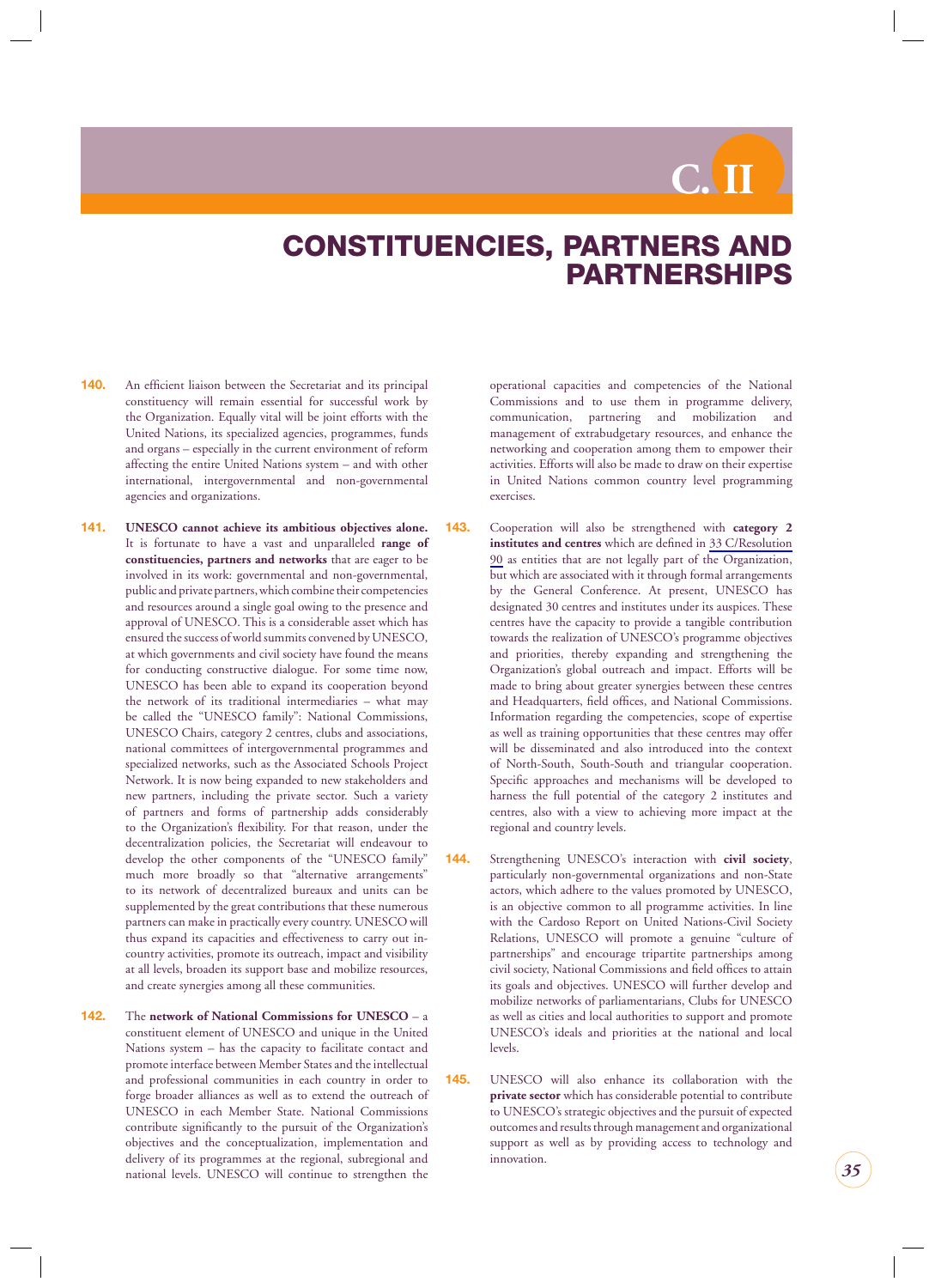- $\blacktriangleright$  *Capacities of National Commissions strengthened.*
- $\blacktriangleright$  *Programme delivered with direct involvement of National Commissions.*
- - *Expertise of National Commissions integrated in United Nations common country programming exercises.*
- $\blacktriangleright$  *Partners and partnerships mobilized to contribute to the strategic programme objectives of UNESCO.*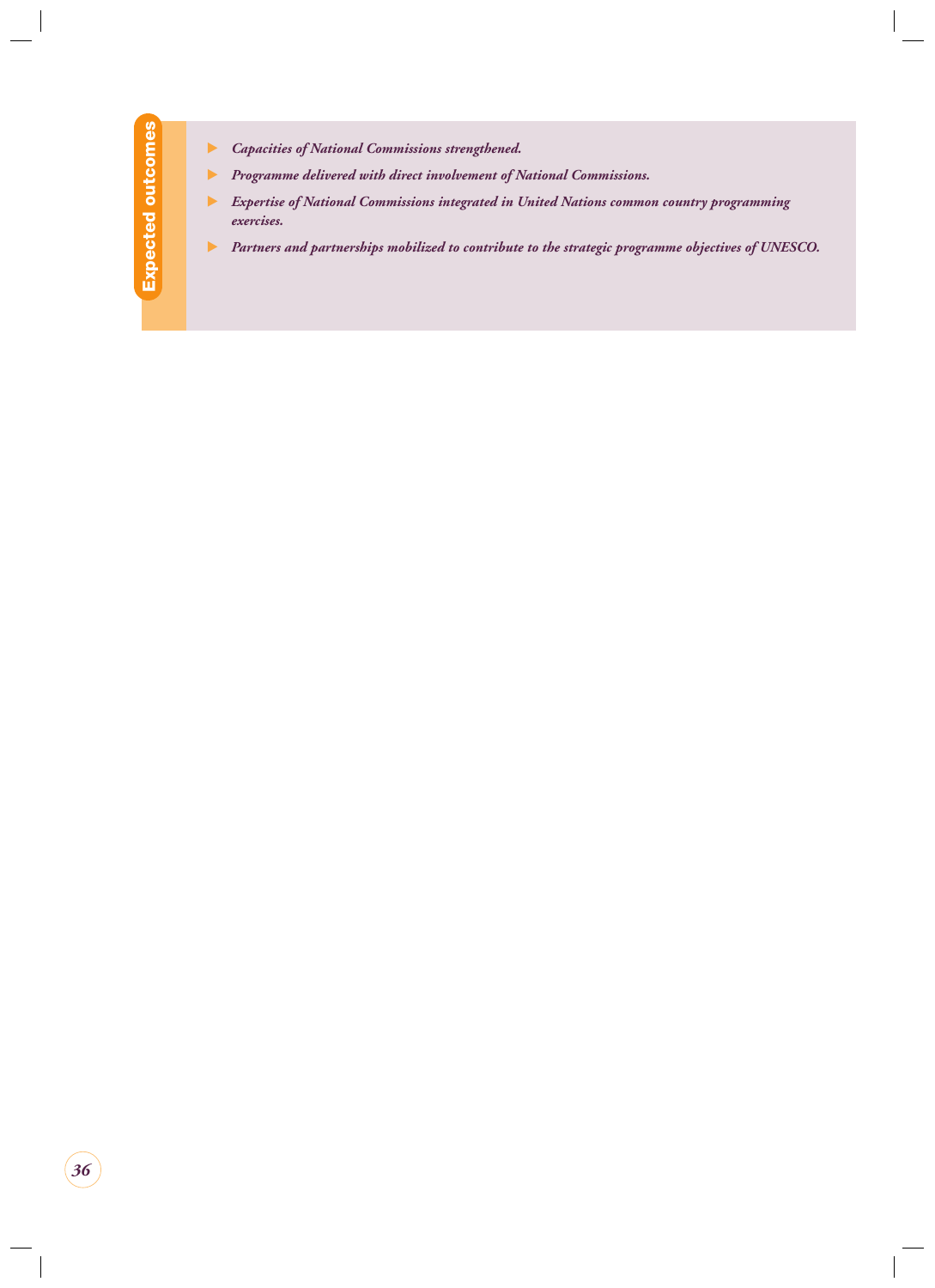# **C. III**

## <span id="page-37-0"></span>**VISIBILITY OF UNESCO AND PUBLIC INFORMATION**

- **146.** Public information is of strategic importance to the Organization. It provides a springboard for making UNESCO's mission and overarching and strategic programme objectives known to a wider audience and mobilizing partners to attain them. These public and private partners are, in turn, vital in projecting UNESCO's image and publicizing its action.
- **147.** The Organization's potential visibility depends primarily on its action and on its ability to translate such action into realistic projects and activities. Programme content is the lifeblood of communication. Public information activities must henceforth be linked directly to programme priorities. An integrated communication plan must set out the priorities, the information objectives, the timetable and the resources required to ensure proper programming and the effective implementation of information activities.
- **148.** If this potential is effectively to become visibility, the Organization must have efficient instruments for the production and dissemination of information. Whether in the form of publications or media materials (the print and broadcast media) or relating to the organization of events, these products must comply with technical standards and have high-quality content. The Organization's very credibility is at stake. The Internet portal unesco.org is the most important instrument today in view of the amount of information disseminated and its constantly rising number

of users. It therefore requires special attention. By integrating and enhancing other, more common, information media (publications, video productions and so forth), the UNESCO Internet portal is developing into a kind of multimedia work tool and a platform on which knowledge produced by the Organization in its fields of competence can be organized and made available to the public.

- **149.** It is vital to reach the public in the Member States. The multilingualism of information products (press releases, Web portal, publications and audiovisual productions) must therefore be strengthened. All partners, in particular the National Commissions and the various regional and national networks, must take part in this effort. Such mobilization and outreach must be extended increasingly to the larger "UNESCO family" as well. The public information and outreach programmes will also support the work of UNESCO in all countries engaged in United Nations common country programming exercises. Therefore, increased efforts will be directed to these countries at showcasing UNESCO's capacities and programme delivery, in partnership with the United Nations country teams.
- **150.** Public information must raise UNESCO's visibility (in particular through the media), the impact of which can be measured by the appropriate qualitative and quantitative indicators.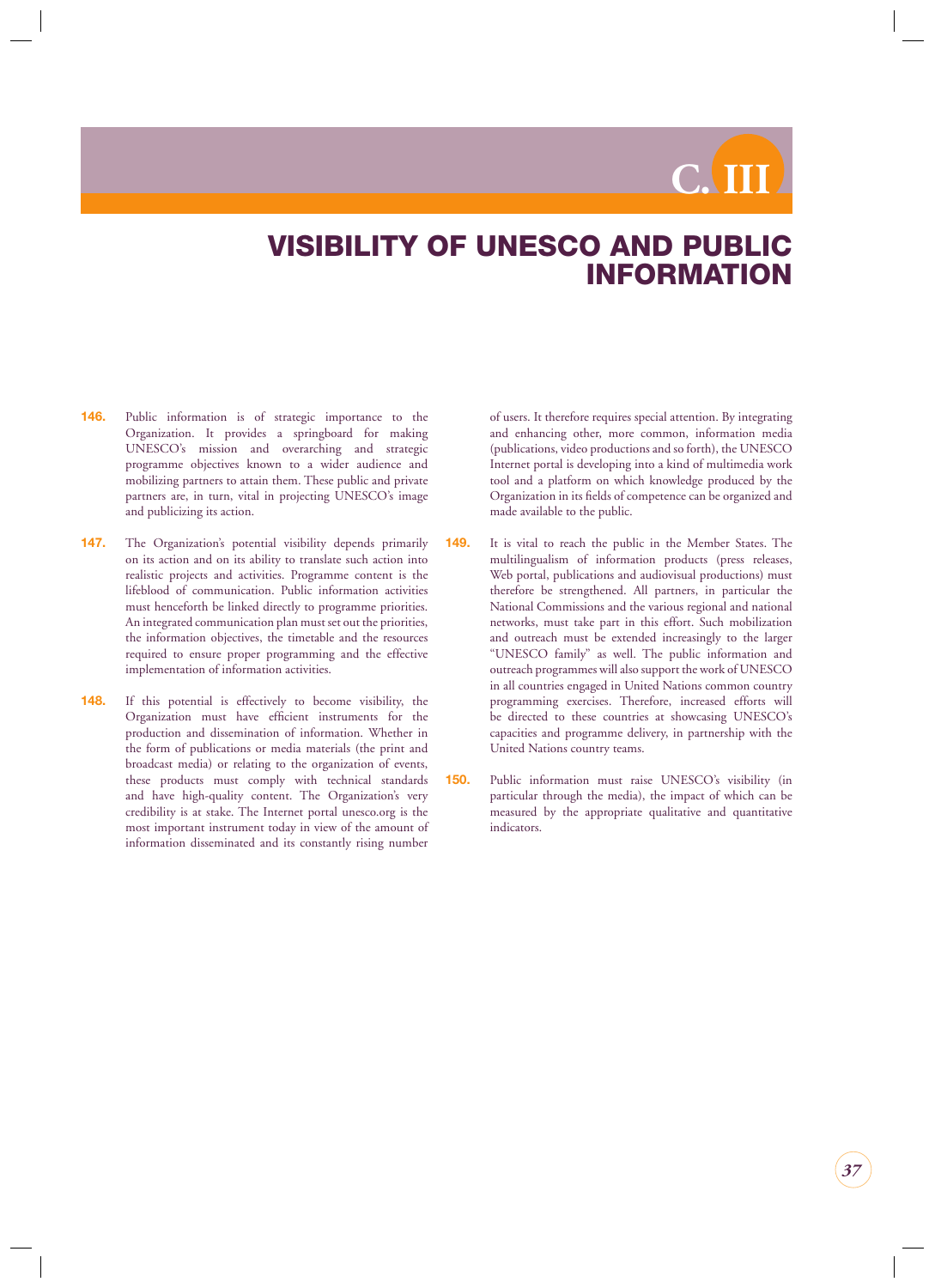## **CONSTITUTION**

#### *MISSION STATEMENT:*

*As a specialized agency of the United Nations, UNESCO contributes to the building of peace, the eradication of poverty, sustainable development and intercultural dialogue through education, the sciences, culture, communication and information.*